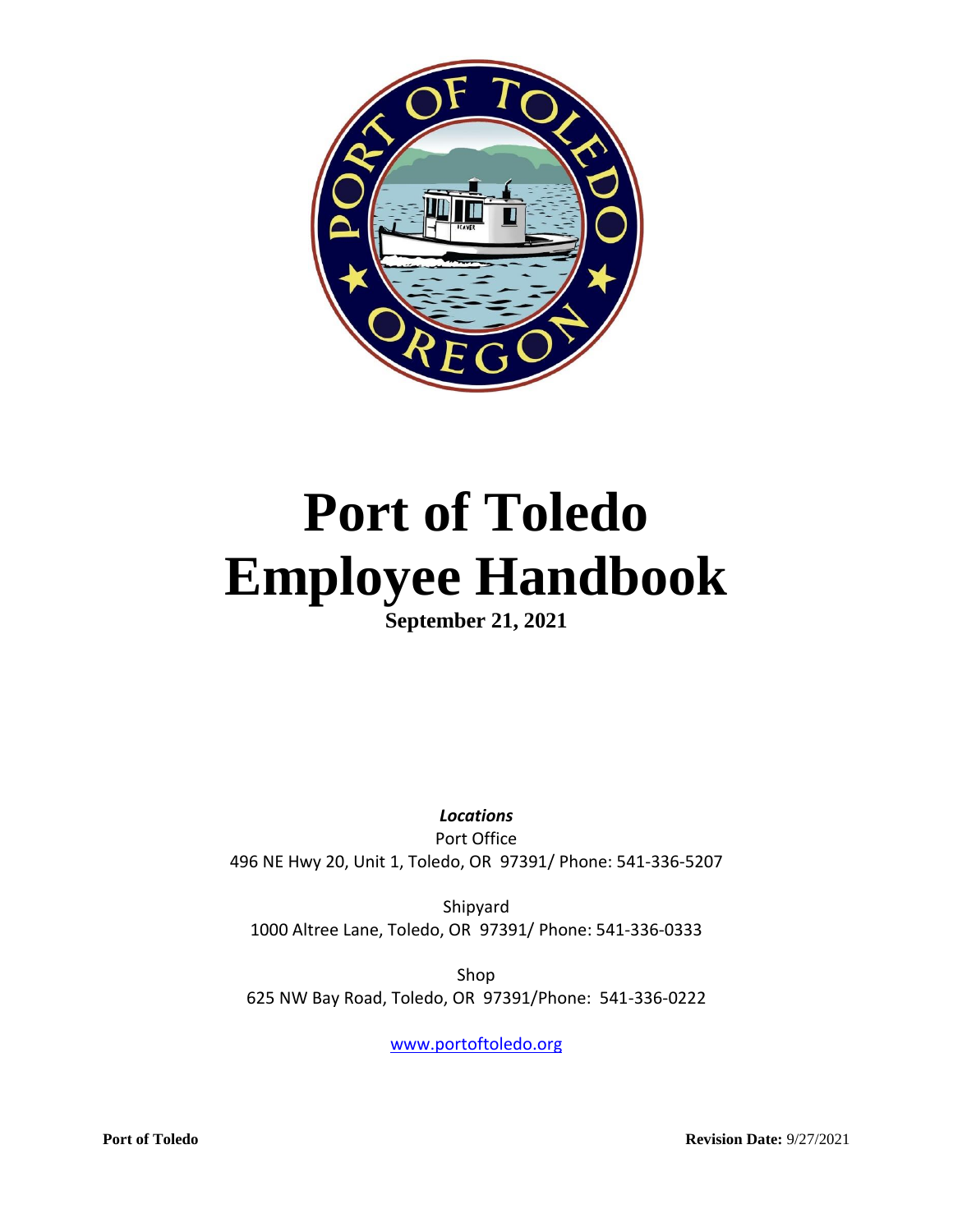## **Table of Contents Employee Handbook**

**Revision Date: 9/27/2021**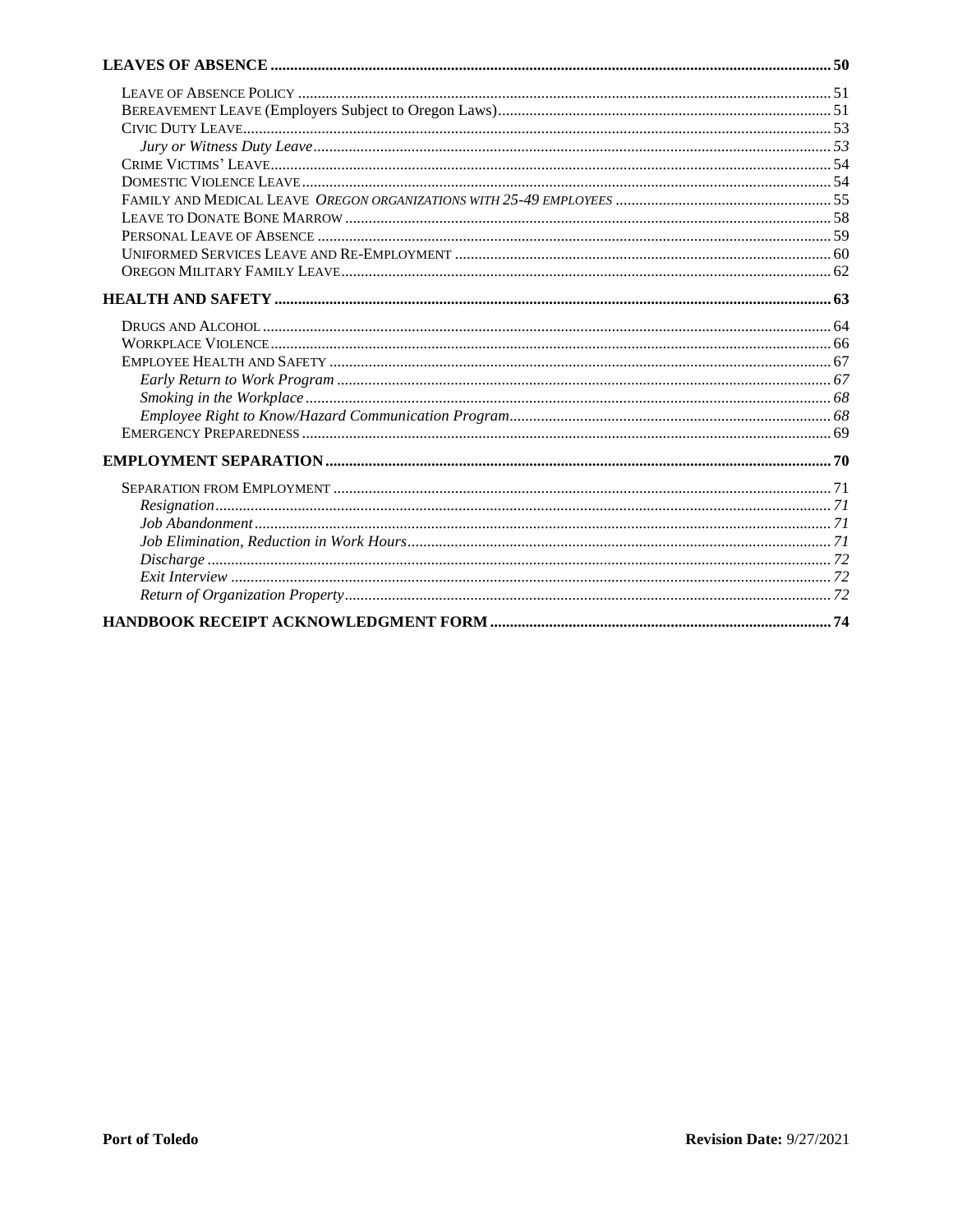## **INTRODUCTION**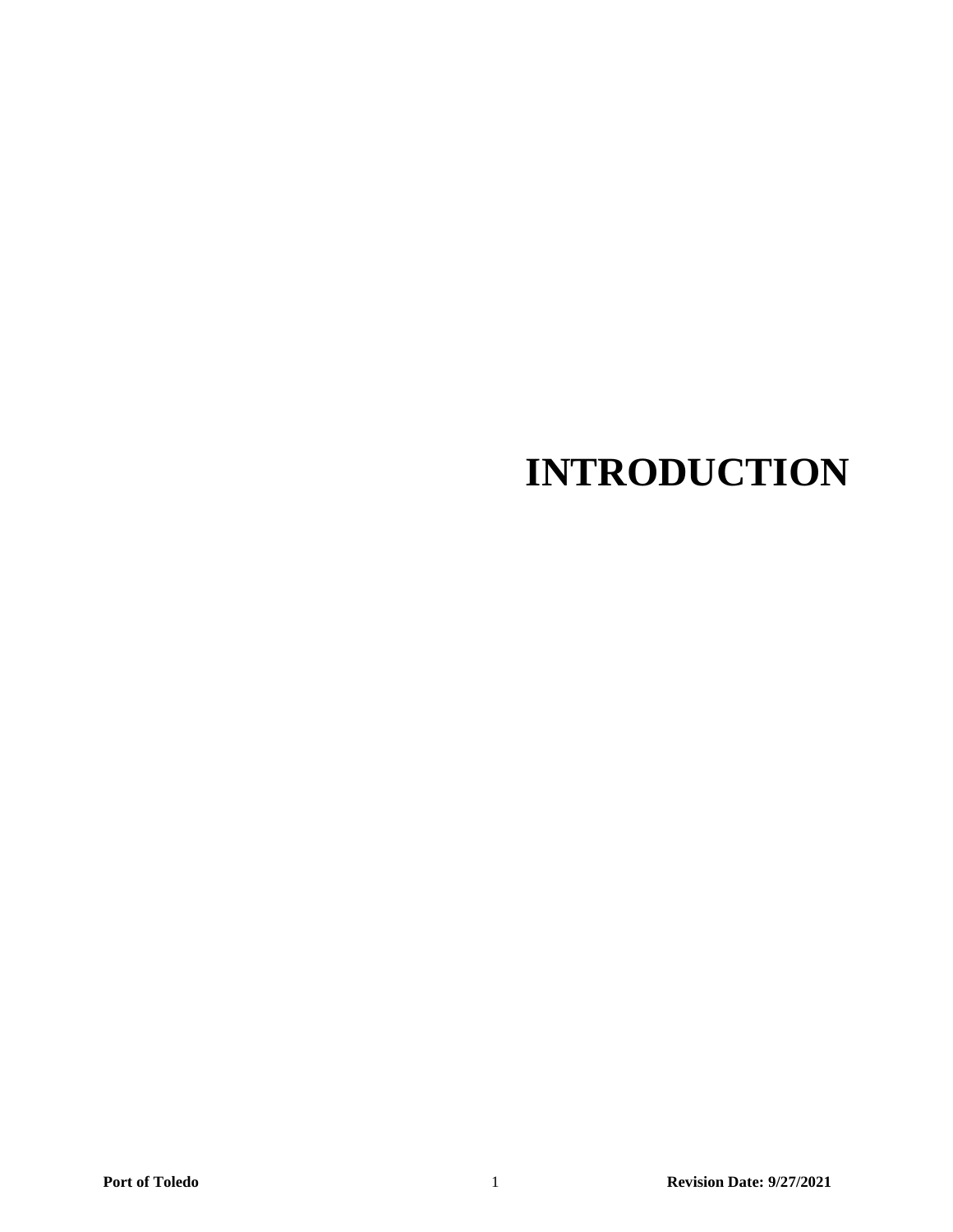## **WELCOME TO PORT OF TOLEDO**

We're happy to welcome you to the Port of Toledo – we're glad you've joined us! We take pride in selecting people such as you to join our organization, and we truly believe you will be a positive addition to our most important asset – our employees.

This Handbook has been prepared as a guide to give you a better understanding of the organization's policies, procedures, and practices. Please familiarize yourself with its contents and keep it handy for reference.

Our organization values two-way communication, and our "open door" policy encourages you to ask questions if there are policies or procedures you don't understand. We welcome your ideas and suggestions for ways to improve our operations and services or to save unnecessary costs during your employment with us.

Again, welcome to our team. We wish you success in your new position and truly value you and the contribution you make during your employment with us. We sincerely hope you will like it here.

#### **Port of Toledo Management Team**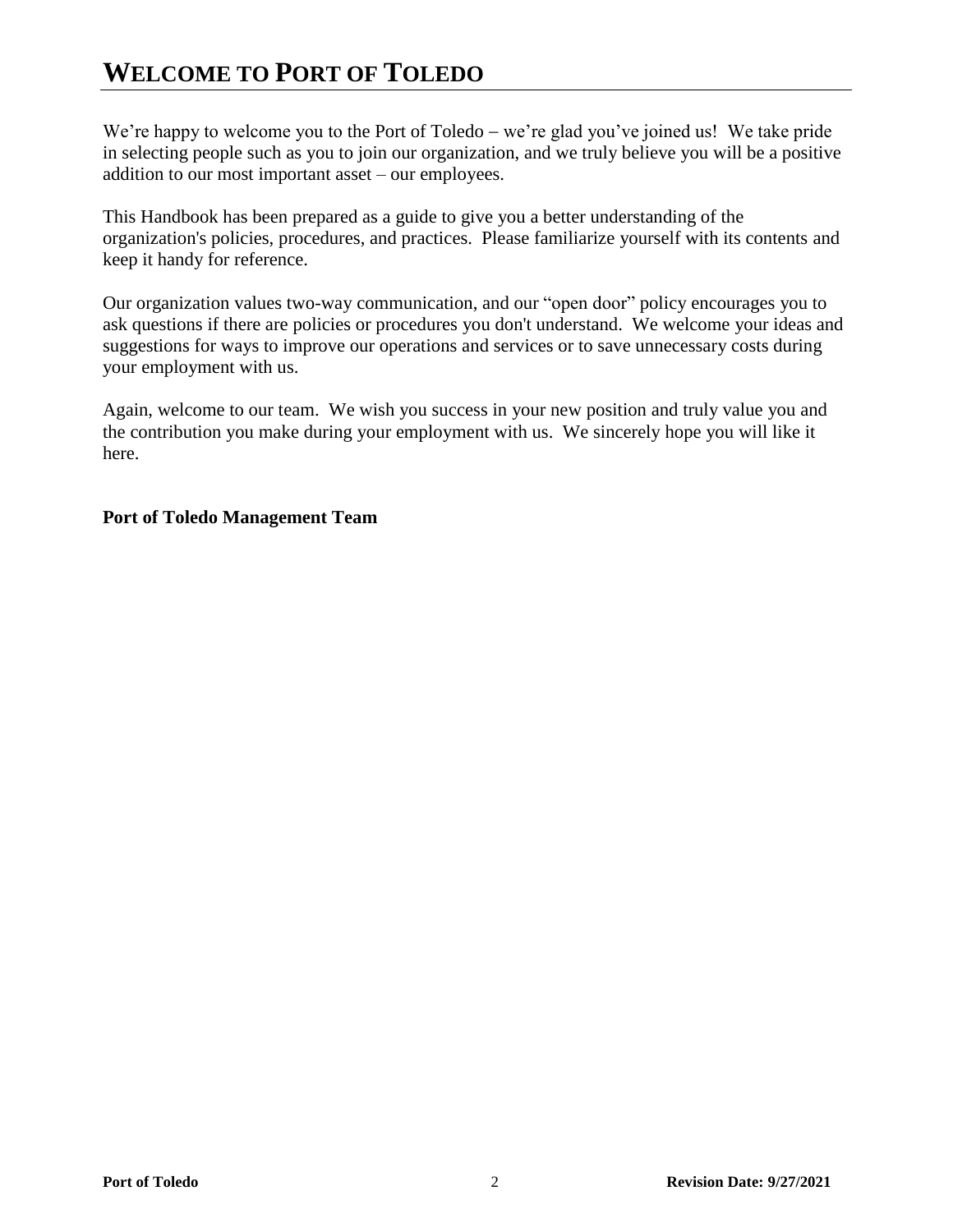## **OUR HISTORY**

The Port of Toledo, Oregon, was incorporated as a Special District of the State of Oregon in 1910. Special districts are a form of local government created by a local community to meet a specific need. The Port of Toledo, originally formed to promote dredging of the Yaquina River for barging of wood products and currently offers a wide variety of services to develop, promote, and sustain the economic base of the area, including the Port of Toledo Shipyard, industrial leases, as well as recreational facilities. The port encompasses 443 square miles, including the cities of Toledo and Siletz, as well as a large area of unincorporated Lincoln County with facilities located along the Yaquina River.

As an independent special district, the Port of Toledo has a board, elected directly by the residents and landowners in the district, making it accountable to the people it serves. The Port of Toledo has a five-member Commission as its the governing body. They set policies that are carried out by the district's employees. The Port of Toledo's Port Manager is charged with overseeing the day-to-day operations of the district and reports directly to the board of directors.

## **OUR MISSION STATEMENT**

As a steward of the public trust the Port of Toledo:

- Creates economic development and quality jobs by retaining and growing businesses.
- Maintains and adds waterborne and land transportation infrastructure that attracts new businesses.
- Builds our Port's financial strength, increasing and diversifying operating revenue sources.
- Protects and enhances the special quality of place and the quality of life for our port district's citizens,
- Makes the highest and best use of our financial tools, people, and property assets.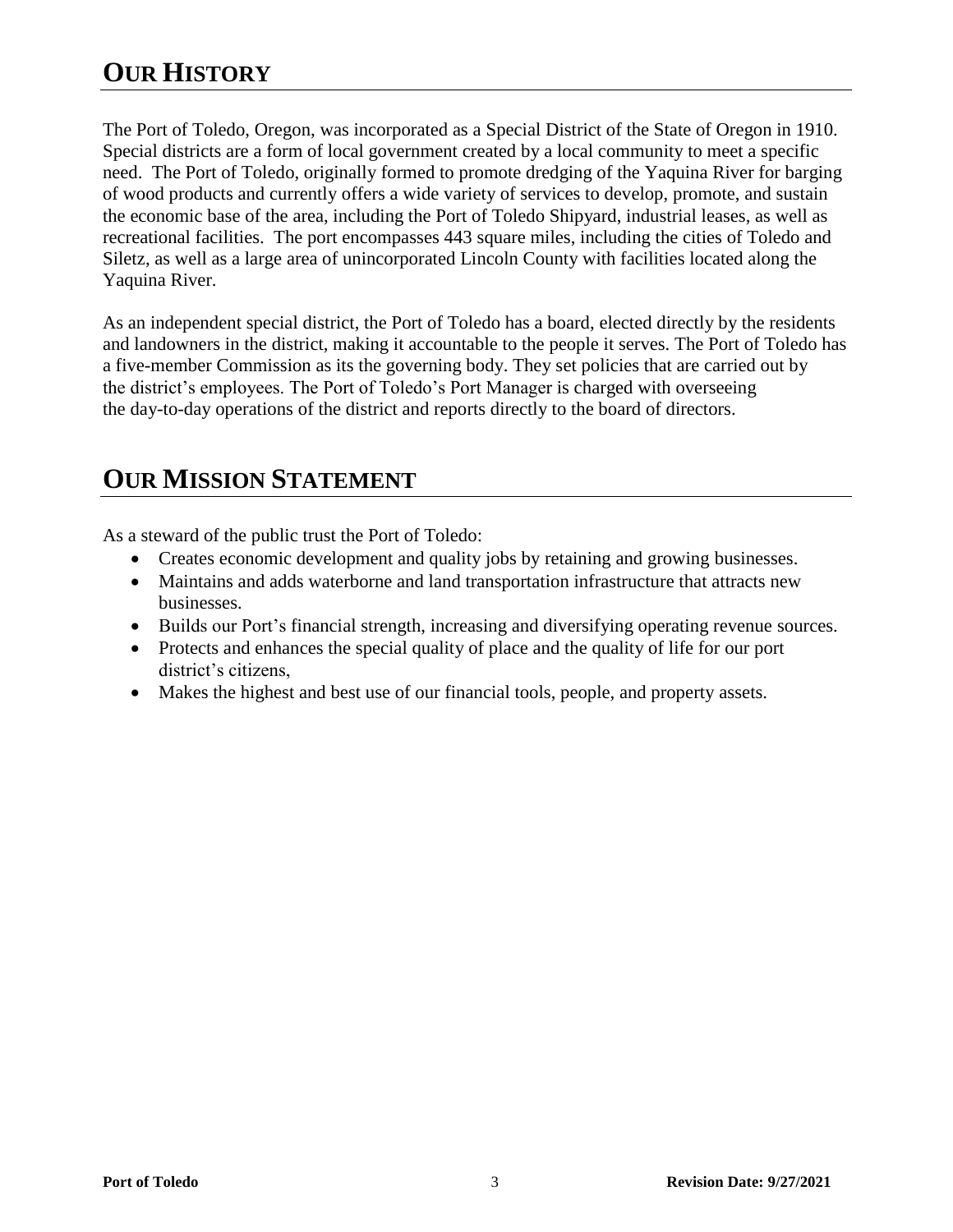## **ABOUT THIS HANDBOOK**

This Employee Handbook is a guide to help you understand our employment provisions and expectations. The Handbook applies to all our employees. It is intended to be a positive document that begins to establish the relationship between us.

Please remember that this Handbook contains only general information and guidelines. It is not intended to address all the possible applications of or exceptions to general policies and procedures. Our policies are based on the belief that common sense, good judgment, and consideration for the rights of others are paramount to our ability to serve our customers and ourselves. While we have tried to anticipate many of your questions, keep in mind that this document won't provide every answer. If you have any questions concerning eligibility for a particular benefit or how a policy or practice applies to you, please ask the Human Resource Specialist.

We know that employees have varied skills, goals, perceptions, and values, and that such diversity may create situations not fully addressed within this Handbook. In that event, we'll try to make fair and equitable decisions while making sure that the best interests of the organization are served.

Neither this Handbook nor any other organizational document confers any express or implied contractual right to remain in the Port of Toledo's employ, nor does it guarantee any fixed terms or conditions of your employment. Your employment is not for any specific period and may be terminated at will, with or without reason, and without prior notice by the Port of Toledo or you for any reason, at any time.

The procedures, practices, policies, and benefits described here may be modified or discontinued from time-to-time. We recognize our responsibility to keep employees informed of changes that may affect them and will provide replacement pages so you can keep your Handbook current.

Some subjects described in this Handbook, such as benefit plan information, are covered in detail in official policy documents. You should refer to these documents for specific information since this Handbook provides summaries only. Please note that when discrepancies occur between benefit language in this Handbook and in the official policy documents, the terms of the written insurance policies are controlling. We encourage you to use caution when making decisions with long-term impact based on our current benefit offerings, given that we may find it necessary to make changes to these programs.

You are encouraged to offer suggestions for improvement to these policies, employment practices, or working conditions. Please read through the Handbook carefully. If you have additional questions or need further details, please talk with your supervisor, who can advise you or refer you to the appropriate resource.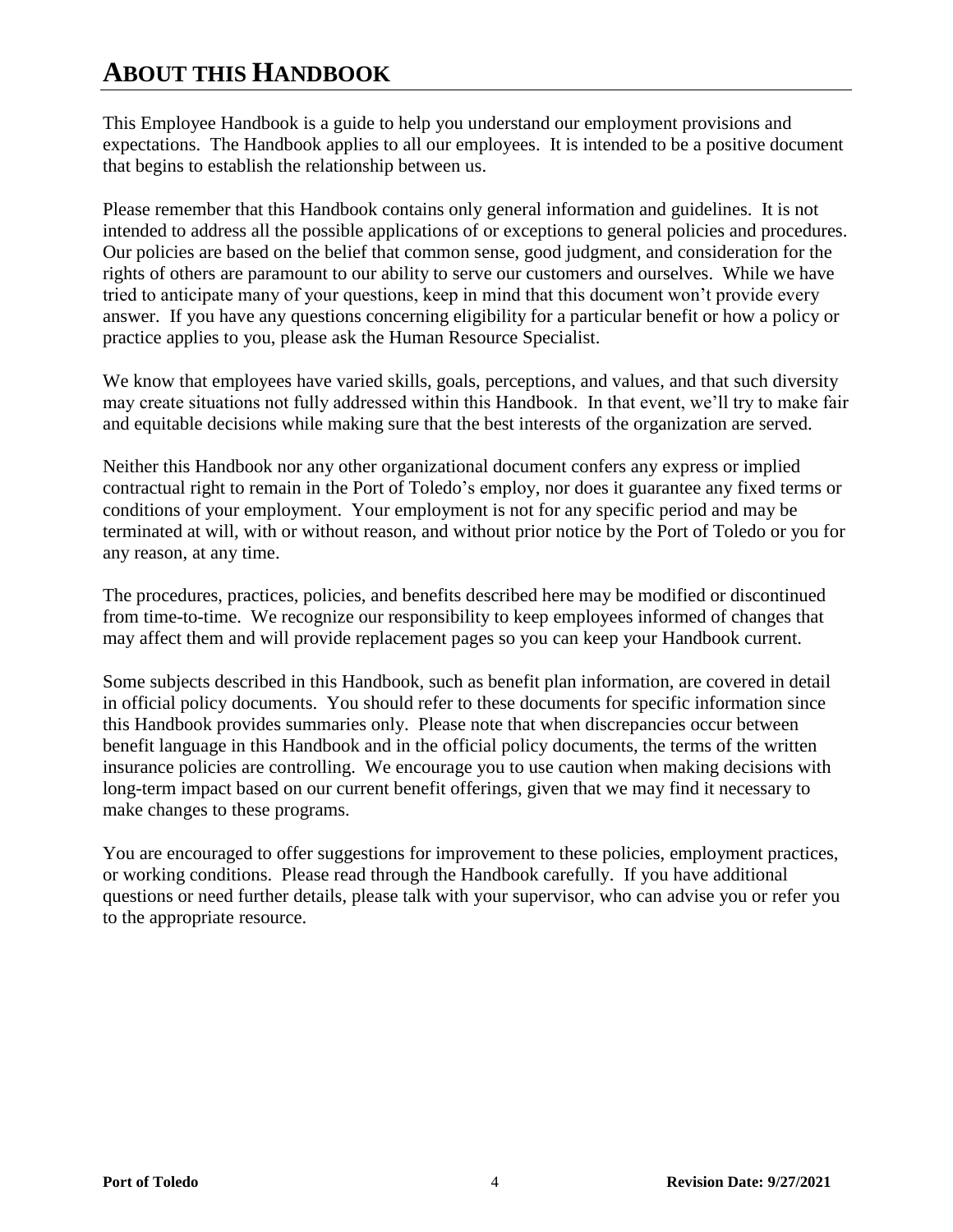## **EMPLOYMENT POLICIES**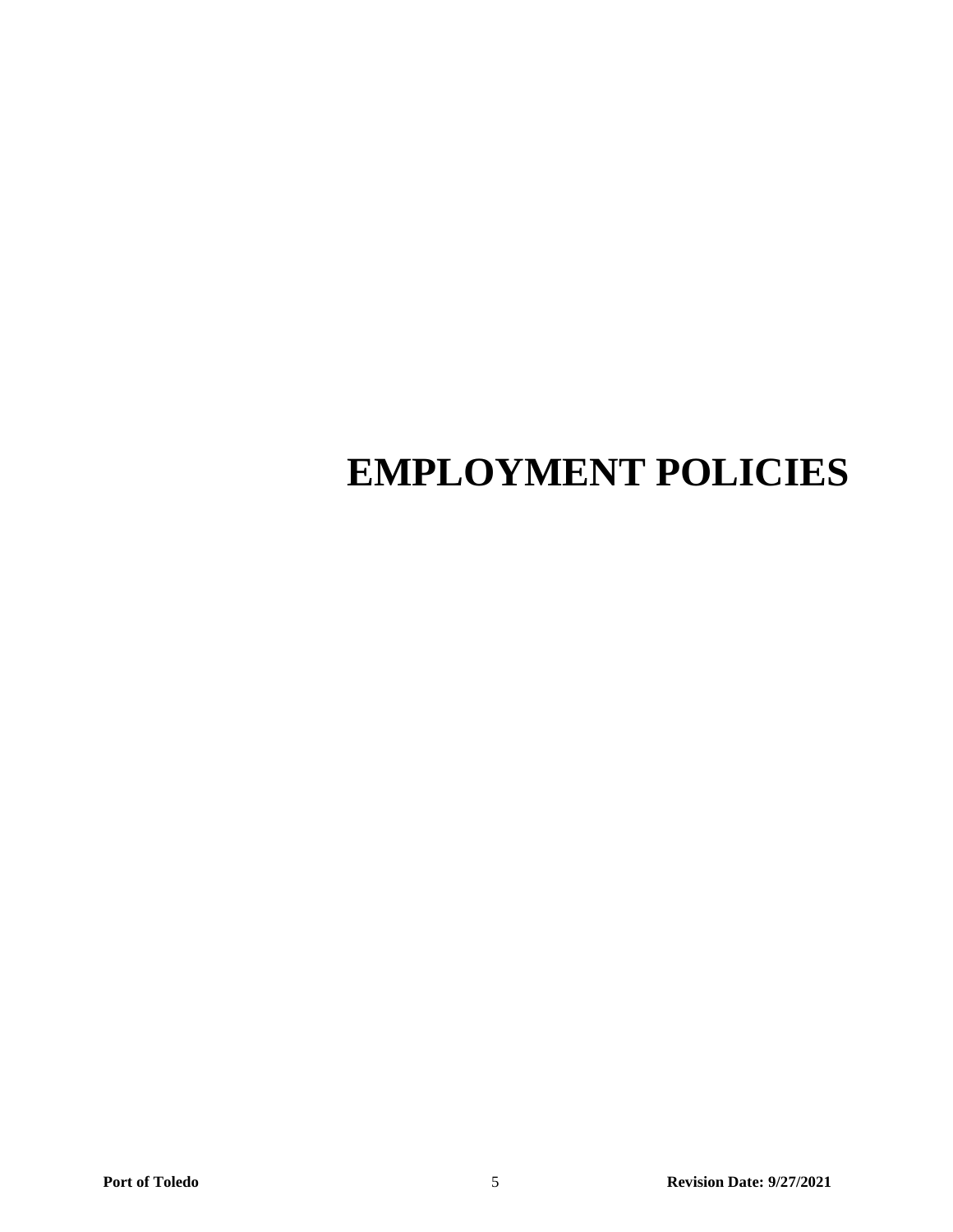## **EMPLOYMENT RELATIONSHIP**

You and the Port of Toledo are engaged in an "at-will" employment relationship. Therefore, employment at the Port of Toledo is for no definite period and may, regardless of the time and manner of payment of wages and salary, be terminated at will. This means that either you or the organization may terminate the employment relationship at any time, with or without reason or advance notice.

No one in the organization has the authority to enter into any agreement contrary to this "at-will" relationship except the Port Manager, authorized by the Port Commission**.** It cannot be altered, except when in writing and signed by the Port Manager and you. The Port of Toledo will not make and will not be bound by any oral promises concerning the length or terms of your employment.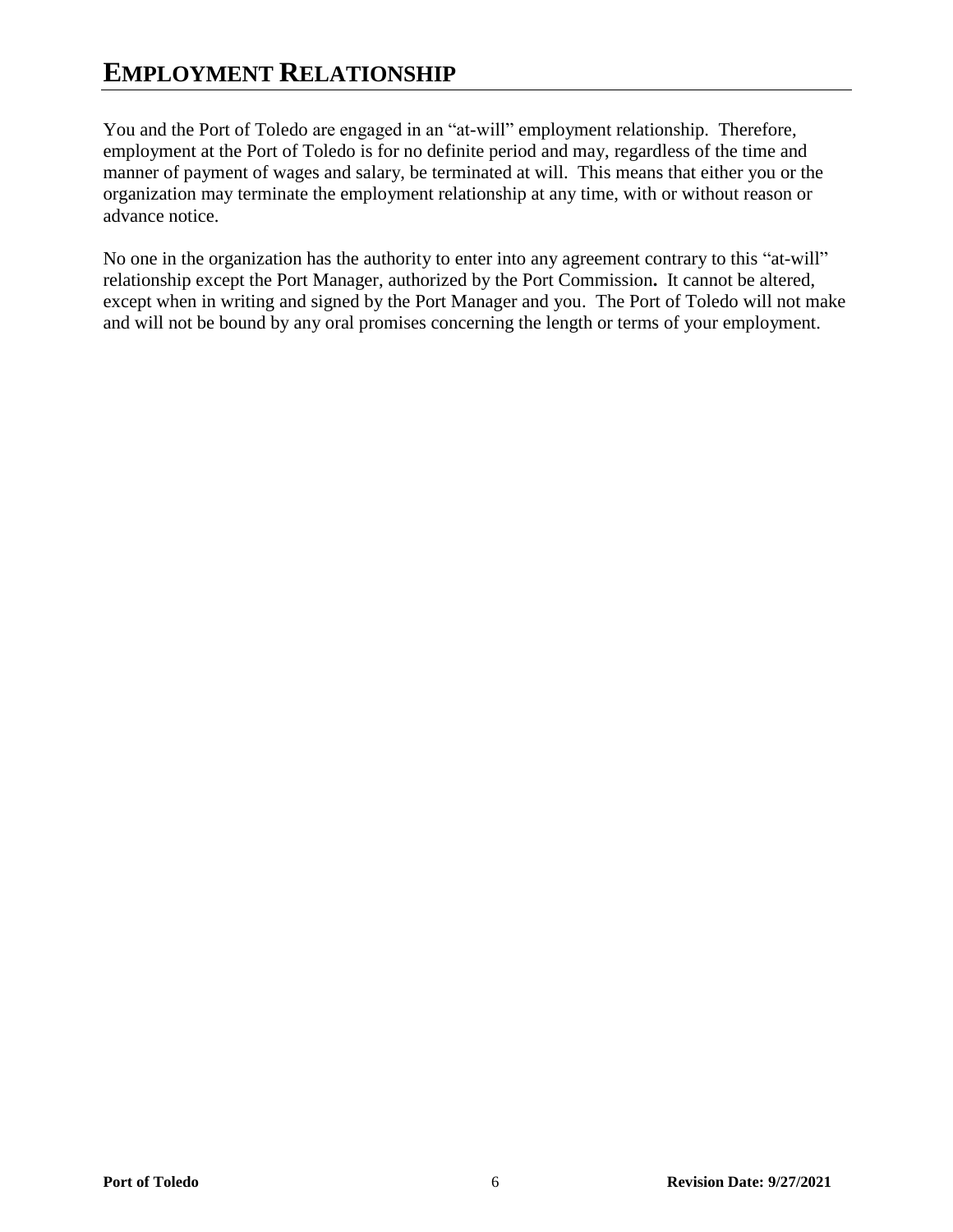## **EQUAL EMPLOYMENT OPPORTUNITY**

The Port of Toledo is an equal opportunity employer and, as such, considers individuals for employment according to their abilities and performance. Employment decisions are made without regard to race, age, religion, color, sex, national origin, physical or mental disability, marital or veteran status, sexual orientation, gender identity, genetic information, or any other classification protected by law. All employment requirements mandated by local, state, and federal regulations will be observed.

Our organization recognizes same-gender domestic partners, consistent with the law. If you have any questions regarding this matter, please direct them to the Human Resources Specialist.

The organization employs affirmative personnel measures to ensure the achievement of equal employment opportunities in all aspects of employment and the work environment. These policies of nondiscrimination will prevail throughout every aspect of the employment relationship, including recruitment, selection, compensation, promotion, transfer, layoff and recall, termination, training, and dispute resolution.

In keeping with our philosophy and applicable laws, our advertising and recruiting materials will contain the following statement to encourage qualified applicants to apply: "Equal Opportunity Employer." Our policy as an equal opportunity employer is to employ those legally entitled to work in the United States without regard to citizenship status, ethnic background, or national origin. However, in conformity with the relevant immigration statutes and regulations, our policy is to hire only those who are eligible to work in the United States. Verification documentation is required of all new hires.

All employees in the organization are responsible for following and carrying out this policy according to the spirit and intent of our equal employment commitment. Management provides and supports a dispute resolution procedure for complaints alleging discrimination. Employees are expected to bring any questions, issues, or complaints to Management's attention. If you believe you have been harassed (see page 9-10) or if you witness or suspect any violation of this policy, you should report the matter immediately to the Human Resources Specialist. We also encourage that you document your concerns. We will not retaliate against you for filing a complaint or cooperating in an investigation and we will not tolerate or permit retaliation by Management or coworkers.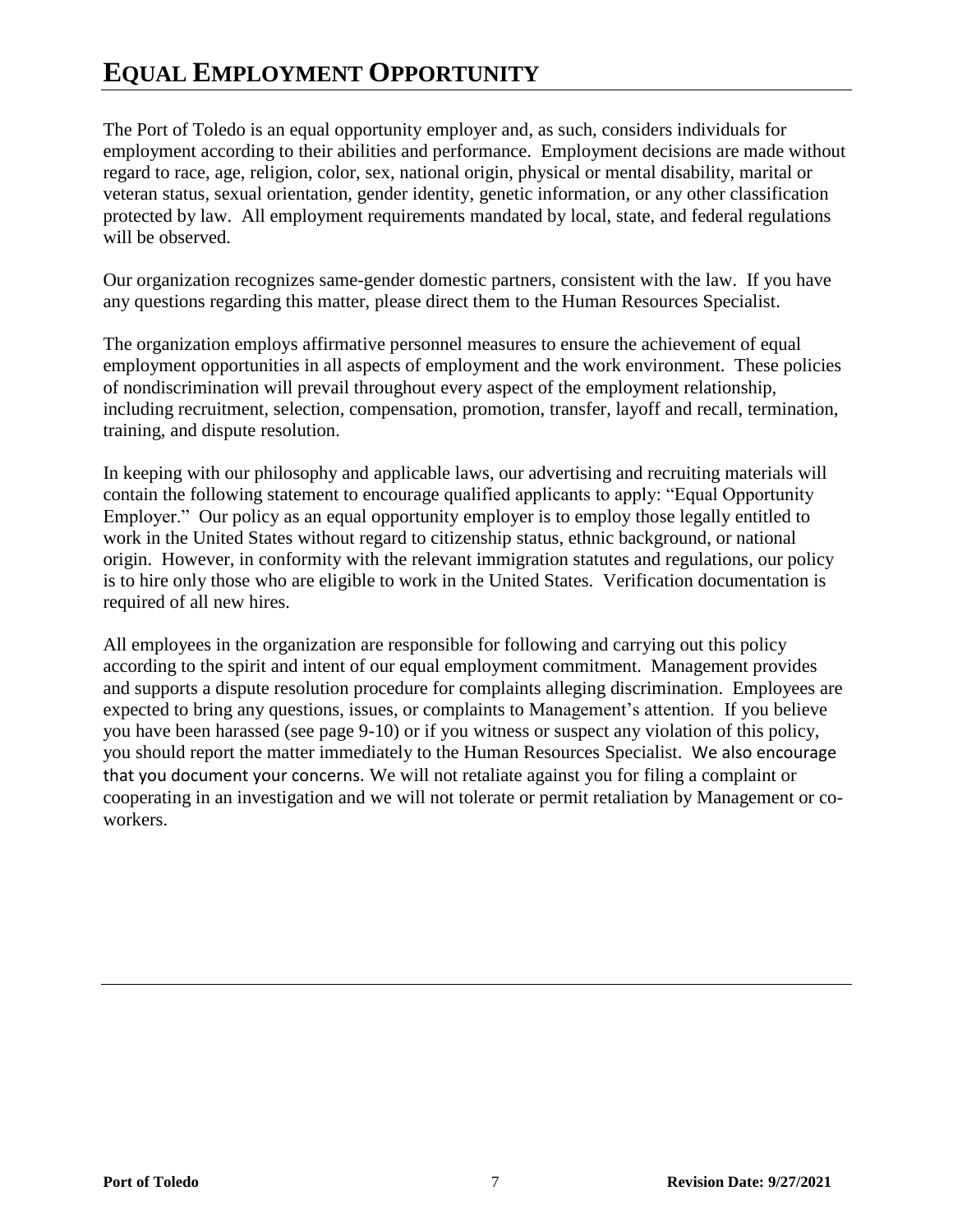The Americans with Disabilities Act (ADA), amended by the ADA Amendments Act of 2008, is a comprehensive federal civil rights law that specifically protects individuals with physical and mental disabilities from discrimination in the workplace.

Individuals are protected under the ADA if any of the following conditions exist:

- They currently have a physical or mental condition that significantly restricts their ability to normally conduct a major life function (walking, seeing, hearing, breathing, bodily functions, etc.).
- They have a history of such impairment; or,
- They are regarded as having such impairment.

The ADA also prohibits discrimination based on an individual's relationship to someone (parent, sibling, child, spouse, friend, etc.) with a disability.

The Port of Toledo offers equal employment opportunities to qualified individuals who may have a physical or mental disability but are still able to perform essential job functions with reasonable accommodations. Essential functions are defined as the fundamental non-marginal duties of the position being held or sought. A job function is essential if the position exists for the performance of the function, there are only a limited number of employees available to perform it, or it is so highly specialized that an expert is required to perform it.

Reasonable accommodations are available to employees and applicants, as long as the requested accommodations don't cause an undue hardship on the organization. Individuals protected by the ADA/ADAAA should discuss their needs for possible accommodation with the Human Resources Department.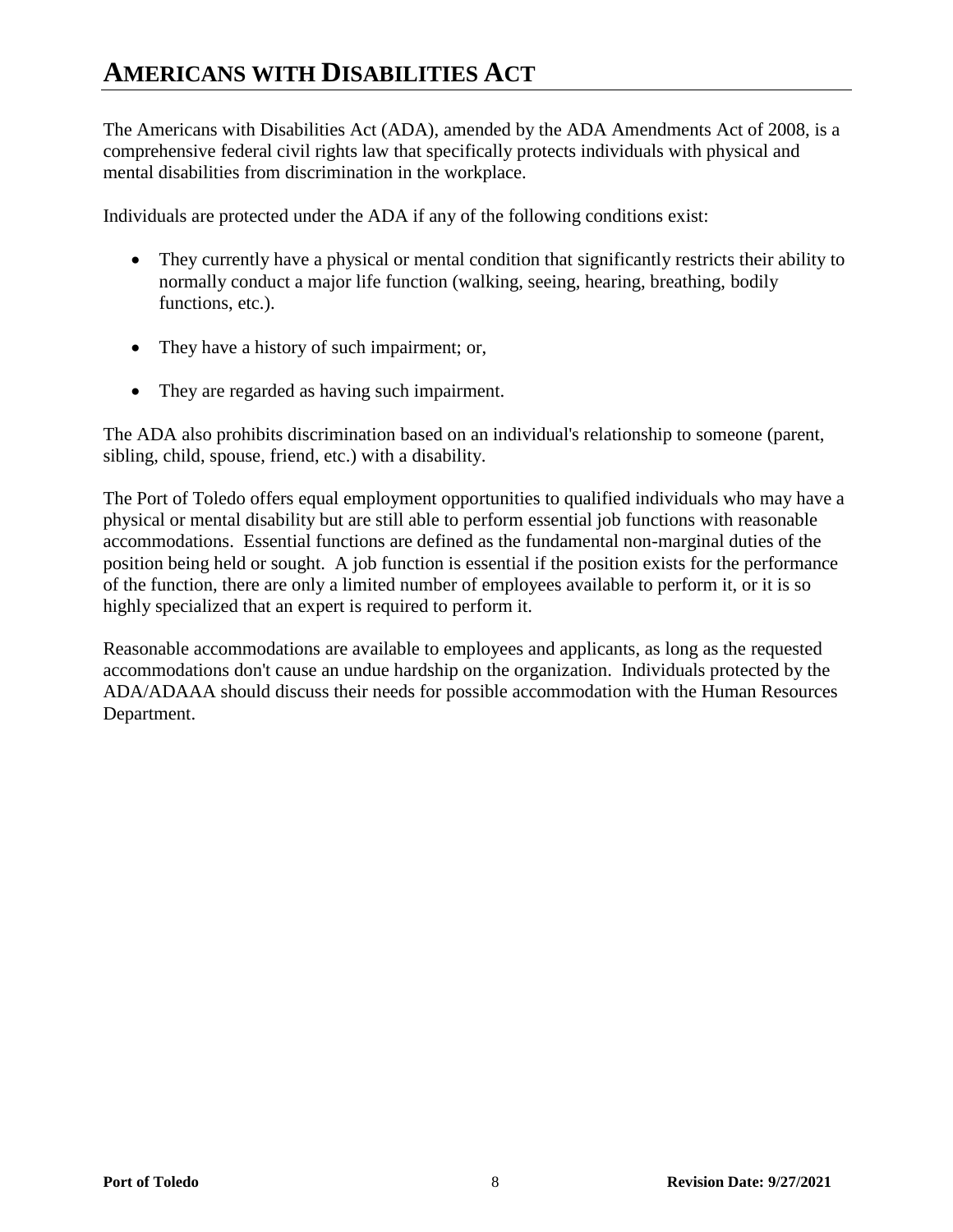## **HARASSMENT**

The Port of Toledo will not tolerate conduct by any employee that harasses, disrupts, or interferes with another's work performance or which creates an intimidating, offensive, or hostile work environment. All forms of harassment are prohibited. We want to maintain a working environment free from all forms of harassment, whether based upon race, age, religion, color, sex, national origin, physical or mental disability, marital or veteran status, sexual orientation, gender identity, on-the-job injury, genetic information, or any other legally protected characteristic or status. Retaliation associated with a complaint of harassment is also prohibited.

Behavior such as telling ethnic jokes; making religious slurs; using offensive slang or other derogatory terms regarding a person's race, sexual orientation, age, sex, national origin, or disability; or mimicking one's speech, accent, or disability are examples of prohibited conduct and will not be tolerated. Harassing individuals by making derogatory comments regarding protected status or characteristics is strictly prohibited, as well as using any other words or conduct that might create a hostile or offensive work environment.

Sexual harassment is a form of harassment we have chosen to address in additional detail. Conduct is considered to be sexual harassment if:

- Submission to the conduct is in any way deemed to be a term or condition of employment.
- Submission to or rejection of the conduct is used as a basis for employment-related decisions; or,
- The conduct has the purpose or effect of unreasonably interfering with an individual's work performance or creating an intimidating, hostile, or offensive work environment.

Sexual harassment consists of unwelcome sexual advances, requests for sexual favors, and other verbal or physical conduct of a sexual nature. Conduct such as sexual or sexist language, jokes, or innuendoes; nude, profane, or obscene cartoons, drawings, or photographs; whistling; staring; and inappropriate touching are not tolerated at the Port of Toledo. Cell phone use, including text messages and other similar electronic communications, can also be considered harassing behavior. Sexual Assault is defined as unwanted conduct of a sexual nature that is inflicted upon a person or compelled using physical force, manipulation, threat, or intimidation.

Each manager/supervisor has a responsibility to maintain a workplace free of any form of sexual harassment. No manager/supervisor shall threaten or insinuate, either explicitly or implicitly, that an employee's refusal to submit to sexual advances will adversely affect the employee's employment, evaluation, wages, advancement, The Port of Toledo assigned duties, shifts, or any other condition of employment or career development. Sexual harassment in the workplace, whether by managers/supervisors, non-managerial employees, or outside individuals (vendors, customers, etc.) is prohibited.

This policy explicitly applies to conduct in the workplace, at social functions sponsored by the organization (holiday dinners, picnics, sporting events, etc.), and at business functions (conventions, trade shows, etc.). This policy applies to any conduct, however, as described above, which impacts the organization or work environment, regardless of where it occurs.

Management provides and supports a dispute resolution procedure for receiving and resolving complaints alleging discriminatory practices in employment relations. As an employee of the Port of Toledo, you have the responsibility to immediately report any actions or words from a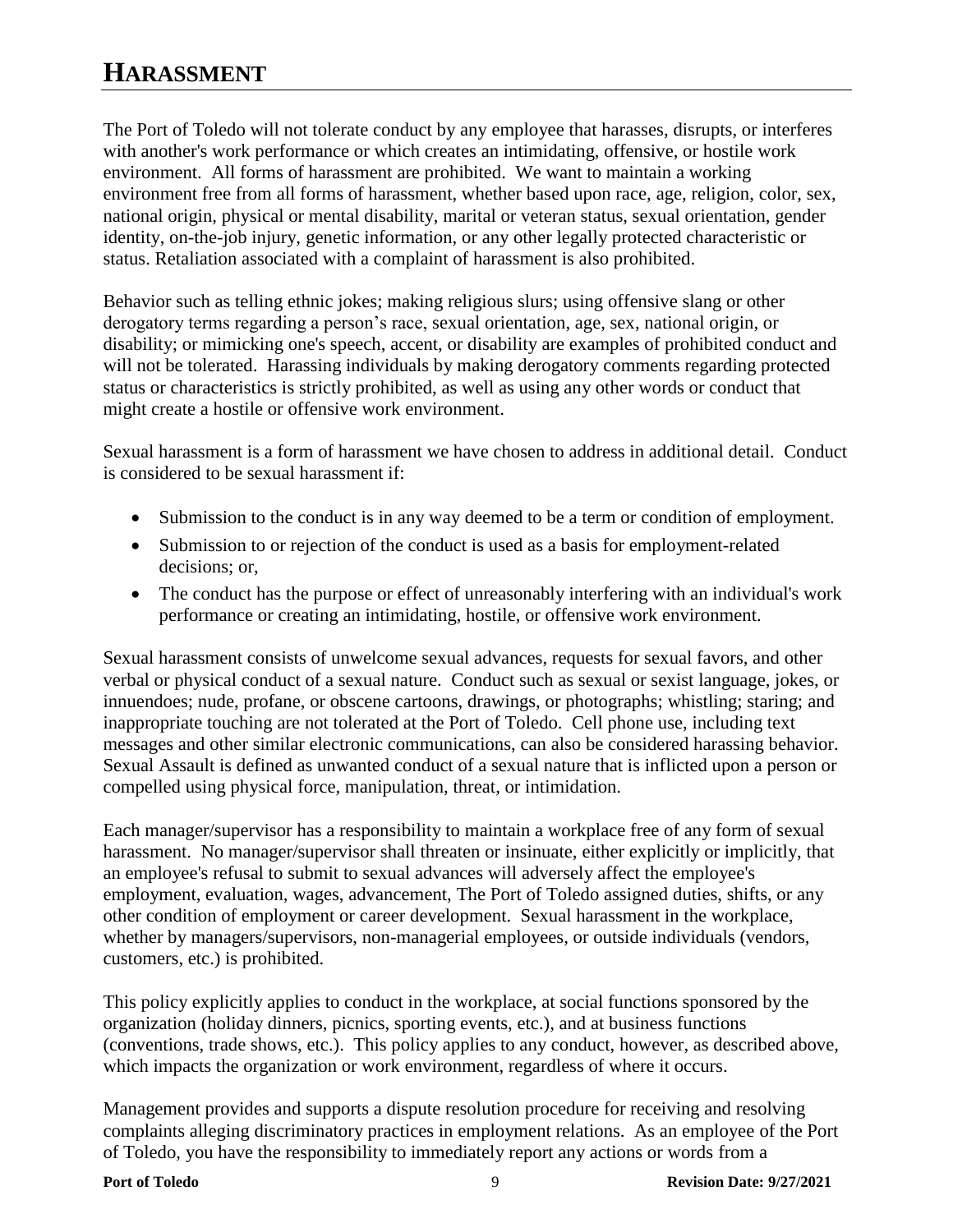supervisor, co-worker, vendor, or other individual, which you find to be harassing. The organization will not retaliate against you for filing a complaint or cooperating in an investigation and will not tolerate or permit retaliation by management, co-workers, or non-employees such as clients, vendors, or contractors.

#### *Reporting Incidents of Harassment*

If you believe that you have been harassed, have witnessed harassment, or suspect any violation of our harassment policy, you must immediately report the matter to the Human Resources Specialist*,*  your manager, or any other management representative with whom you feel comfortable speaking. The Human Resource Specialist is responsible for ensuring that all complaints are promptly and thoroughly investigated without prejudice or retaliation. The investigation will be conducted promptly, but no specific timeframe can be guaranteed because each situation is likely to be different, and individuals may have varying schedules. Every effort will be made to complete the investigation within two weeks. In all cases, you will be notified of the outcome of the investigation. We will also check in with you quarterly following receipt of the information to ensure the matter has been resolved and continues to meet the organizations standards. (See the section in this Handbook on Dispute Resolution for information on the appeal process).

All complaints of harassment will be investigated promptly and impartially. Discretion will be used during the investigation in order to maintain as much confidentiality as possible while effectively completing the investigation. If you are not satisfied with the handling of a complaint or the action taken by management, you should bring the complaint to the next higher level of authority. In all cases, you will generally be advised of the outcome.

Any employee or manager who is found, after appropriate investigation, to have engaged in harassment or to have retaliated against an individual for reporting harassment will be subject to appropriate corrective action, depending on the circumstances, up to and including termination.

#### *External Complaint Procedure*

We encourage employees to bring their concerns and complaints to the organization, and understand that, at times, this may not be the choice of the employee. Below is a list of the external complaint options. Please reach out to the preferred choice to determine the appropriate timelines for their processes.

- Oregon Bureau of Labor and Industries at the following web address: [https://www.oregon.gov/boli/CRD/Pages/C\\_Crcompl.aspx](https://www.oregon.gov/boli/CRD/Pages/C_Crcompl.aspx)
- Civil or Criminal Action. In these circumstances, a Notice of Claim must be provided to us in accordance with ORS 30.275.

#### *Employment Agreements*

No employee will be required or invited to sign an agreement requiring the non-disclosure of information related to discrimination or sexual assault as a condition of employment, continued employment, promotion, compensation, or the receipt of benefits. An employee may request this type of agreement and, upon request, will be provided at least seven (7) days to change their mind. *Additional Employee Support Services*

- Legal services- Oregon State Bar
- https://www.osbar.org/public/ris/lowcostlegalhelp/legalaid.html
- Counseling and Support Services (a benefit provided by Special Districts Insurance Services PH: 800-433-2320 WEB: [www.cascadecenters.com](http://www.cascadecenters.com/) EMAIL: [info@cascadecenters.com](mailto:info@cascadecenters.com)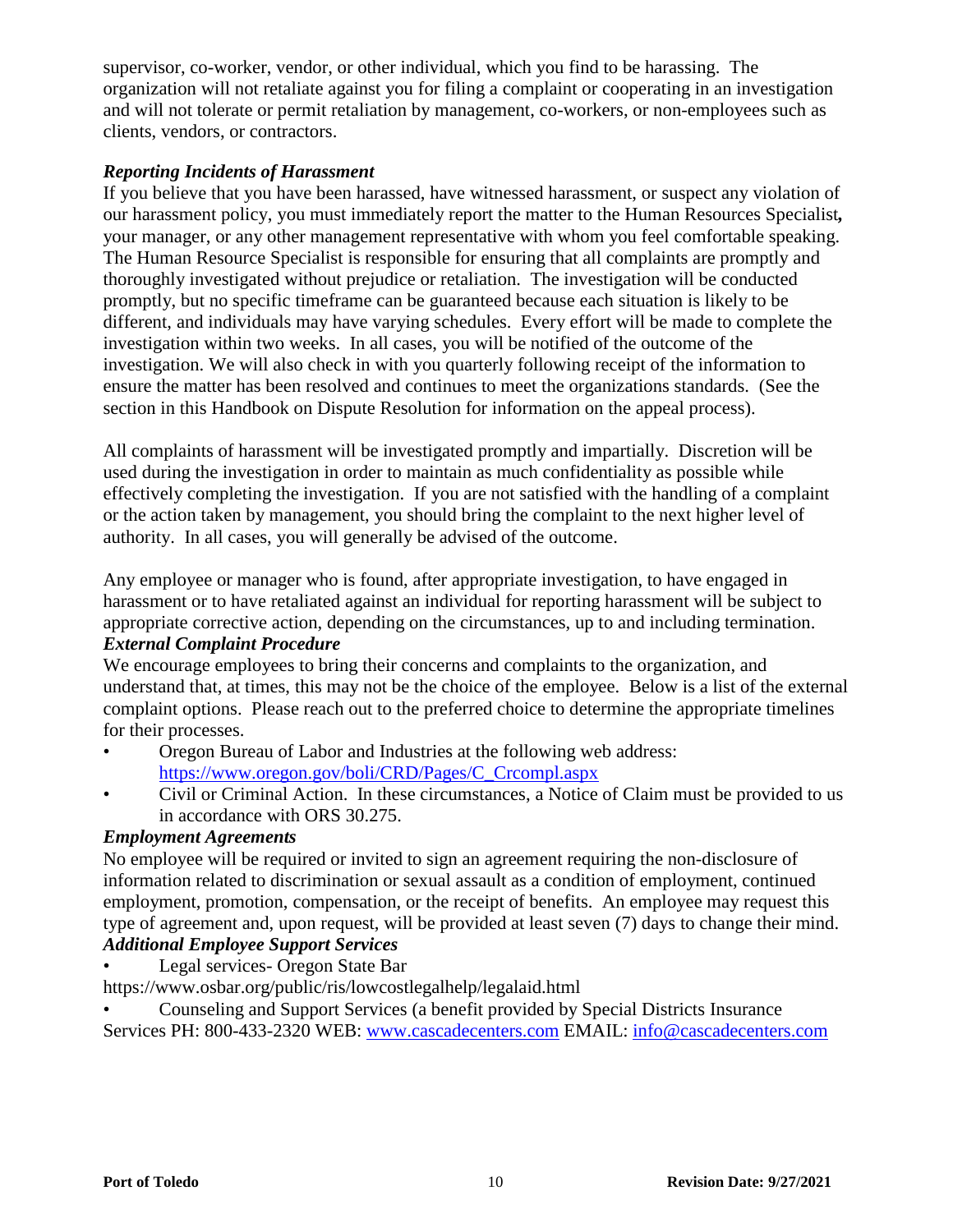While harassment due to a person's protected class is prohibited, so too is unprofessionalism, such as incivility, due to personality clashes or issues. We want our focus to be on customer service, productivity, and the ability for each employee to flourish here. This makes it essential that our employees treat each other and those with whom we serve with courtesy, respect, and consideration. Further, we require that employees work cooperatively and constructively in resolving issues or problems on-the-job to foster satisfactory working relationships.

The Port of Toledo defines bullying as *"repeated or one-time behavior, which is inappropriate and which may be verbal, non-verbal, or physical; either direct or indirect; conducted by one or more persons toward a victim(s); and which generally occurs at work and in the course of employment but may also apply to off-site behavior exhibited by employees that negatively impacts the working relationship."* Such behavior, whether exhibited between co-workers, management and staff, vendors/customers, another outside party, or a member of the public, violates our policy on how others should be treated while at the workplace or engaged in organizational operations. This policy also applies to off-site behavior exhibited by employees that negatively impacts the working relationship.

Where an allegation of unprofessionalism is made, consideration of the intention will be given. The purpose of this policy is to communicate to all employees, including supervisors, managers, and executives, that the Port of Toledo will not, in any instance, tolerate unprofessional behavior. Employees found to be in violation of this policy will be subject to corrective action, up to and including termination.

We will consider the following examples as unprofessional; however, this is not considered a comprehensive list. Any actions that create the same or similar result will also be considered.

Additional examples include:

- Making comments on Facebook, texting, misuse of other forms of social media
- Public humiliation in any form
- Constant criticism on matters unrelated or minimally related to the person's performance or job description
- Spreading rumors and gossip regarding individuals
- Interfering with the ability of someone to perform job duties or consistently assigning menial tasks not central to the job.
- Taking credit for another person's ideas

Any Port of Toledo employee who has experienced unprofessionalism should immediately report the behavior according to the reporting process outlined in our anti-harassment policy. All reports will be investigated and addressed. Making false/baseless or malicious complaints of unprofessionalism will be regarded as a serious offense, which may also lead to corrective action, up to and including termination.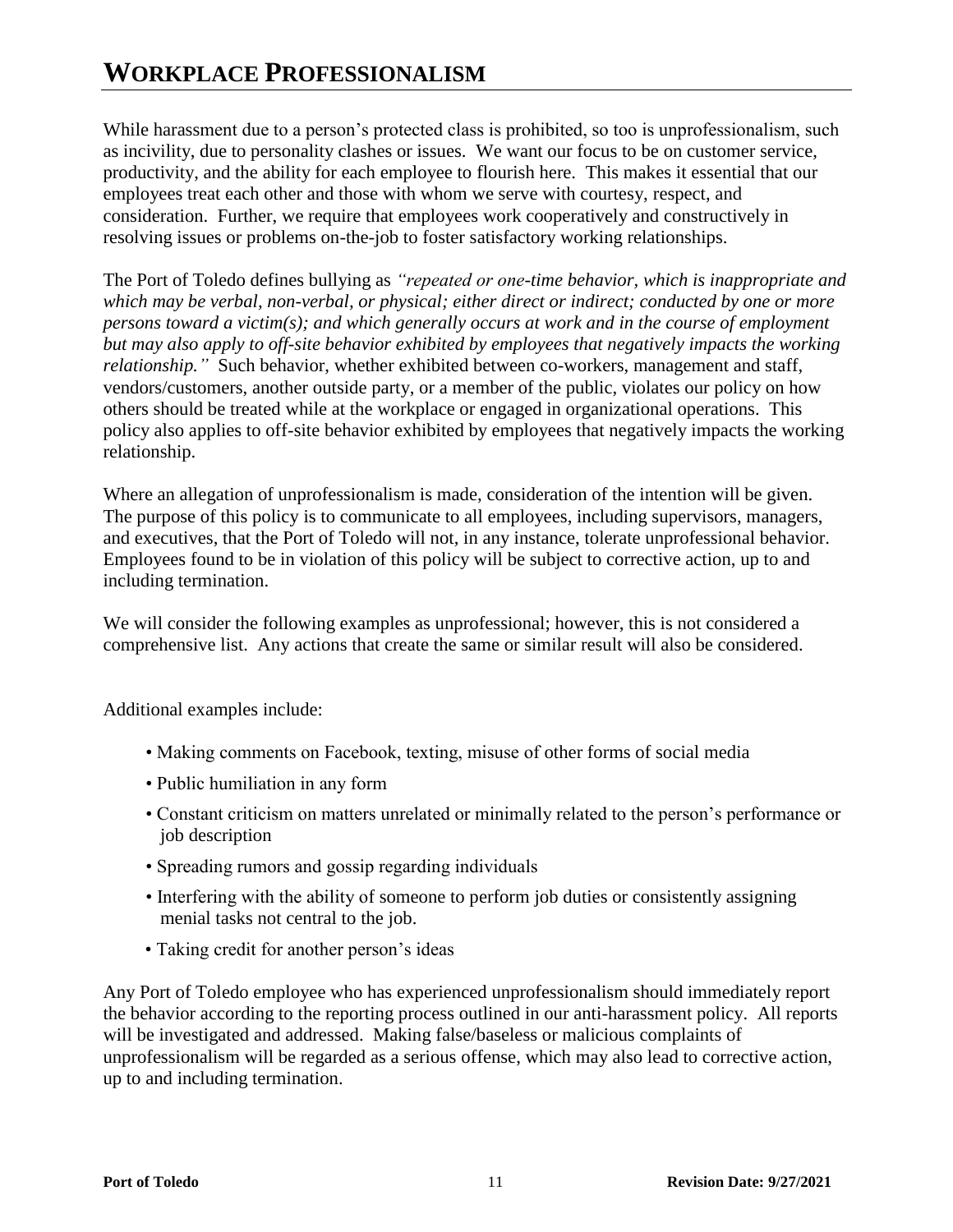## **DISPUTE RESOLUTION**

We believe that undisclosed problems will remain unresolved and will lead to impaired work relationships, dissatisfaction with working conditions, and a decline in operational efficiency. Therefore, the organization has established this dispute resolution procedure to solve problems as quickly, fairly, and thoroughly as possible. This procedure is a method for impartially hearing the complaint and is intended to resolve problems and provide a fair and objective review. All issues will be handled without prejudice or retaliation.

#### *Reporting Issues Other than Harassment/Discrimination*

Any other questions or concerns you may have should be discussed with your immediate manager/supervisor, absent special circumstances, as soon as you are aware there is a problem or have a question. Your manager will generally follow-up to your concern, in writing, within one week.

We realize there may be valid reasons to forego this initial step; in those circumstances (*i.e.*, a concern involves an immediate manager/supervisor), you may go directly to the next level of management or to the Human Resources Specialist for assistance.

#### *Appeal Process*

Honest differences of opinion occur, and some situations will require the review or decision of a higher management level. A higher-management review, however, is only intended to occur after you have discussed a situation with your immediate supervisor and a satisfactory solution has not been reached.

If you feel a policy has been inappropriately applied, or you have been unfairly treated or unjustly disciplined by your manager/supervisor, you may present the matter to the Port Manager. The Port Manager will review the issue and make a decision. If you are not satisfied with this decision, you may present the matter to the Port Commission for review and settlement. The decision of the Port Commission will be final.

All cases will be reviewed on an individual basis and without regard to precedent.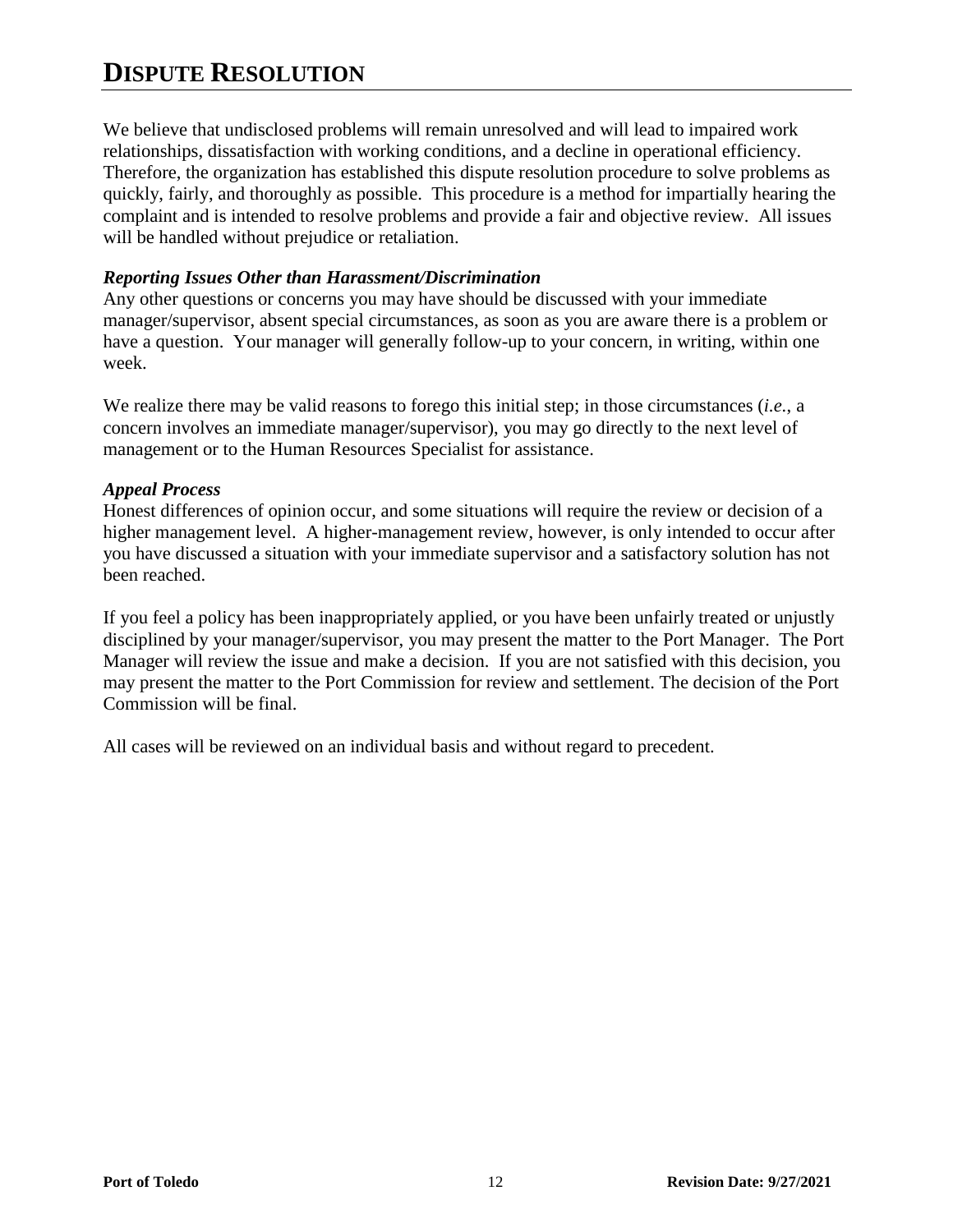## **EMPLOYMENT**

It is our goal to fill employment vacancies with the most qualified applicants, whether recruiting internally, externally, or in utilizing both options. Job applicants will be considered on an equal basis for all positions without regard to sex, age, race, color, religion, national origin, marital or veteran status, sexual orientation, gender identity, genetic information, a physical or mental disability, or any other characteristic protected under applicable law.

We will always try to select the most qualified person for each available job, favoring existing employees over outside applicants when possible. External recruiting may be initiated concurrently with the internal posting process, but no hiring commitment or decision will be made until the position has been posted internally for a minimum of five (5) working days. The Port of Toledo reserves the right to deviate from this policy as it deems appropriate.

Former employees and relatives of current employees will be considered for employment in the same manner as other applicants. We may refuse to place a spouse, domestic partner, or immediate family member under the direct supervision of a spouse, domestic partner, or family member, if such placement adversely affects supervision, safety, security, or morale.

If a job can't be filled from within its department, it will be posted for the entire organization. In order to be eligible to transfer to a different job, you must. meet the minimum qualifications for the position.

You may, from time-to-time, be temporarily transferred or assigned to perform work outside of your regular job classification, schedule, shift, or department. Depending upon the circumstances, you may be subject to a wage adjustment while performing such work. We may also reassign employees on a long-term basis whose placements are determined to be unsuited to their individual skills and transfer any employee who has an illness or disability that requires modified duty without posting the position.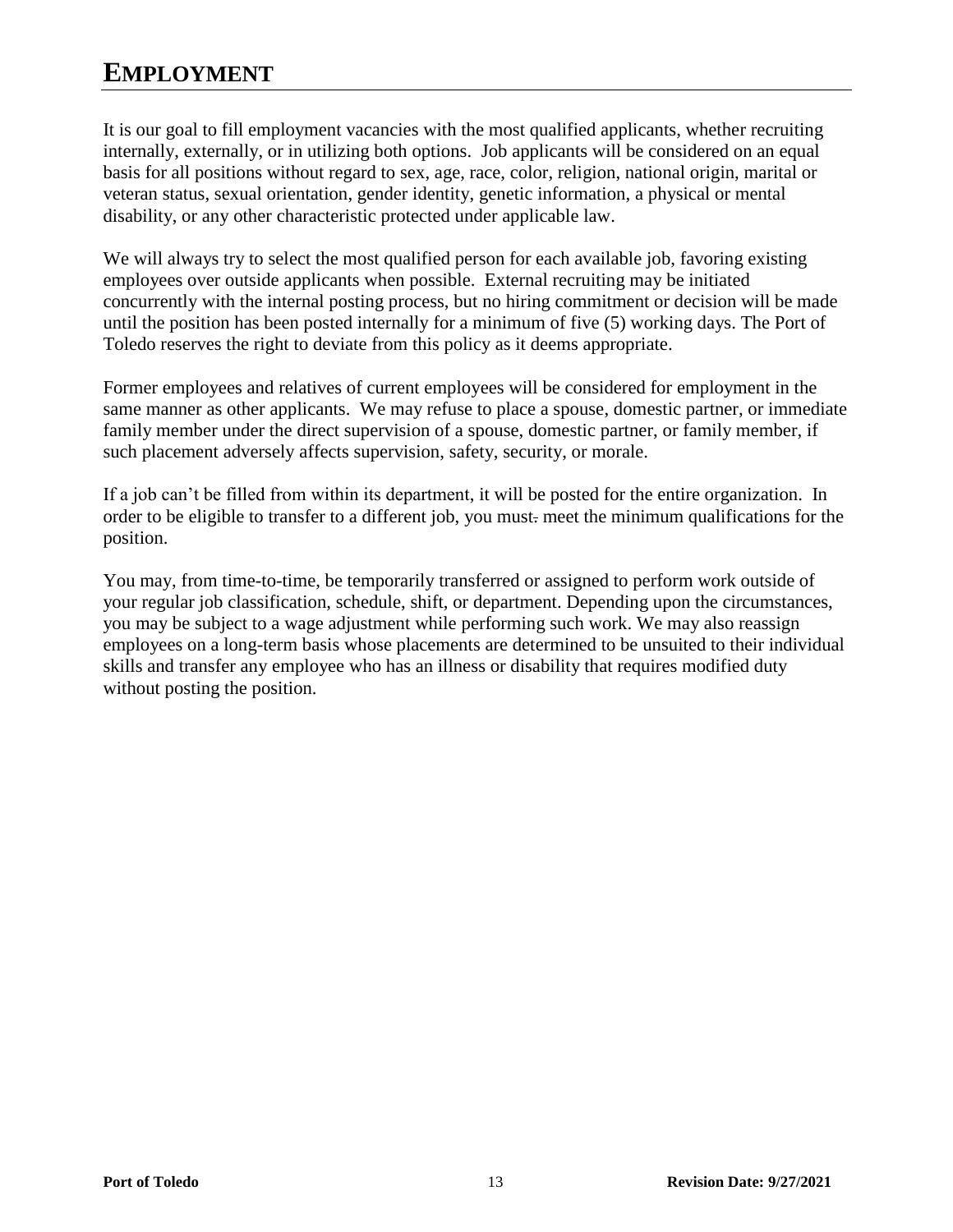#### *New Employee Orientation*

New employees are expected to attend a thorough orientation within the first week of employment. This helps to ensure positive integration into our operations and helps new employees start a productive and satisfying employment relationship. At the orientation, you will receive detailed information about general policies, procedures, benefits, and basic information on pay and leave policies. Orientation sessions are documented using the New Employee Orientation Checklist, which is signed and dated by you and the person conducting the session and will be kept in your employee personnel file.

#### *Introductory Period*

As a new employee, you are hired on a 180 (6 month) day introductory period. The introductory period is an extension of the employee selection process. During this period, you are considered to be in training and under observation and evaluation by supervisors. Evaluation of your adjustment to work tasks, conduct and other work rules, attendance, and job responsibilities will be conducted during the introductory period. This period gives you an opportunity to demonstrate satisfactory performance for the position and provides an opportunity for us to see if your abilities and the requirements of the position match. It is also a chance to see if we meet your expectations as an employer.

Your performance will be evaluated the end of your introductory period, and a decision about your employment status will be made. If you have successfully completed the introductory period, you will be moved to regular status. If your skills border on satisfactory, but fall a little short, the introductory period may be extended if there is reason to believe that your skills will improve within 30 days. This period may be extended only by approval of the **Port Manager**. The request for an extension won't be approved if it is submitted after the normal conclusion of your introductory period. If expectations are not met or if your skills are not satisfactory, it is unlikely that your employment will continue. Your supervisor may determine after 90 days that you have satisfied the introductory period and with Port Manager approval, you can be eligible to have the introductory period concluded at that time.

Completion of the introductory period does not alter the at-will employment relationship. Employment may be terminated at our will or discretion or by you at any time during or after the introductory period, with or without reason or notice, if either party regards it as necessary or appropriate.

#### *Promotions and Transfer Training Period*

If you are promoted or transferred to a new position, you must also complete an introductory period of **60** days to determine the suitability of the placement and your ability to satisfactorily perform the required work. If it is determined that the job change is not working during this period, you will be returned to your original job if a vacancy exists. Otherwise, you will be assigned to any other vacant job we deem suitable. If no such job is vacant, your employment may be terminated. If you are placed in a job other than your original job, the pay and benefits may be adjusted.

#### *Re-employment*

Employees who resign from the organization in good standing may be eligible for re-employment consideration. Applications received from former employees will be considered and processed using the same procedures and standards that govern all other applicants. Previous performance with the organization will be evaluated if the reference check phase is reached. We are not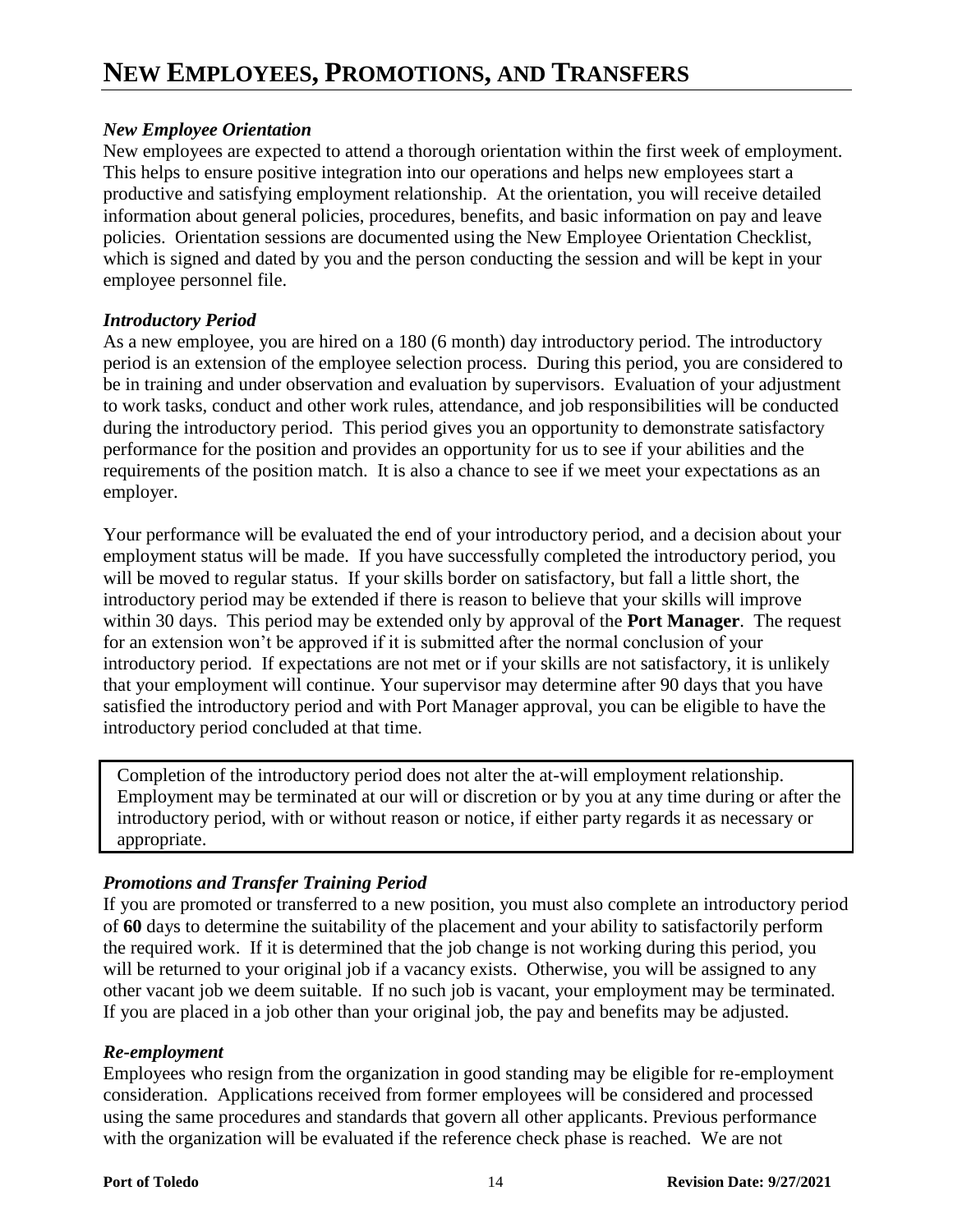obligated to rehire former employees. If an employee returns with in 12 calendar months their previous Sick Leave balance and benefit accrual rate will be restored in full.

#### *Credit for Prior Seniority*

Employees who are rehired by the Port of Toledo will receive credit for prior time worked as follows:

- Employees who were separated because of a reduction in workforce will receive credit for prior time worked for the purposes of benefit eligibility if they are re-employed within one (1) year after the separation date.
- Employees who voluntarily resigned from their employment with the Port of Toledo will receive credit for prior time worked for the purposes of benefit eligibility, subject to management approval, if re-employed within **six (6) months** after the resignation date. However, a new anniversary date will be established based on the date of rehire.
- All other rehires shall be considered new employees, except where the Employee Retirement Income Security Act may rule otherwise for pension purposes.

#### *Employment Classifications*

Employee status is categorized to make distinctions in employment-related conditions and to aid in a better understanding of employment relationships within the organization. Employees may be considered introductory, full-time or part-time, temporary, or on-call as described below:

| Introductory <sup>*</sup> : | Newly hired or promoted employees within the introductory period. New<br>hires will accrue vacation and sick time. Sick time is available for<br>immediate use, vacation time is available to use after introductory period is<br>complete.             |
|-----------------------------|---------------------------------------------------------------------------------------------------------------------------------------------------------------------------------------------------------------------------------------------------------|
| Regular Full-time:          | An employee who is regularly scheduled to work 40 hours or more per week.<br>Classification normally is eligible for benefits. (For health insurance<br>coverage, 40 hours per week is considered full-time.) Eligible to use accrued<br>vacation time. |
| <b>Regular Part-time:</b>   | An employee who is regularly scheduled to work at least 20 but less than 40<br>hours per week. This classification is normally not eligible for health<br>benefits but will receive vacation and sick time on a pro-rata basis.                         |
| Temporary*:                 | An employee who is hired for a specified period of time, usually no more<br>than six (6) months. This classification is typically not eligible for benefits,<br>except for those mandated by law.                                                       |
| $On-Call^*$ :               | An employee who does not have a set schedule and works only when called<br>upon.                                                                                                                                                                        |

Employees are further classified according to federal and state wage and hour laws as exempt or non-exempt, as defined below. Management will make the appropriate designation regarding the status for each new position or when a position changes substantially. If you are uncertain as to your status, ask your supervisor/manager.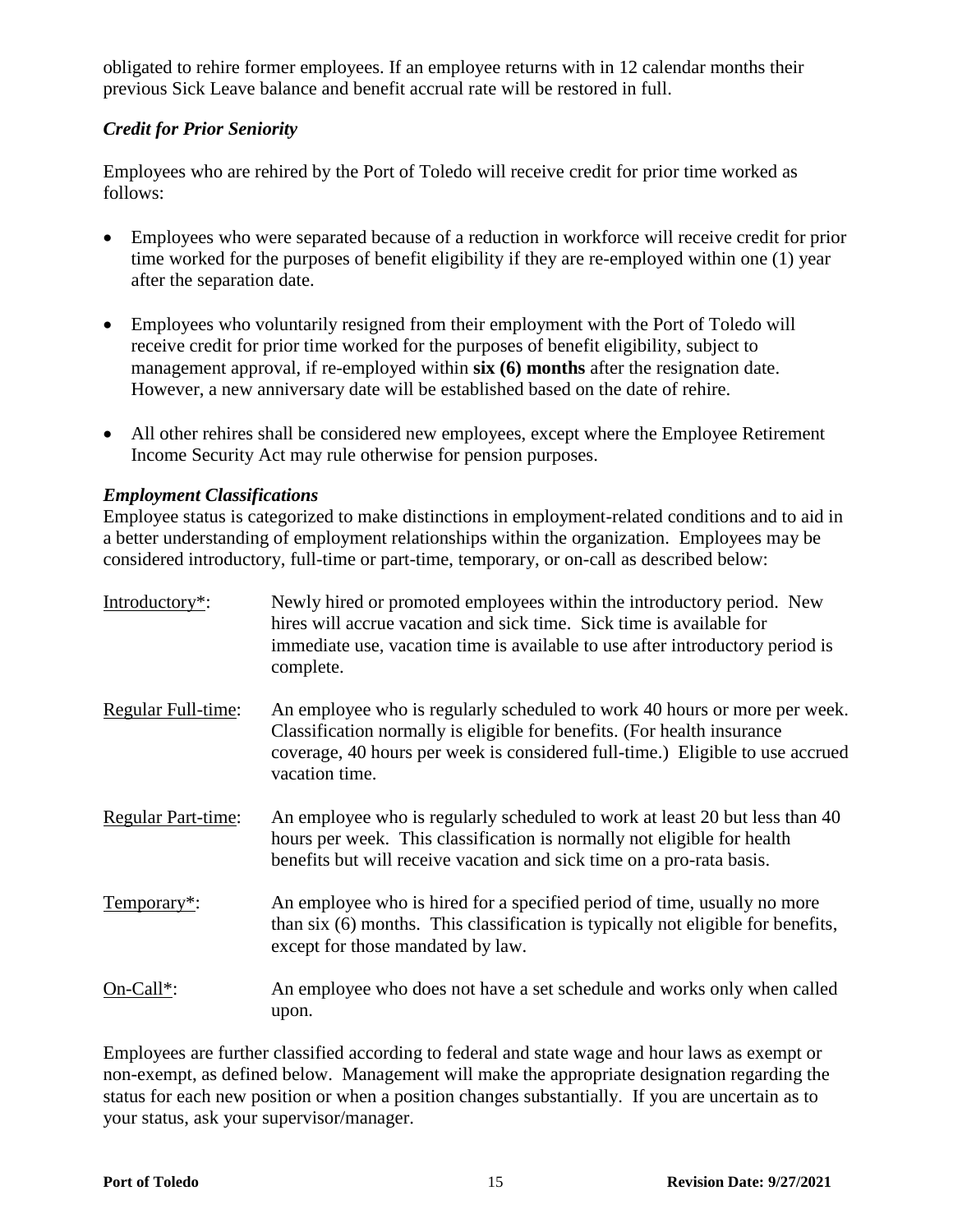- Exempt: An employee who is exempt from the overtime pay and minimum wage requirements under federal and state laws. Exempt employees include managers, executives, supervisors, professional staff, outside sales representatives, owners, and others who are generally paid a salary and whose duties and responsibilities allow them to be exempt under federal and state law.
- Non-exempt: An employee who is paid an hourly wage and whose job generally calls for the payment of minimum wage and overtime as specified under state or federal regulations.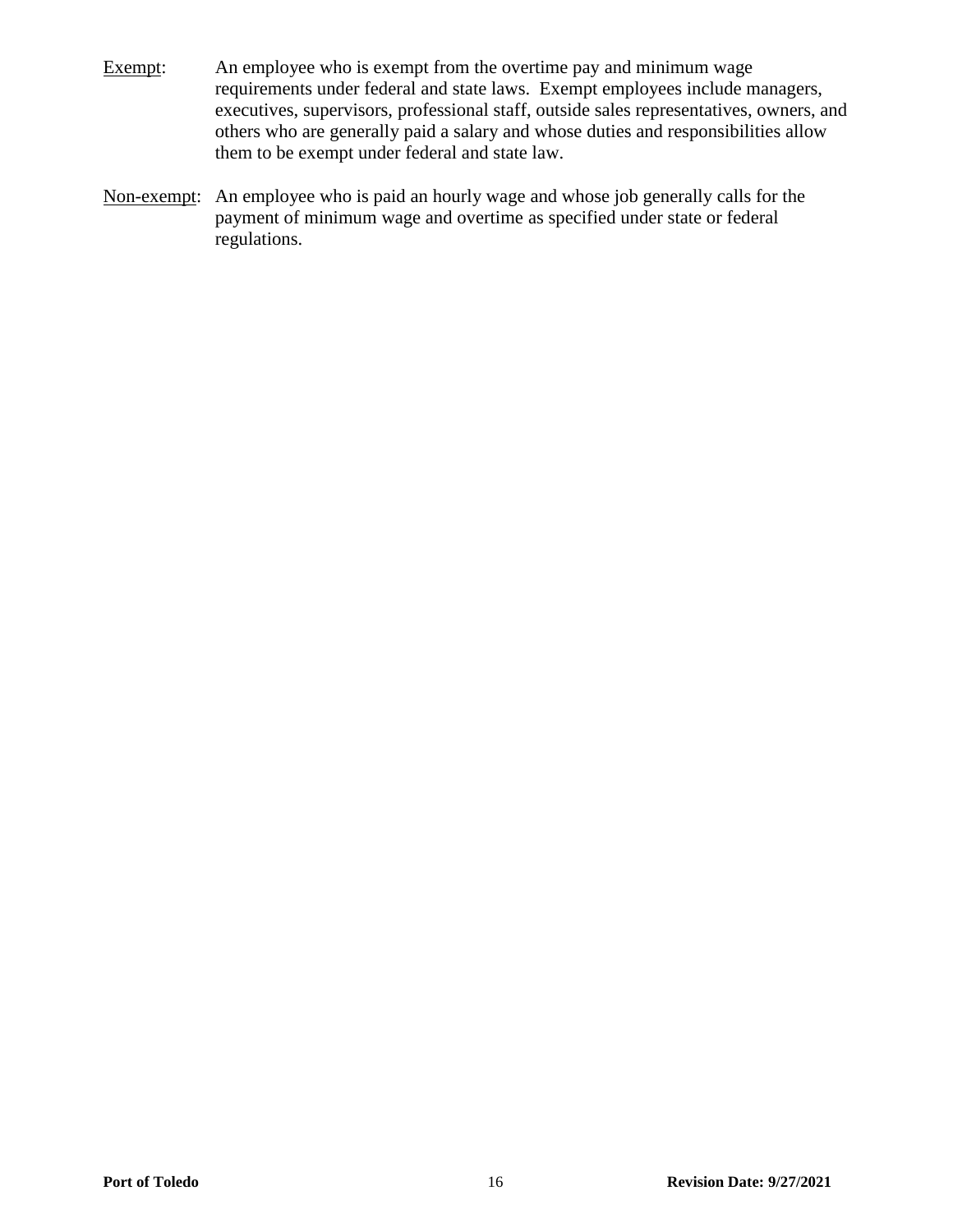## **EMPLOYMENT RECORD KEEPING**

#### *Access to Personnel Files*

The organization maintains a personnel record for each employee, and access to those records is restricted to authorized persons only. The records contain applications, written evaluations, performance counseling notices, correspondence, and other information pertinent to employment. Authorized persons are individuals in a direct line of supervision over the employee to whom the file applies or any management representative involved in a pending personnel action.

Your personnel file is available for review (except for any references and other material exempt from disclosure under state law) by making advance arrangements with the Human Resources Specialist. We will provide copies of personnel records or files as required by law, but you may be asked to reimburse us for the reasonable cost of providing copies.

#### *Change in Personal Data*

Keeping your personnel records current can be important to you with regard to pay, payroll deductions, benefits, and other matters. If you have changes in any of the following items of information, please notify the Human Resources Specialist:

- Name
- Marital status
- Address
- Telephone number
- Dependents
- Beneficiary(ies)
- Person to be notified in case of emergency
- Job-related physical or other limitations that impact employment
- Other information having a bearing on your employment

A Change in Personal Data form is available for your use in reporting any changes in your personal information.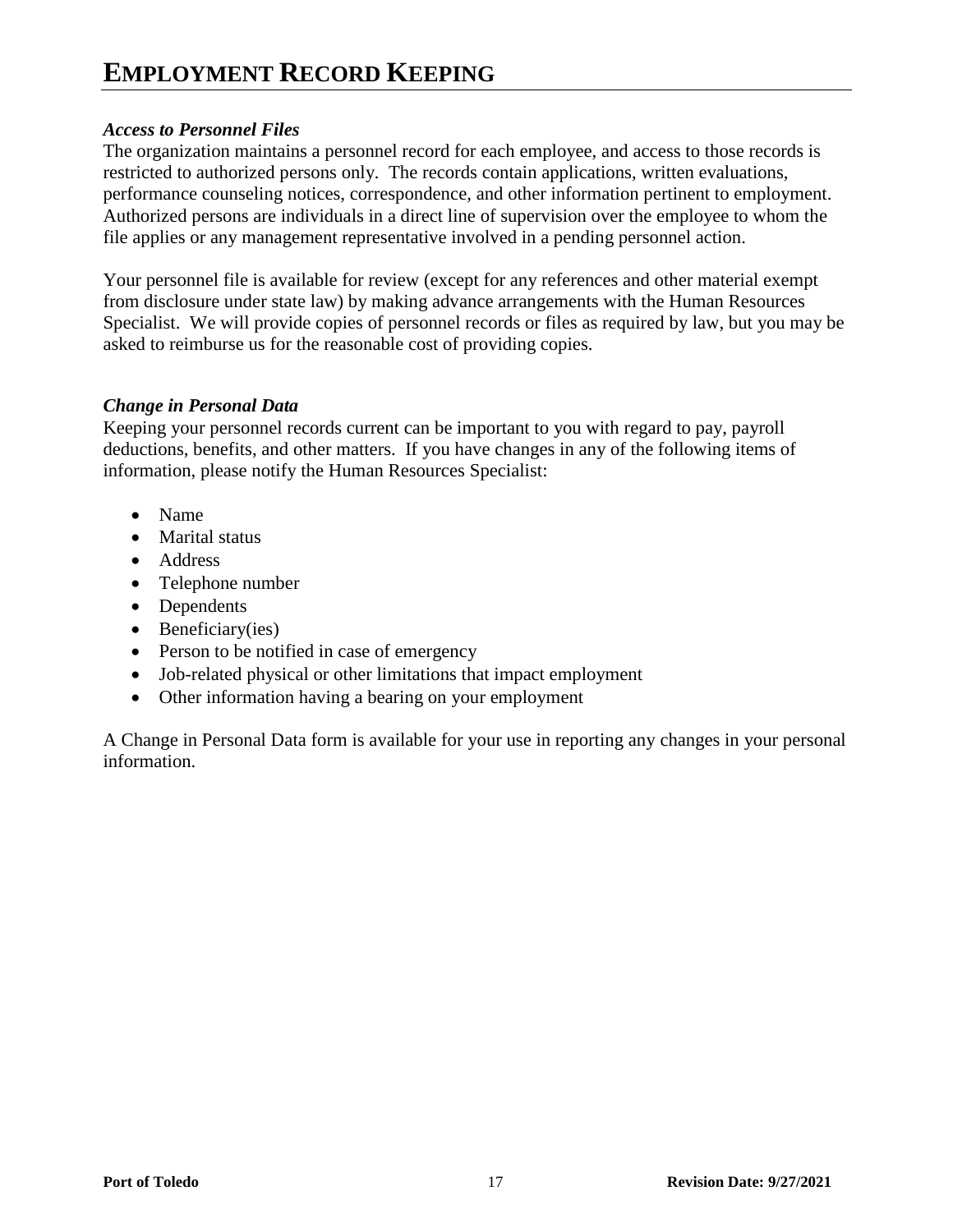## **EMPLOYMENT RELATIONS AND CONDUCT**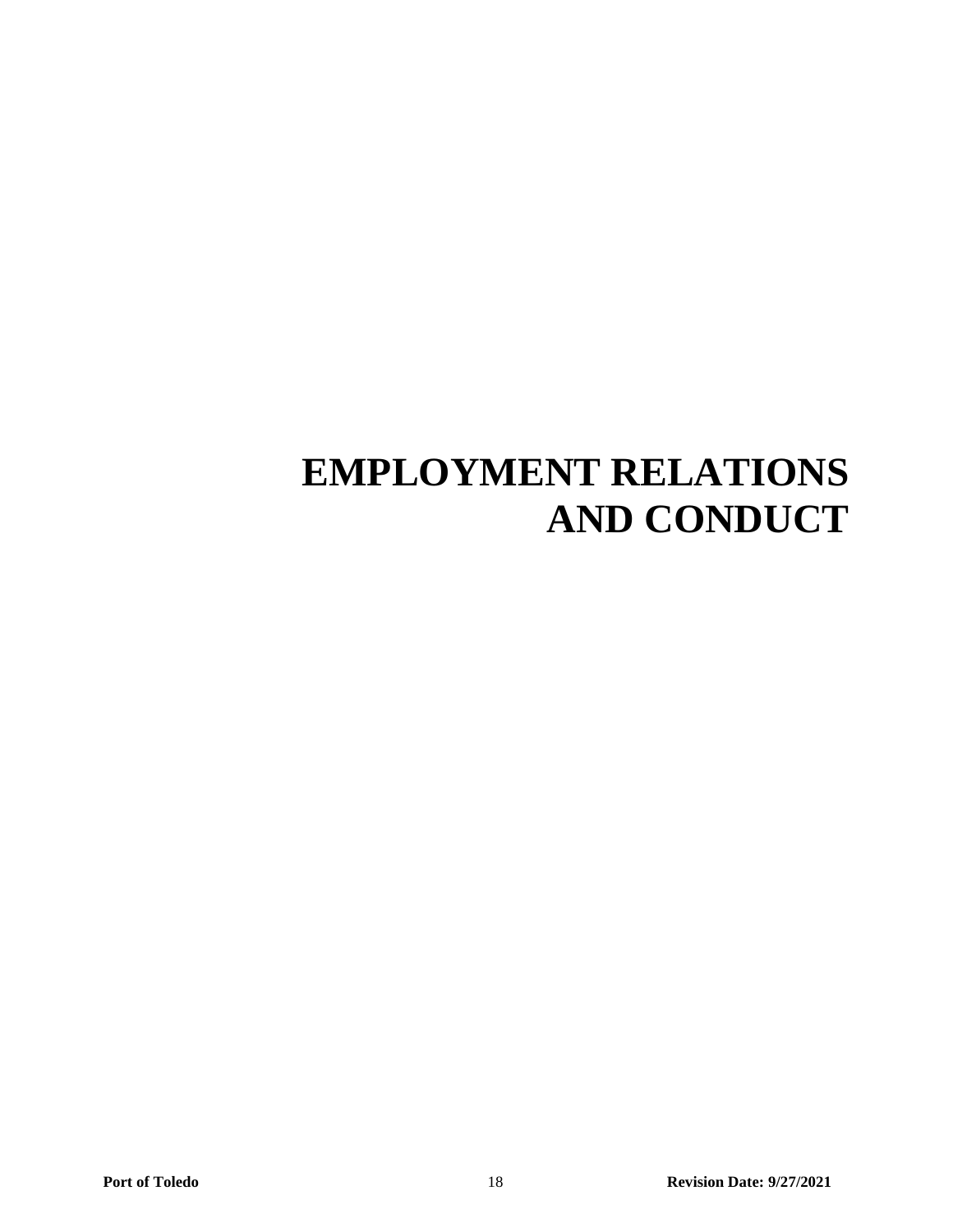We believe in treating people with respect and adhering to ethical and fair practices in business. We expect employees to avoid situations that might cause their personal interests to conflict with the interests of our organization or to compromise our reputation or our integrity. Employees who violate the Ethics Policy or who create an equally detrimental impact on the organization will be subject to corrective action, depending upon the circumstance, up to and including termination.

#### *Conflict of Interest*

Employees may not solicit, obtain, accept, or retain any personal benefit from any supplier, vendor, customer/client, or any individual or organization doing or seeking business with the Port of Toledo. This means you may not maintain an outside business or financial interest or engage in any outside business or financial activity that conflicts with the interests of the organization or interferes with your ability to fully perform job responsibilities. For example, if job responsibilities include purchasing, or being in a position to influence purchasing, the individual responsible must have no proprietary or financial interest in any business that furnishes products, materials, or services to the organization or in any related transaction. An employee may not benefit directly or indirectly from a third party who furnishes products, materials, or services to the organization either.

#### *Misrepresentation*

As an employee, you should consider how you represent the Port of Toledo in your transactions and interactions. You should be careful not to misrepresent the organization's policies, practices, procedures, or prices, or misrepresent your status and authority to enter into agreements. You should also avoid using the organization's name, likeness, facilities, assets, resources, or the authority of your position with the organization for personal gain or private interests.not in new one

#### *Gratuities/Gifts*

No employee may receive, give, pay, promise, or offer to our customers anything of value, whether cash or any other property, to secure or appear to secure preferential treatment. This includes any form of gratuity to or from employees of our customers or members of their families.

The following exceptions to this policy may be permitted, but you must have supervisor approval in advance:

- Purchase of business meeting meals
- Gifts of food or other consumable products offered to the entire work group when rejection of the gift would damage business relationships

#### *Outside Employment*

While employed at the Port of Toledo, you may not engage in outside employment that conflicts with the nature of the organization's business, competes with the organization, or that otherwise interferes with your ability to perform according to established standards of performance and work rules. Additionally, you may not work at an organization that conducts business with the Port of Toledo. During hours you are scheduled to work for the Port of Toledo or use the Port's equipment for such purposes, you may not conduct any business connected with outside employment.

#### *Off-Duty Conduct*

Generally, we regard off-duty activities of employees to be their own personal matters. However, certain types of off-duty activities concern us because of the potentially negative impact on the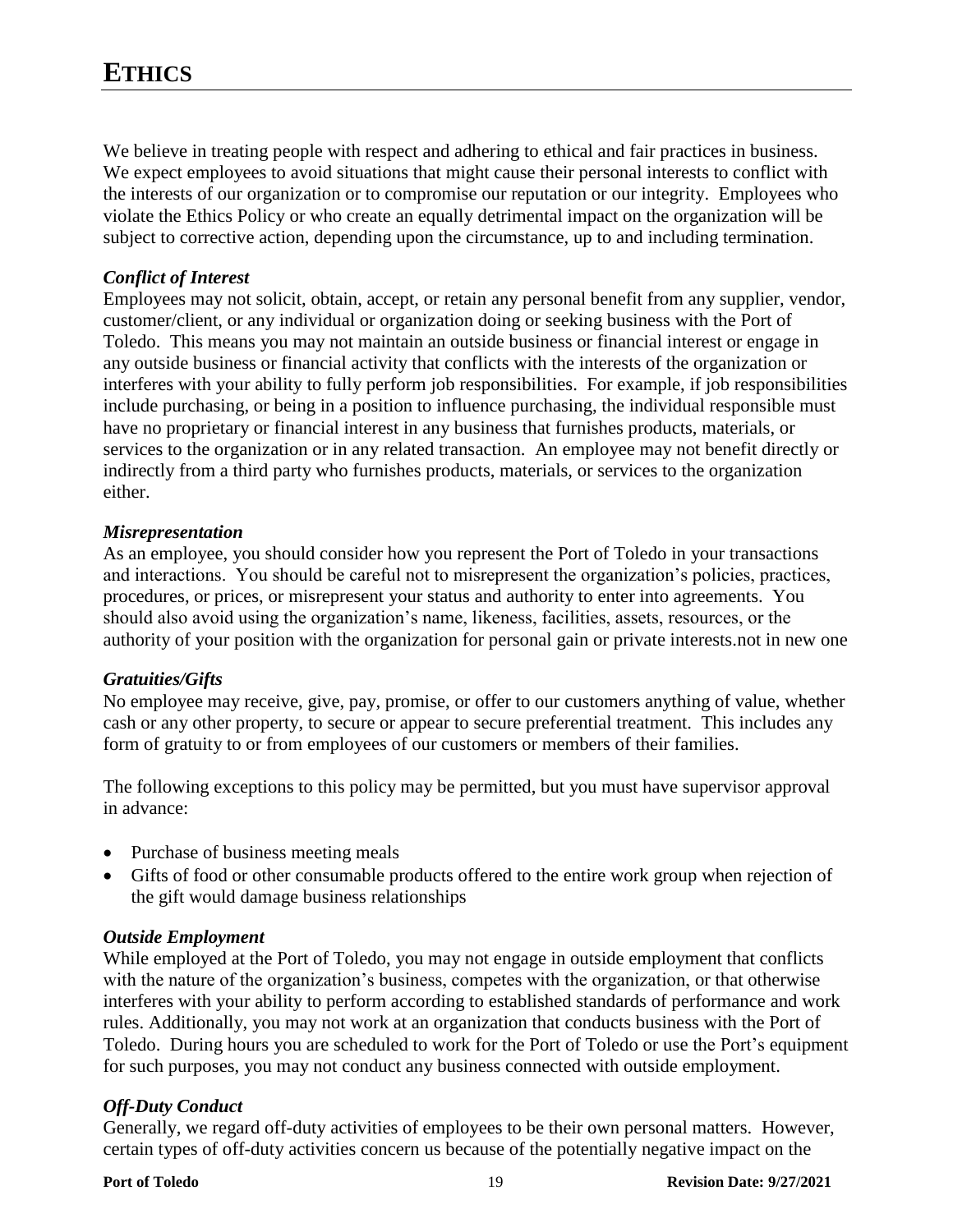organization's reputation within the communities we serve. Therefore, employees who engage in or are associated with illegal or otherwise harmful conduct (*i.e.*, that which adversely affects the organization, its public image, or their own ability or credibility to carry out employment responsibilities) may be subject to corrective action, up to and including termination.

#### *Public Officials*

A public official includes anyone serving the State of Oregon or any of its political subdivisions or any other public body in any of the listed capacities, including as an "agent." An "agent" means any individual performing governmental functions. Governmental functions are services provided on behalf of the government as distinguished from services provided to the government. This may include private contractors and volunteers, depending on the circumstances.

Upon employment with our organization, you became a Public Official.

#### *Gifts*

During a calendar year, a public official, a candidate or a relative or member of the household of the public official or candidate may not solicit or receive, directly or indirectly, any gift or gifts with an aggregate value in excess of \$50 from any single source that could reasonably be known to have a legislative or administrative interest.

During a calendar year, a person who has a legislative or administrative interest may not offer to the public official or a relative or member of the household of the public official any gift or gifts with an aggregate value in excess of \$50.

During a calendar year, a person who has a legislative or administrative interest may not offer to the candidate or a relative or member of the household of the candidate any gift or gifts with an aggregate value in excess of \$50.

#### *Use of Official Position or Office*

A public official may not use or attempt to use official position or office to obtain financial gain or avoidance of financial detriment for the public official, a relative or member of the household of the public official, or any business with which the public official or a relative or member of the household of the public official is associated, if the financial gain or avoidance of financial detriment would not otherwise be available but for the public official's holding of the official position or office.

#### Except:

- Any part of an official compensation package as determined by the public body that the public official serves.
- The receipt by a public official or a relative or member of the household of the public official of an honorarium or any other item allowed under ORS 244.042 (Honoraria).
- Reimbursement of expenses.
- An unsolicited reward for personal achievement.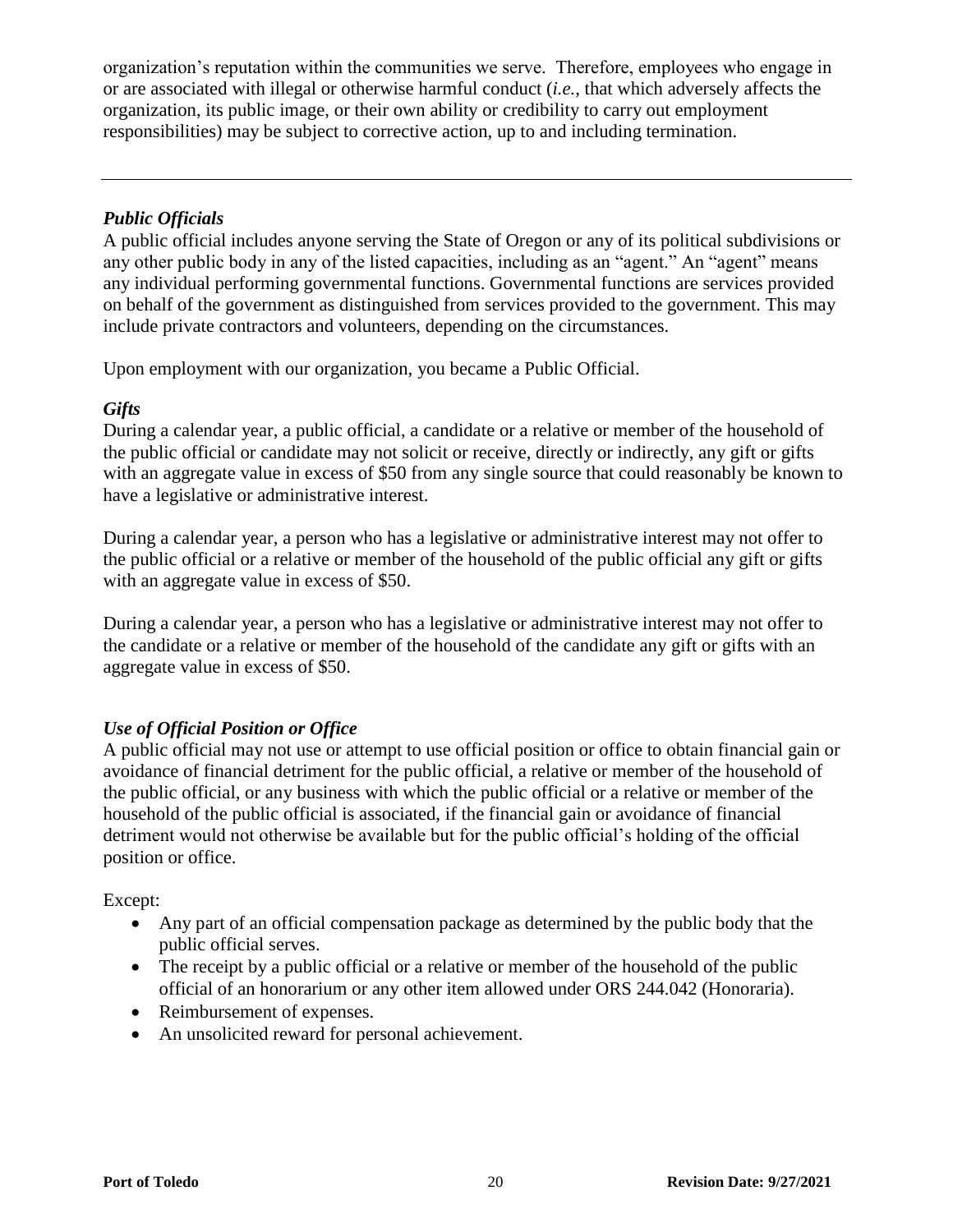#### **CONFIDENTIALITY**

#### *Organization and Customers*

At the Port of Toledo, employees have access to highly confidential and proprietary information, including information about our business plans and customers. Our customers trust us with confidential information and disclosing this information without authorization would have a materially adverse impact on our integrity and on our relationships with our customers. Employees must not disclose any information pertaining to the organization or its customers without prior explicit approval of their managers/supervisors.

No organization records or information, including documents, files, records, computer files, and similar materials may be removed from our premises without permission from the Port of Toledo Port Manager, except in the ordinary course of performing duties on behalf of the Port of Toledo. Additionally, the contents of organization records or information otherwise obtained in regard to business may not be disclosed to anyone except where required for a business purpose. This prohibition also applies to items posted in a blog or website. Employees are subject to appropriate corrective action, up to and including termination, for revealing confidential information.

#### *Employee Records*

The Port of Toledo's philosophy is to safeguard personal employee information in its possession to ensure the confidentiality of this information. Additionally, the organization will only collect personal information that is required to pursue its business operations and to comply with government reporting and disclosure requirements. Personal information collected by the organization includes employee names, addresses, telephone numbers, e-mail addresses, emergency contact information, EEO data, social security numbers, date of birth, employment eligibility data, benefit plan enrollment information, which may include dependents' personal information, and school/college or certification credentials. All pre-employment inquiries, including reference check records, as well as former employee files are maintained in locked, separate areas and are not used by the organization in the course of business operations.

Personal employee information will be considered confidential and, as such, will be shared only as required and with those who have a need for access to such information. All hard copy records will be maintained in locked, secured areas with access limited to those who have a need for such access. Personal employee information used in business system applications will be protected under the Port's proprietary electronic transmission and Virtual Private Network policies and security systems. Participants in the Port's benefit plans should be aware that personal information will be shared with plan providers as required for claim handling or record keeping needs.

Organization-assigned information, which may include organizational charts, department titles and staff charts, job titles, department budgets, coding and recording systems, telephone directories, email lists, and the Port's facility or location information and addresses, is considered by the Port to be proprietary information to be used for internal purposes only. The Port retains the right to communicate and distribute such information as it feels necessary to conduct business operations.

If an employee becomes aware of a breach in maintaining the confidentiality of any personal information, the employee should report the incident to Human Resources Specialist. The H.R. Specialist has the responsibility to investigate the incident and take corrective action. Please understand that the reasonableness of actions taken in these circumstances will be taken into consideration. Examples of the release of personal employee information that will not be considered a breach include the following: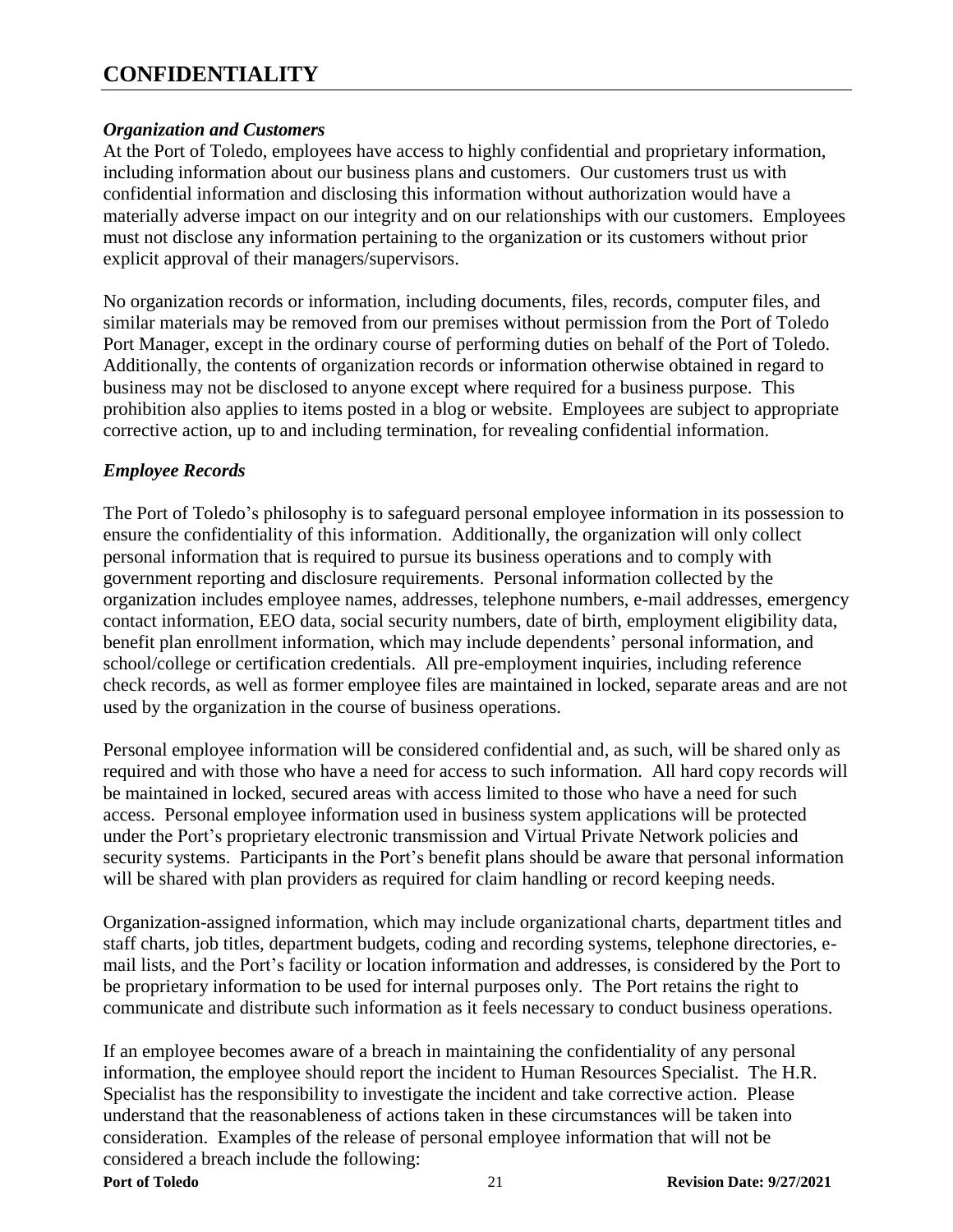- Release of partial employee birth dates (*i.e*., day and month, which is not considered confidential and will be shared with supervisors/managers who elect to recognize employees on such dates).
- Personal telephone numbers or e-mail addresses may be distributed to supervisors/managers in order to facilitate the Port's work schedules or business operations.
- Employee identifier information used in salary or budget planning, review processes, and for timekeeping purposes will be shared with supervisors/managers.
- Employees' anniversary dates will be distributed to appropriate supervisors/managers periodically.
- Employee and dependent information may be distributed in accordance with open enrollment processes, for periodic benefit plan changes, or for benefit statement updates.

Should a security breach occur, you will be notified in writing as soon as possible.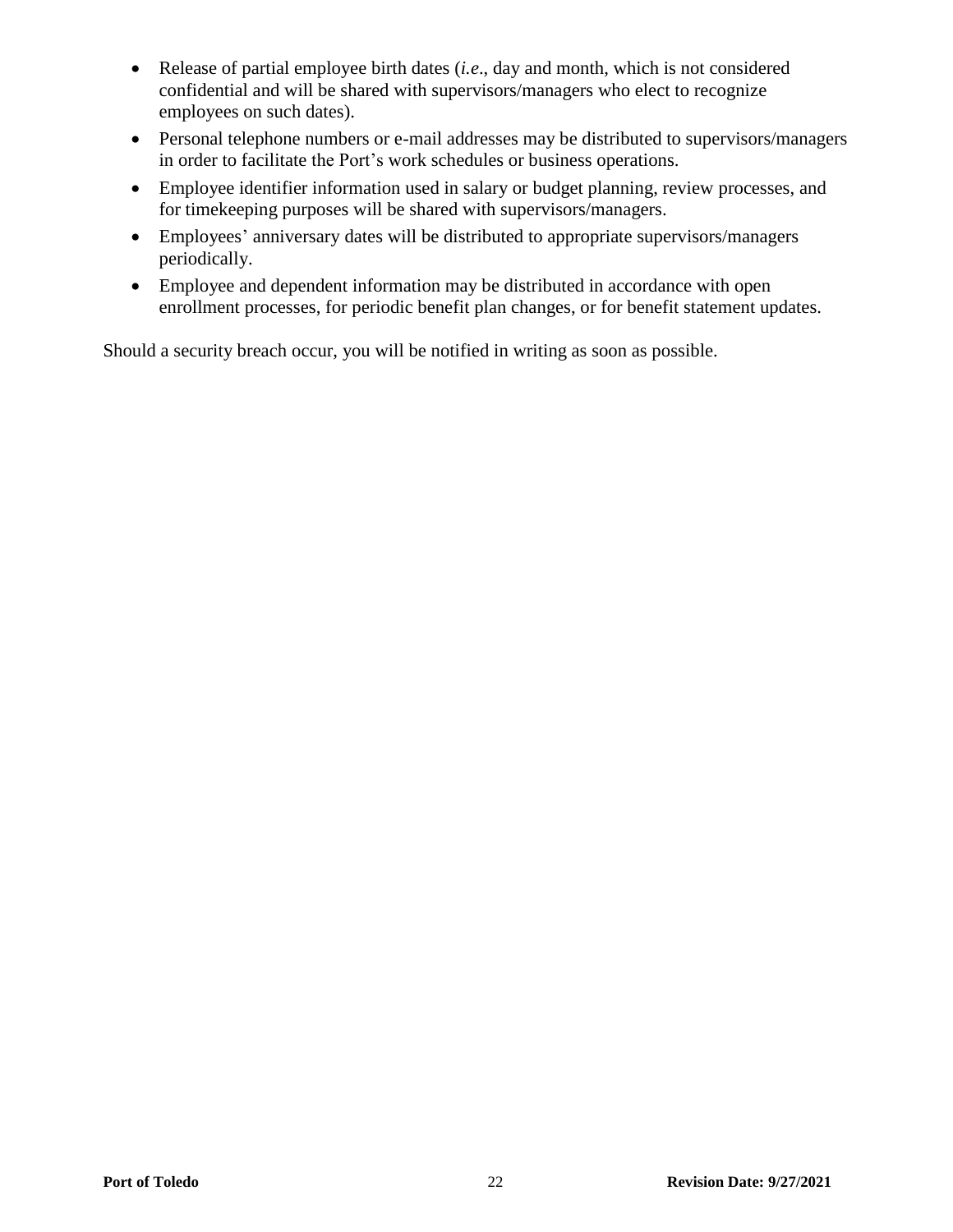### **WORKPLACE RULES**

The Port of Toledo believes policies and procedures are essential for the orderly operation of our business and for the protection and fair treatment of all employees. As a result, we have clearly identified performance expectations so that each employee behaves according to our workplace standards. Courtesy and common sense should always prevail. The following work rules are not all-inclusive but serve as guidelines to demonstrate the work behaviors considered important to the Port of Toledo.

- 1. You are expected to be at work on time, to stay until your workday ends, and to do the work assigned or requested of you. If you are unable to be at work on time, you are expected to contact your immediate supervisor promptly.
- 2. You are expected to regard your workplace with respect and attention. The Port of Toledo's records, equipment, and property are to be treated carefully and appropriately. You are responsible for those items in your custody and will be held accountable for their maintenance, appropriate use, and accuracy.
- 3. You are expected to act in accordance with all appropriate codes, laws, regulations, and policies, regardless of whether they are set by the Port of Toledo or by outside regulatory bodies.
- 4. You are expected to conduct yourself in a professional manner, exhibiting a high regard for our customers, vendors, business associates, and for co-workers. No breach of professional behavior (abusive language, harassment, personal business during work time, *etc.*) will be condoned.
- 5. You are expected to maintain the confidentiality of organization information or customer information in your possession (*i.e.*, personnel information, trade secrets, etc.).
- 6. You are expected to wear clothing that is neat in appearance and consistent with your specific work duties, keeping in mind the impression it has on customers, visitors, and other employees as well as the need to promote organization and employee safety. Good individual judgment is the best guideline, but management retains the right to decide what dress is appropriate.

This information regarding our behavioral expectations should help guide employee actions. You are urged to use reasonable judgment and to seek advice in doubtful or unclear situations. If all employees do their best to meet both the spirit and intent of these guidelines, disciplinary issues will be minimal. It is our policy to resolve conduct and performance problems in the most informal and positive manner possible; however, conduct which falls outside of the above guidelines will result in corrective action, up to and including termination.

We also believe that all our employees should have an opportunity to be heard in matters involving discipline; therefore, we have adopted a formal Dispute Resolution Procedure, which can be found on page 12 of this Handbook.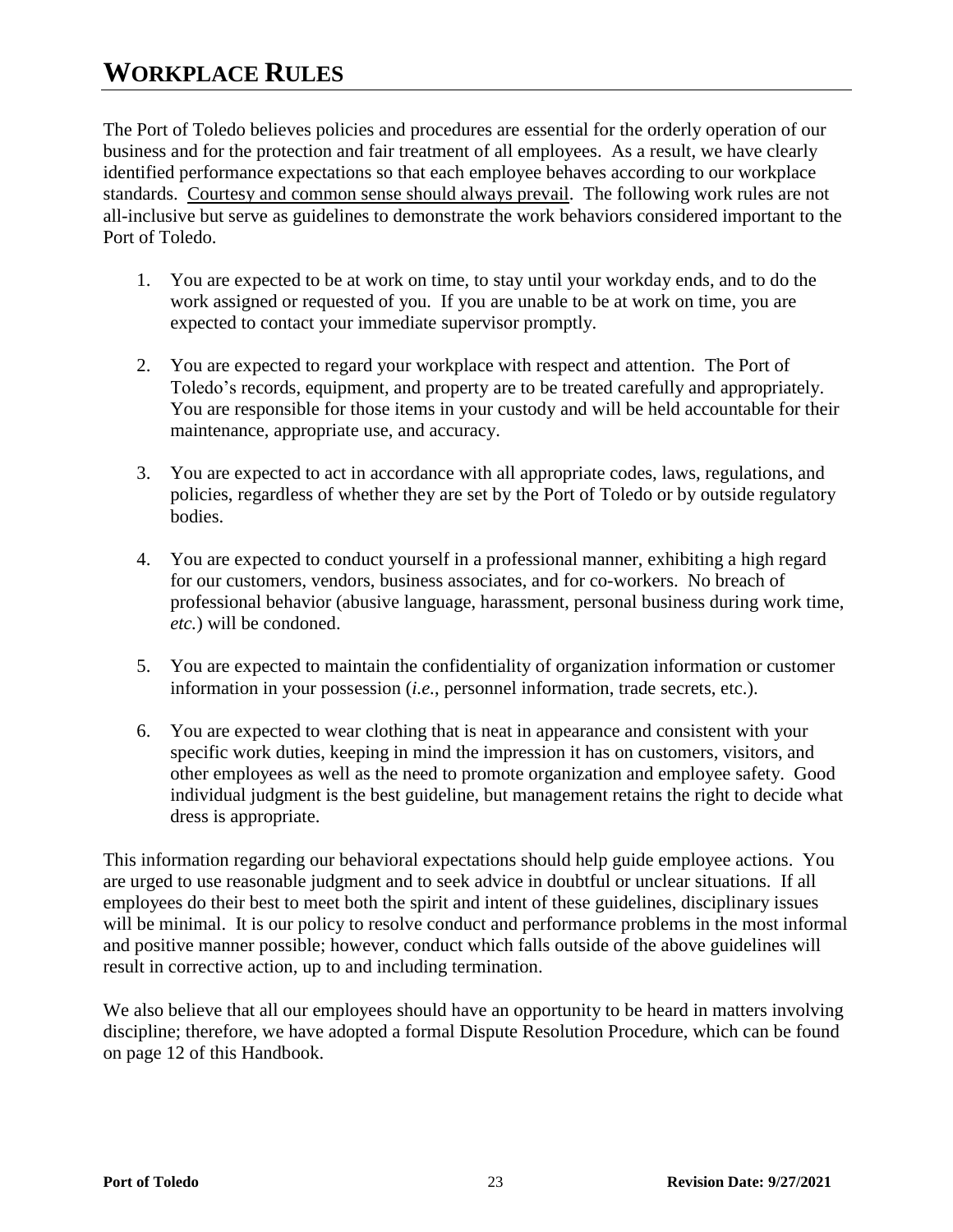## **WHISTLEBLOWER PROTECTIONS**

The Port of Toledo encourages any employee with knowledge of an illegal or dishonest Port to report it to the Port Manager. All such issues will be promptly investigated with the intent to determine fault and institute any appropriate corrective measures. Examples of illegal or dishonest activities are violations of federal, state, or local laws; billing for services not performed or for goods not delivered; and other fraudulent financial reporting. Any employee wishing for more information can obtain further details from the Human Resources Specialist.

If an employee has knowledge of or a concern of illegal or dishonest fraudulent activity, the employee should immediately contact a direct supervisor or the Port Manager. The employee must exercise sound judgment to avoid baseless allegations. An employee who intentionally files a false report of wrongdoing will be subject to corrective action, up to and including termination.

Whistleblower protections are provided to maintain confidentiality and to prevent retaliation. Although someone's identity may have to be disclosed to conduct a thorough investigation, to comply with the law, and to provide accused individuals their due course, the privacy of the individual making the report will be protected to the extent possible. The Port of Toledo will not retaliate against a whistleblower. This includes, but is not limited to, protection from retaliation in the form of an adverse employment action such as termination, compensation decreases, or poor work assignments as well as threats of physical harm. Any whistleblower who believes retaliation has occurred must contact the Human Resources Specialist immediately. The right of a whistleblower to protection against retaliation does not include immunity for any personal wrongdoing that is alleged and investigated.

All reports of illegal and dishonest activities will be promptly submitted to the Port Manager who is responsible for investigating and coordinating corrective action.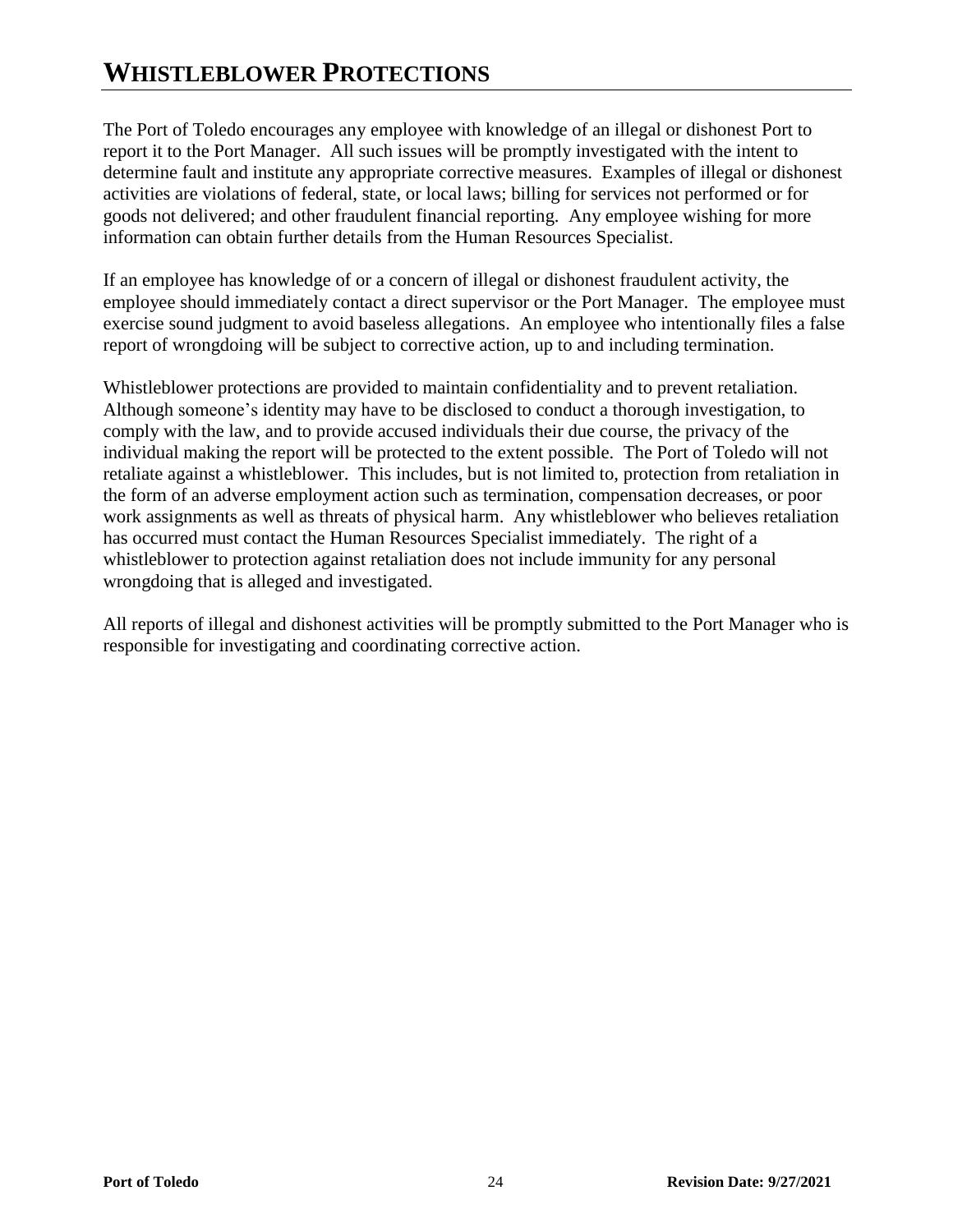## **DRESS CODE**

Employees contribute to the atmosphere and reputation of the Port of Toledo in the way they present themselves. A professional appearance is essential to a favorable impression with customers. Good grooming and appropriate dress reflect employee pride and inspire customer, client confidence.

Managers have the discretion to determine appropriateness in appearance. Employees who do not meet the standard for their position may be sent home to change and may not be paid for that time off. People who need to leave work to change clothes for meetings must utilize personal time or vacation time.

Inappropriate: Shirts with inappropriate slogans, tank tops, halter tops, muscle shirts, crop tops, shorts, sandals, flip-flops, and any. overly revealing clothing. Additionally, clothing, jewelry, and hair should not be loose or dangle in such a way that creates any kind of safety hazard.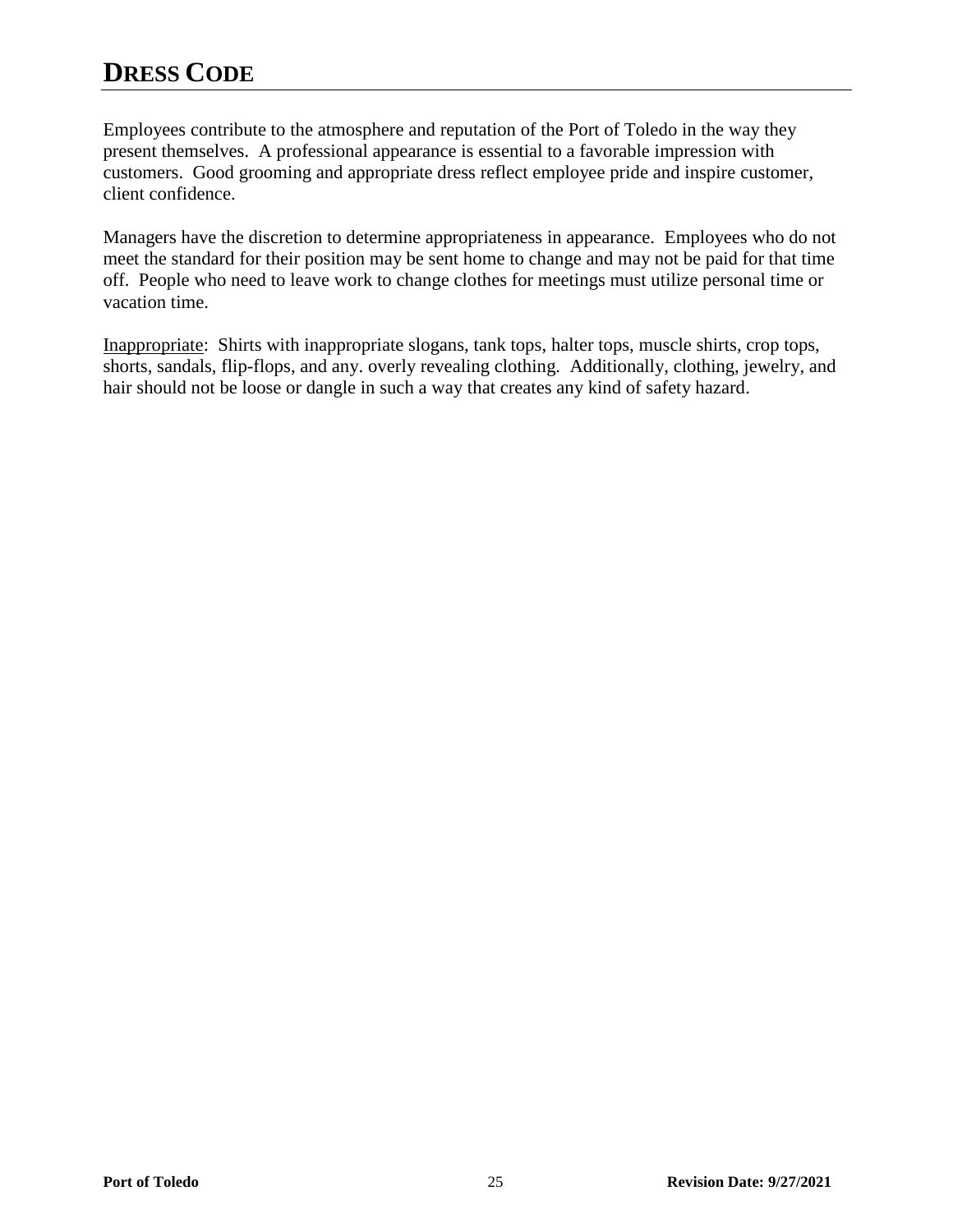#### *Electronic Communications Systems*

Port of Toledo provides electronic communication systems to maintain communications both within the organization and with outside clients and vendors. Any employee using the Port's email system is encouraged to learn about these tools and how to use them. This policy provides directions regarding access and disclosure of information when using these communication systems. All employees and others outside the organization who may use the systems are expected to be aware of and support this policy.

Our electronic communication systems include computers, software, electronic mail (e-mail), copiers, fax machines, telephones, cell phones, voice mail, messengers, and various online services. All of these systems are operated and managed based upon this policy.

These systems and any other informational, storage, or retrieval services that the organization provides are organization tools and are to be used for business purposes only during business hours. Use of the Port's systems during business hours for other than work-related purposes should be minimal and must not impact business operations.

The use of these systems is not private or confidential. Within the bounds of current and future laws, the organization reserves and intends to exercise the right to review, audit, intercept, access, and search these business systems at will, monitor data and messages within them at any time and for any reason, and disclose selected contents without notice or other restrictions. Messages sent through these systems remain the property of the organization.

As an employee, you must not permit any proprietary or confidential information of the Port of Toledo to enter the public domain through electronic transmissions. Examples of the organization's proprietary and confidential information are provided in the Confidentiality Policy. Also, these systems shall not be used to receive or distribute copyrighted materials, trade secrets, proprietary information, or similar materials from/to outside the organization without prior authorization.

Any messages or communications used through this system are subject to our anti-harassment, antidiscrimination, and non-solicitation policies. You are expected to carefully compose and review the wording, tone, and content of your communications before transmission.

You should check with your supervisor if you have any questions about the proper use of communication or software systems. All system users who discover violations of this policy are expected to notify their supervisors or managers immediately. Improper use or violation of this policy can result in corrective action, up to and including termination.

#### *Electronic Mail System*

You are reminded to be courteous to other users of the e-mail system and to always conduct yourself in a professional manner. E-mail messages are sometimes misdirected or forwarded and may be viewed by persons other than the intended recipient. You should write e-mail communications with no less care, judgment, and responsibility than you would use for letters or internal memoranda written on organizational letterhead.

You should know that even when a message is erased through e-mail, it is still possible to retrieve and read that message. Even though the organization reserves the right to retrieve and read any e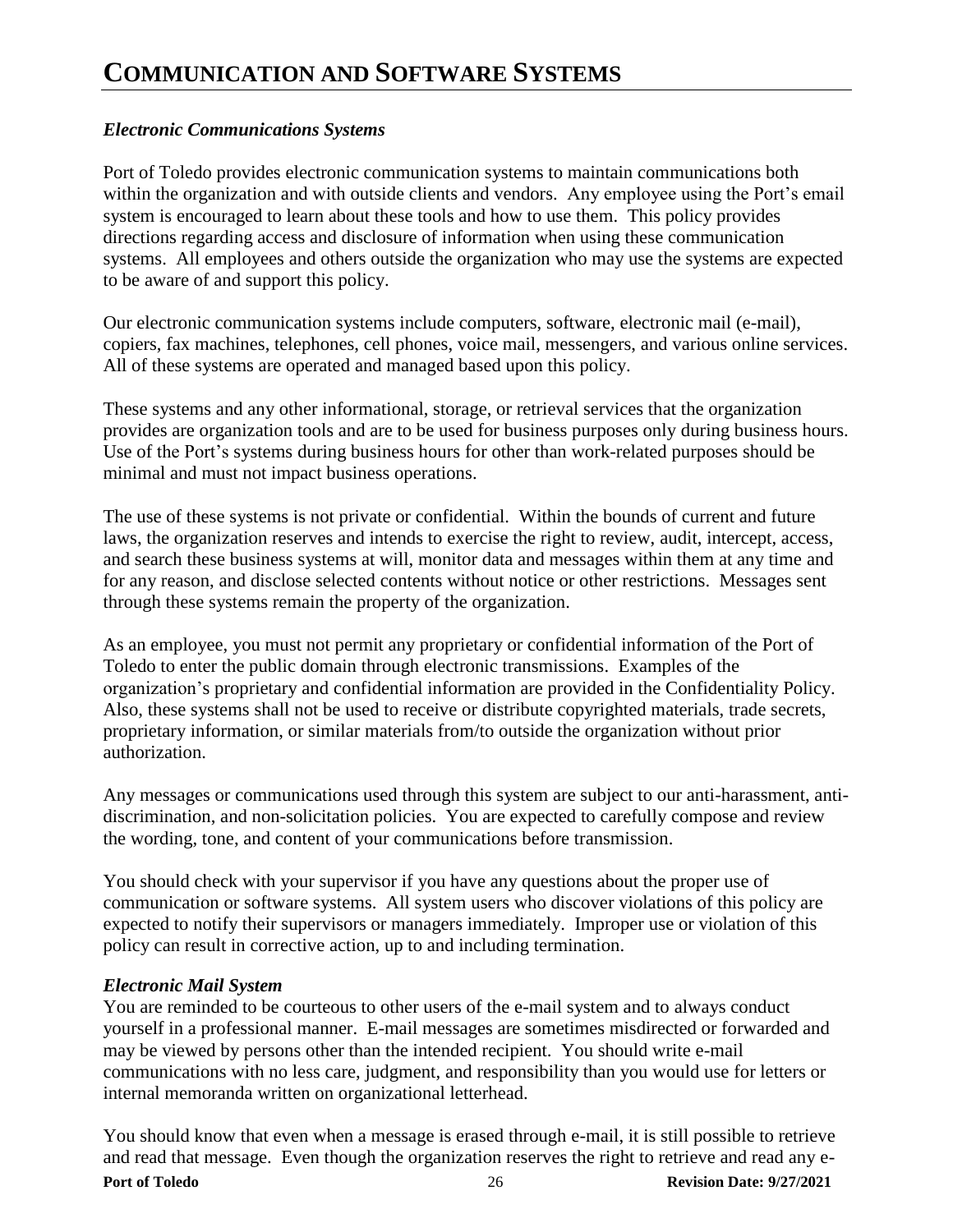mail messages, those messages are to be treated as confidential by other employees and accessed only by the intended recipient. We expect employees to respect others' privacy and not retrieve or read electronic messages for which they are not the intended recipient unless authorized. The use of passwords for security does not guarantee confidentiality; all passwords to the Port's systems must be disclosed to the organization's IT Coordinator.

#### *Organization-owned Personal Computers*

To protect the integrity of our systems, all software used on our computers must be registered with the IT Coordinator. Personal or downloaded software may only be installed after written authorization from that individual. A virus check of all such software must be made immediately before it is installed on any organization computer. A virus check must also be conducted on any electronic devices originating from or used on any computer outside of the organization prior to its use with an organization-owned computer. The copy or transfer of organization-owned software may occur only with the written authorization of IT Coordinator.

#### *Laptop Security*

All staff that are issued laptops and other computer-related equipment are expected to use the equipment only for the Port business it was intended. Every reasonable precaution should be taken to protect the Port's equipment from spills, drops, and theft.

#### *Mobile Devices*

#### Allowing Remote Wipe Provisions/Data Liability

If you are connected to the organization's email server, understand that making this connection via a mobile device may compromise the privacy of certain sensitive information. Confidential electronic information, including personally identifiable information**,** must be protected to prevent it from being exposed if the device on which the information was accessed is lost or stolen. In order to protect this information, only Exchange access is to be used on personal devices, which will retain the original message and response on the Port's server. The organization retains the right to delete data and applications from any device that contains the organization's information. *This right to delete such information may be exercised remotely or on-site if the organization determines such action is necessary to protect confidential, sensitive, or proprietary information. Please understand that in downloading any such information to a personal mobile device, you are consenting to the organization's ability to delete this information at any time***.** This policy covers mobile devices such as smart phones, tablets, laptops, and any similar devices. Please ensure that you regularly sync any personal data (*e.g.*, applications, information, photos) to another

device/computer for safekeeping, as the wipe command does not differentiate between business and personal information.

Obviously, it is critical that any loss or theft of a mobile device, including laptops, be immediately reported to the IT Coordinator. Security of these devices should always include two (2) levels (*i.e.*, locked in a trunk if kept in a car; locked in a hotel safe, not left out in a hotel room; etc.) of safeguarding. Failure to ensure this minimum level of protection may leave an employee responsible for the cost of the device or loss of Port-related information addressed in this policy, and further corrective action, up to and including termination.

#### *Use of Internet,*

The Port of Toledo recognizes that the Internet may have useful applications to our business, you may engage in Internet to complete tasks assigned to your position.

Also, management approval is required before anyone can post any information on commercial online systems, the VPN, or the Internet. Any material not owned by Port of Toledo that will be posted must have received all proper copyright and trademark permissions from its originators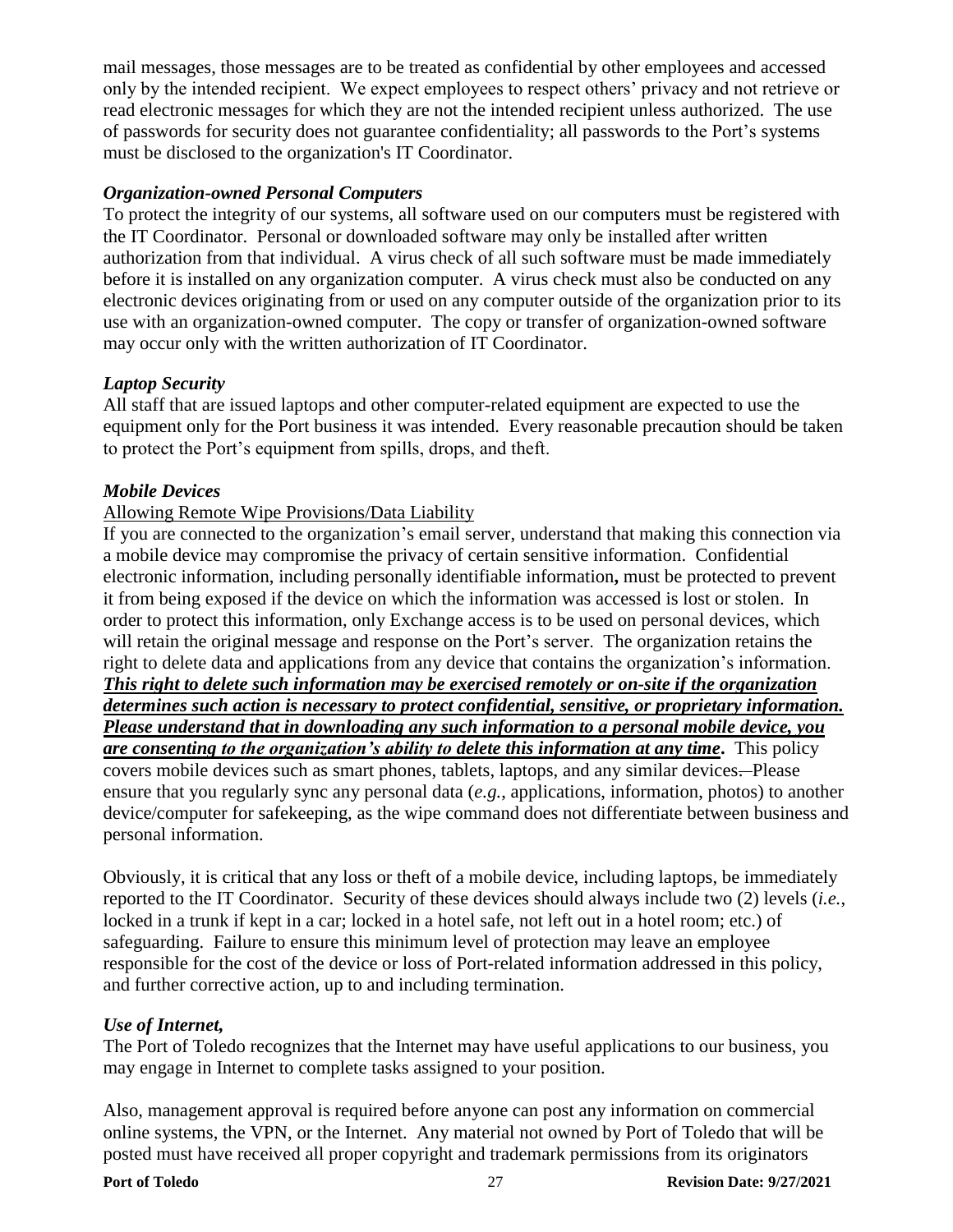prior to approval. For newly generated material, an employee should obtain copyright and trademark designations, as appropriate, prior to posting any content; the posted content should include copyright and trademark notices. Absent prior approval to act as our official representative from **Port of Toledo**, you must include the following disclaimer with any information you post: "Views expressed by the author do not necessarily represent those of **Port of Toledo**."

#### *Social Media and Networking*

Social networking websites and online communities, such as Twitter, LinkedIn, Facebook, and Flickr are increasingly used and can be accessed by individuals not only from computer systems, but also from smart phones. These tools have value because they can be used to market the Port of Toledo's products and share information; employees may also use these systems as a quick communications and networking tool to complete projects. It is not the intent of this policy to unduly limit employees' access to these conduits, however, guidelines and expectations surrounding their use are necessary as there are liabilities inherent in such use. When any employee is using organization-provided computers or cell phones or is representing the organization via social networking activity, that individual is expected to represent the organization in a professional and positive light. The Port of Toledo wishes to use social networking exclusively to its advantage, preventing and minimizing any negative outcomes. This includes ensuring that all employees will be free from harassment and unprofessional behavior when utilizing or consuming social media; therefore, employees authorized for its use must abide by all applicable laws (including copyright) and ethical considerations.

#### *Posting*

#### Business Use

Employees may use social networking websites to conduct organizational business, as long as such use is authorized and complies with the organization's policies. The Port's logos or other organizational information must conform to pre-approved marketing concepts and standards. We do not endorse making business references on behalf of others on sites such as LinkedIn.

#### *Ownership of Social Media Accounts*

In the case that a social media account is set up for business purposes, the organization has the right to review, edit, and delete content associated with the account. The organization will have access to information associated with the account such as the username and password, and any content associated with the account will be considered the property of the organization. If an employee separates from **Port of Toledo**, the organization has the right to assume control of this account.

#### *Monitoring*

While the organization does not routinely monitor social networking sites, other employers, organizations, and individuals do monitor and share information found on social networking websites. Again, posted information is public information.

#### *Protection*

Social networking sites collect profile information for advertising opportunities and criminal reasons. Phishing (e-mail messages asking for username and passwords, etc.) and spamming are two downsides. Never click on links asking for personal or confidential information. Heed security warnings and pop-ups. Use of these sites may mean more SPAM sent to your e-mail account. If possible, disable the ability of others to post HTML comments to your home page.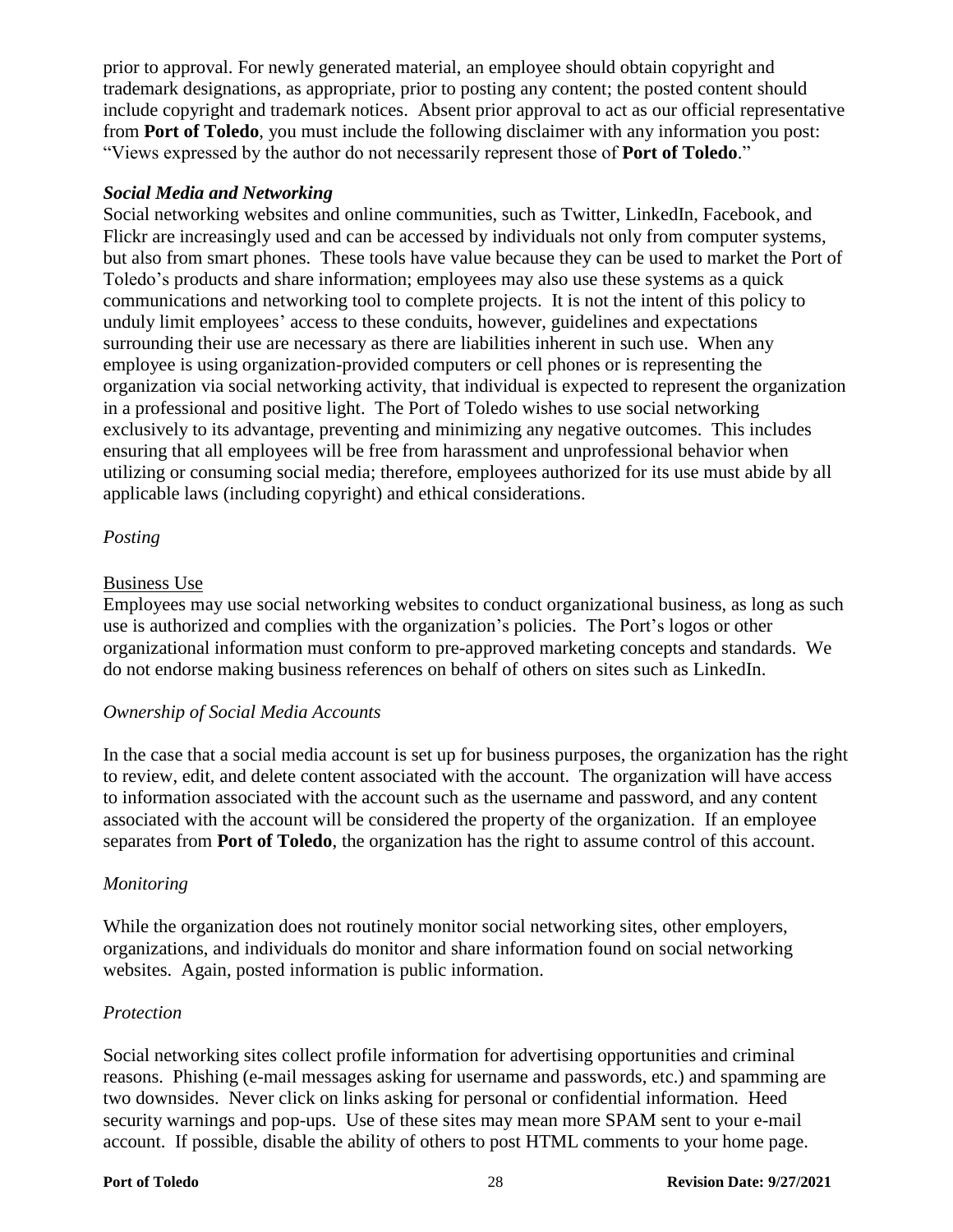When accessing these sites, use caution when you see a posting or link that looks suspicious; when in doubt, delete it. Viruses and spyware may damage the organization's operating system, compromise data, or expose your privacy and that of others you communicate with via e-mail and social media sites.

Be aware that others may piece together personal information for identity theft purposes. Be prudent in making comments or posts which reveal your or others' travel plans or divulge other safety-sensitive and private information.

#### Prohibited Conduct

Behavior and judgment in an electronic environment should mimic behavior in a physical setting. Employees are expressly prohibited from posting content that is malicious, abusive, threatening, intimidating, coercing, profane, disruptive, discriminatory, or harassing. Defamatory statements are prohibited, and employees should be aware they are personally responsible for the legal consequences of such statements.

Nothing in this policy should be interpreted as limiting an employee's right to engage in legally protected speech or other activity. Failure to adhere to these standards and to use appropriate protocols will lead to further corrective action, up to and including termination.

#### *Telephone Usage*

**The Port of Toledo** realizes that employees must occasionally make and receive personal telephone calls at work. Such calls must be kept to a minimum and should impact your work as little as possible. Unauthorized use of the telephone, including charging long distance calls to the organization, will result in corrective action, up to and including termination.

#### *Voice Mail System*

The voice mail system at **The Port of Toledo** is the property of the organization and is provided for use in conducting organization business. All communications and information transmitted by, received from, or stored in this system are organization records and property of **The Port of Toledo**. The voice mail system is to be used for business only; use of the system for personal purposes is prohibited. You have no right to personal privacy in any matter stored in, created, received, or sent over the voice mail system. **The Port of Toledo,** in its discretion as owner of the voice mail system, reserves the right to monitor, access, retrieve, and delete any messages stored in, created with, received by, or sent over the system for any reason and without employee permission. You are not authorized to retrieve or listen to any voice mail messages that are not sent to you. Any exception to this policy must receive prior approval from **the Port Manager**.

#### *Cell Phones*

Where job or business needs necessitate immediate access to an employee, the organization may provide/require a business cell phone for work-related communications. This phone is provided for business use only. Business cell phones are not to be used for purposes not related to work. Keep in mind that cell phone internet usage, phone records, voice mail, and text messages are not private and may be accessed. If an organization-provided phone is used for personal business, any phone charges incurred by an employee related to the personal usage will be the sole responsibility of the employee.

Personal calls during the workday using personal cell phones can be distracting to others and can interfere with employee productivity. Use of a personal phone for any reason should therefore be limited to breaks and lunches.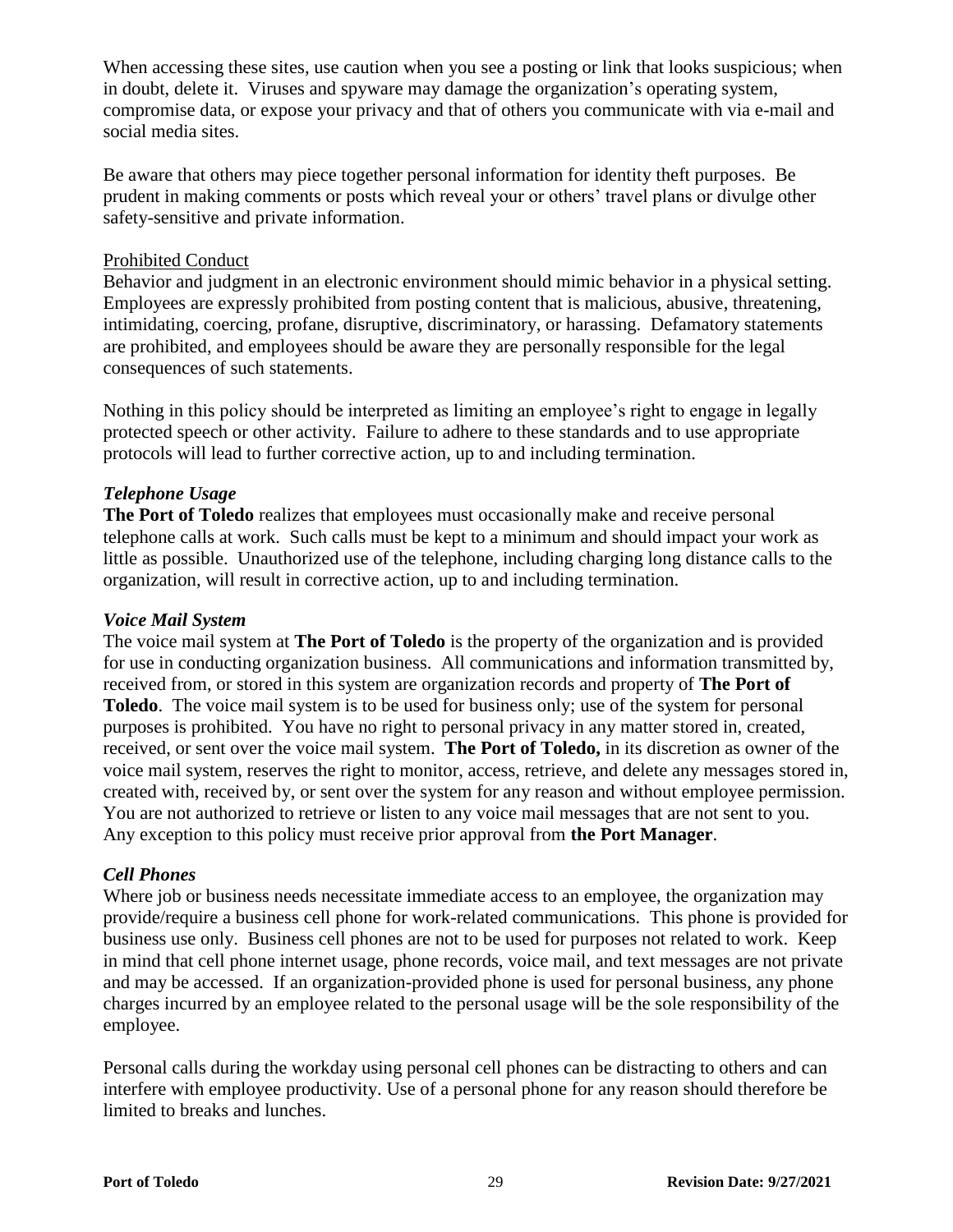Any use of a cell phone while driving may present an unsafe condition for the driver, other employees, and the public. The organization **prohibits** the use of cell phones while driving, except when hands-free accessories are used. In cases where a cell phone call is necessary, employees must adhere to all federal, state, and local rules and regulations regarding such to help ensure the safe operation of both organization-owned and private vehicles. If an employee is using a cell phone while driving and has an accident, any costs, fees, and fines shall be solely the responsibility of the employee.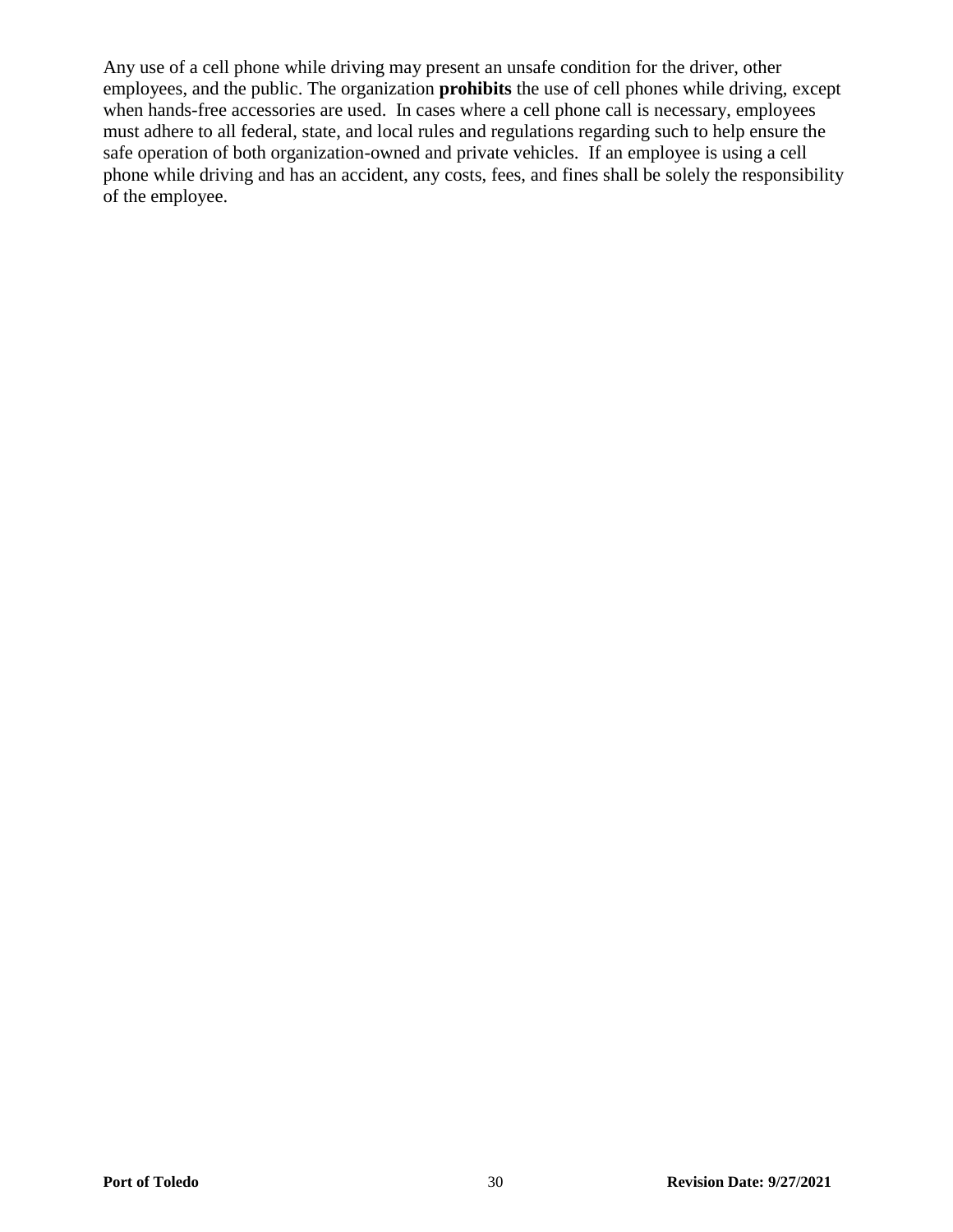## **PERFORMANCE MANAGEMENT AND REVIEW**

To establish a meaningful performance evaluation system upon which **The Port of Toledo** can continuously monitor the effectiveness of organizational operations and employee performance, all employees will receive regularly scheduled formal performance evaluations **annually**.

The objectives of our performance management and formal appraisal process are to:

- Ensure that employees know their individual performance against established performance standards.
- Determine how well the organization is doing in assisting employees with work performance and meeting goals.
- Ensure communication and two-way feedback.
- Provide a consistent, objective, and fair method of making compensation decisions.
- Provide a tool for career planning.
- Provide a permanent record of employee performance and organizational contributions.

Managers and supervisory personnel are accountable for providing employee development actions designed to improve and enhance employee performance such as:

- Reasonable employee training.
- Assigning, directing, controlling, and reviewing employee work.
- Assisting employees in correcting deficiencies.
- Objectively evaluating employee performance during the evaluation period.

Our performance appraisal program is intended to be participatory and equally involves both your input and your supervisor's. This allows you to contribute to the growth and improvement of the organization. You are encouraged to:

- Inquire about your performance periodically.
- Accept additional responsibilities and show initiative.
- Review opportunities for advancement within the organization.
- Ask for assistance in developing a goal-oriented path for advancement within the department or organization; and,
- Learn about training available to assist you in improving your skills or qualify you for a promotion or lateral transfer.

Performance evaluations serve as one factor in decisions related to employment such as training, merit pay increases, job assignments, employee development, promotions, and retention. Evaluations identify specific performance levels as compared to established standards, acknowledge the merit of outstanding performance, and prescribe the means and methods of improving performance deficiencies.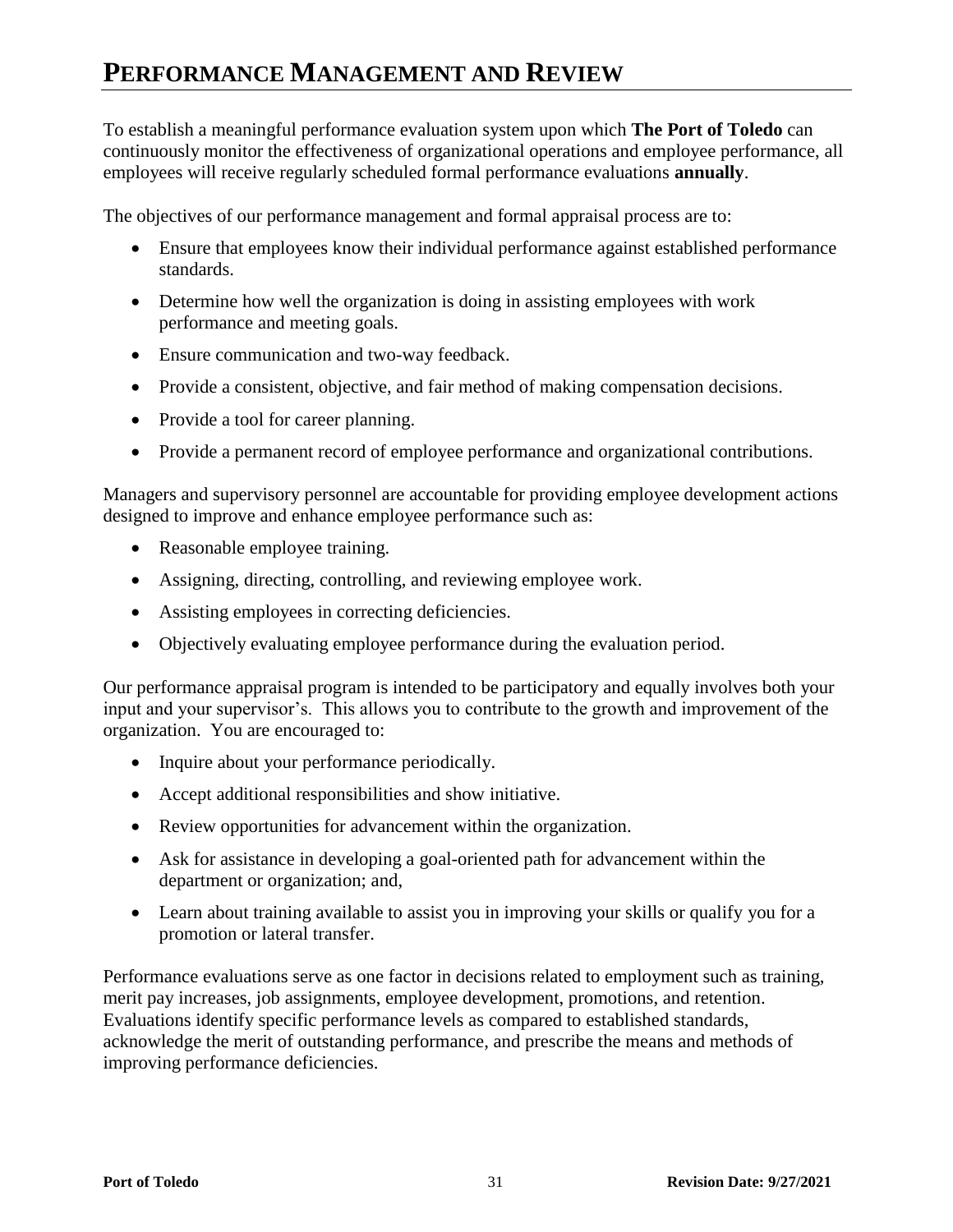## **CORRECTIVE ACTION**

Everyone benefits when we work together and conduct ourselves in a manner that reflects the best interests of both the organization and its employees. It is the philosophy of **The Port of Toledo** to correct performance deficiencies and address violations of policies and work rules in order to correct situations and avoid repetition.

You will be informed if corrective action is necessary as soon as possible after any performance problem has been identified. Your manager or supervisor will discuss the situation with you, explaining this policy and the necessity of corrective action to avoid other disciplinary actions.

Although one or more corrective action measures may be taken in connection with a particular performance problem, no formal order will be followed. Corrective action may include any of a variety of actions depending on the circumstances and severity of the particular situation.

Corrective actions taken at the discretion of management may include **any** of the following:

- Verbal counseling with you, which will be confirmed in writing by your supervisor and placed in your personnel file.
- Written warning, which will be placed in your personnel file.
- Suspension, which will be confirmed in writing for your personnel file. Suspension is normally used to remove an employee from the organization's premises during an investigation or as a disciplinary action. A suspension may be paid or unpaid. If you are suspended, it will be documented in your personnel file.
- Demotion, which will be documented in your personnel file.
- Termination, which will be documented in your personnel file.

The corrective action process will not always commence with verbal counseling or include every step. The above options are not to be seen as a process in which one step always follows another. Some acts, particularly those that are intentional or serious, warrant more severe action on the first or a subsequent offense. Consideration will be given to the seriousness of the offense, any change in behavior, and the circumstances surrounding the offense.

Counseling, verbal warning and written warnings may be undertaken by a supervisor without prior approval from the Port Manager. However, the Port Manager must be informed by the HR Specialist of any such actions taken. Suspension with or without pay, demotion and discharge require prior approval from the Port Manager before the action is taken.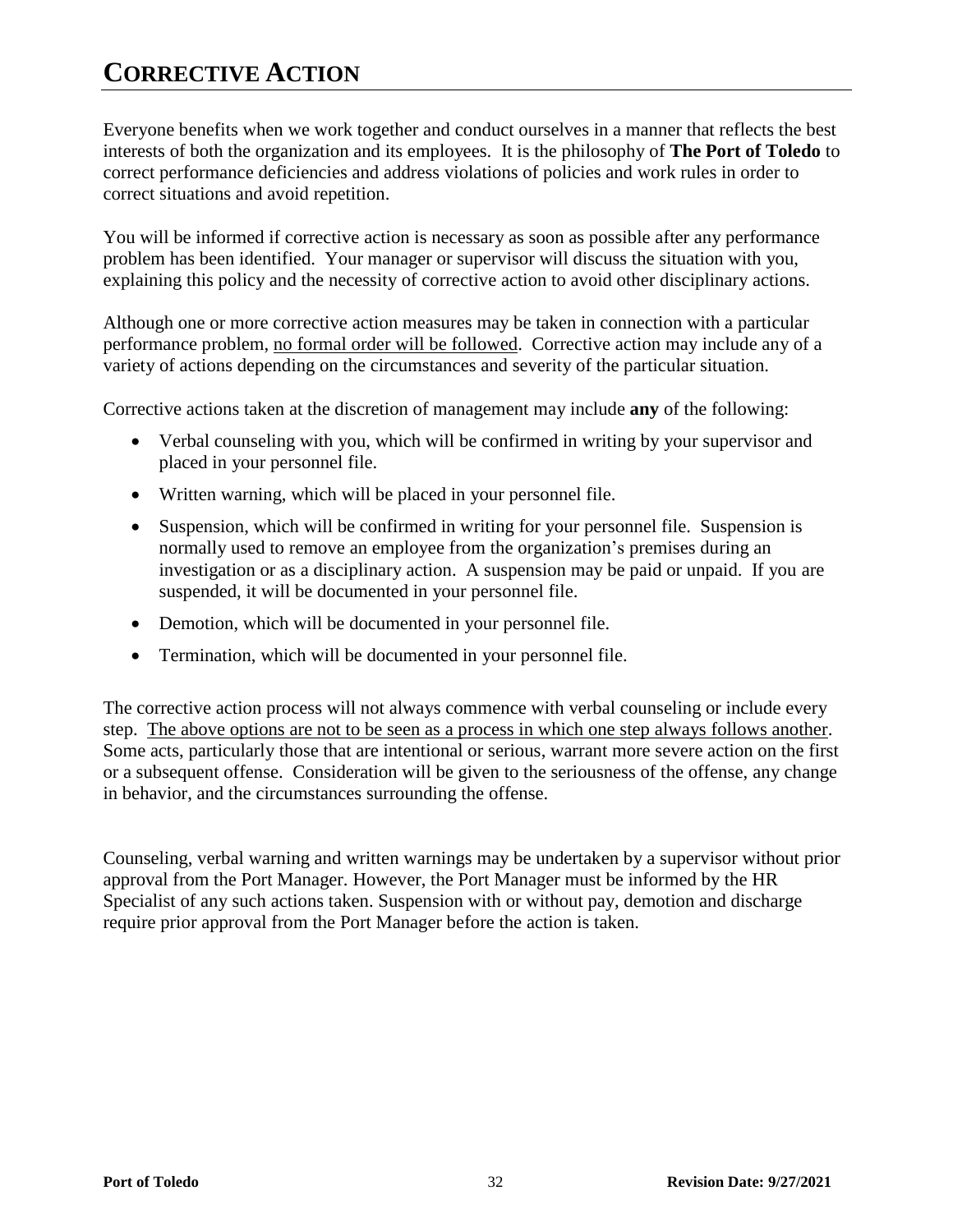# **COMPENSATION**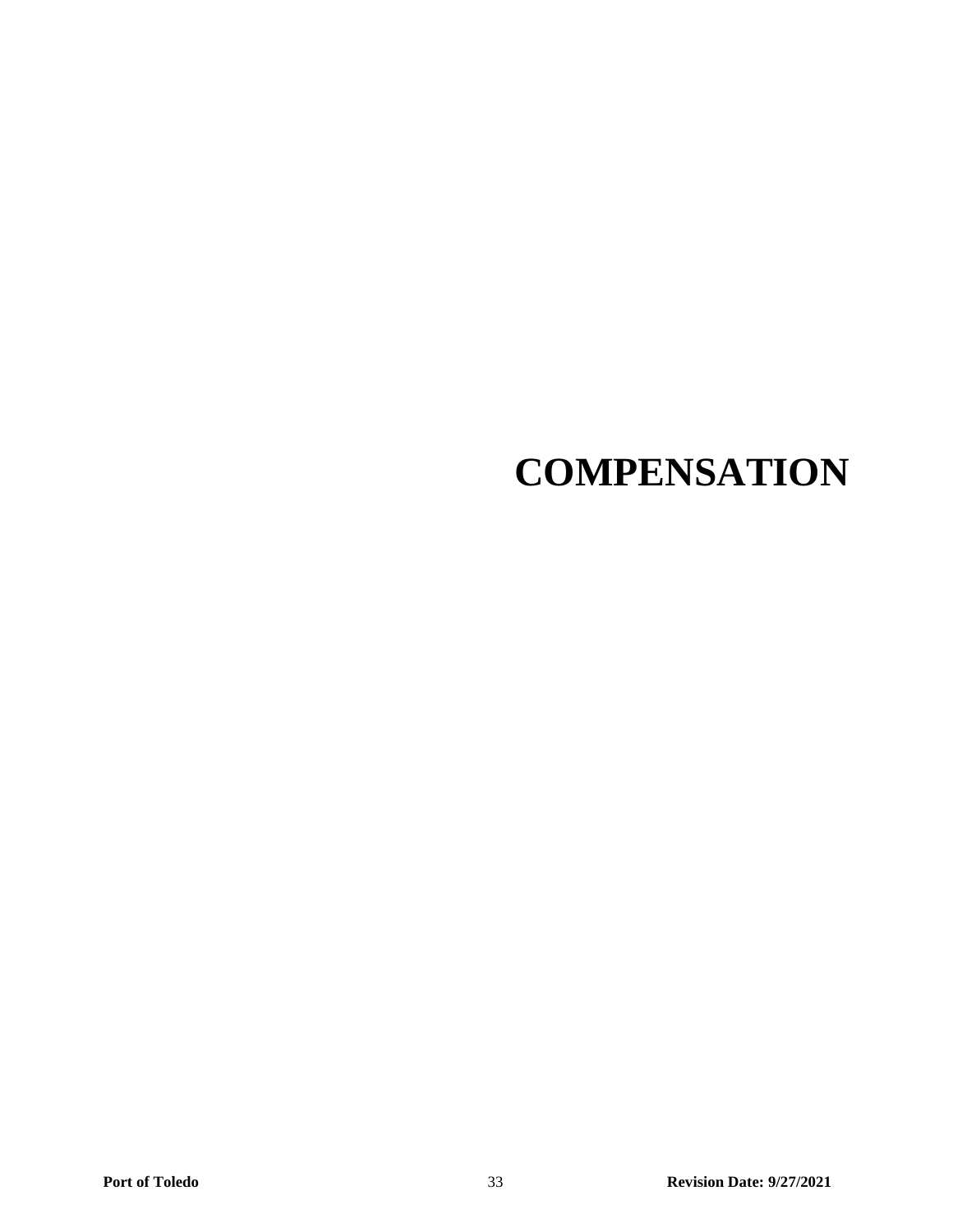## **PAY ADMINISTRATION**

**The Port of Toledo** values high quality work from its employees and is committed to compensating employees for their efforts and results. It is our intent to provide a competitive compensation package that will attract, retain, and motivate employees. It is also our intent that policies and pay practices be administered consistently throughout the organization to ensure internal equity is achieved.

Your pay as a new employee is established based on the pay level of current employees performing work of comparable character and based upon factors such as your previous experience, education, and skills. This policy will be administered and interpreted in accordance with applicable federal and state laws and regulations.

#### *Pay Increases*

It is The Port of Toledo's policy to reward you with increases in pay for dedication in your work, extra effort, and contributory performance. Management does not award increases on an automatic basis or at preset intervals. Your supervisor/manager will determine if an increase is warranted at the time of your performance review; factors considered will include performance and contributions. Recommended increases are not effective until approved by the Port Manager.

*Because information about your rate of pay and any increases is sensitive and personal, we ask that you exercise discretion and care regarding the discussion of these matters.*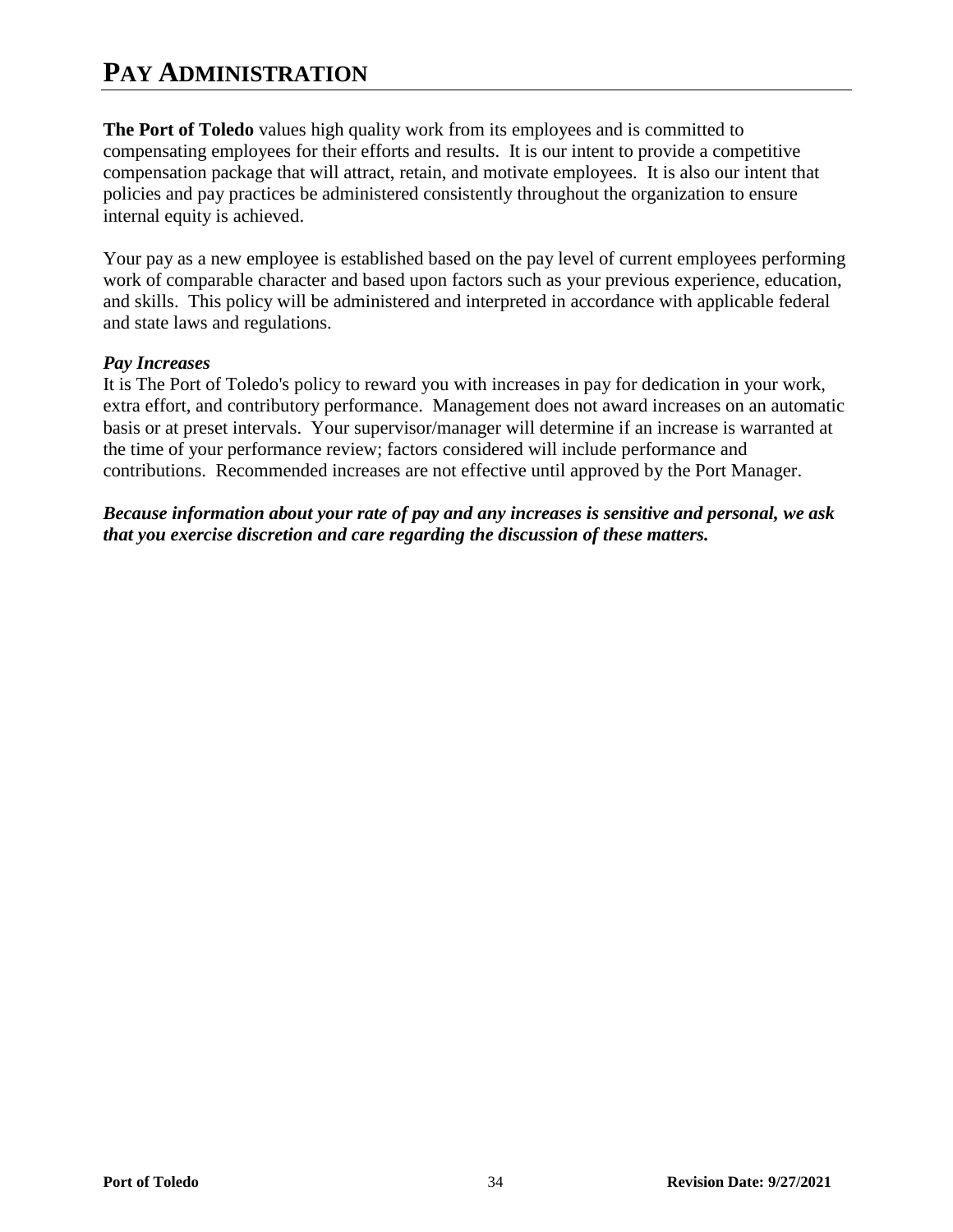## **PAY PRACTICES**

#### *Paydays*

You will be paid **every two (2) weeks.** Paydays are **on every other Wednesday**. If a payday falls on an organizational or banking holiday, you will receive your check on the last workday prior to the holiday.

#### *Payroll Deductions*

Certain mandatory and elective deductions which are made from employee pay are noted on the paycheck stub. The only deductions made are those mandated by law or authorized by you in writing.

#### *Pay Advances*

Pay advances are not provided by the organization. Employees are encouraged to find other appropriate resources for any financial difficulties.

#### *Delivery of Paychecks*

Your paycheck will be hand-delivered to you each payday; paychecks will not be delivered to anyone else without your written request.

#### *Method of Payment*

A statement showing gross earnings, deductions, and net salary will accompany each paycheck or notice of direct deposit.

Direct Deposit is offered to employees as an option to receiving a physical paycheck

#### *Employee Withholding Allowance Certificates (Form W-4)*

You are required to furnish the organization with an Employee Withholding Exemption Certificate (W-4) at the time of hire. You may file a new W-4 form any time. When you submit an updated Form W-4, the organization will implement the desired changes by the start of the first payroll period ending on the next pay period following the submission date. We encourage employees to seek tax advice if they have questions about withholding amounts.

#### *Time Records for Non-Exempt Employees*

The timecard is a record of time worked and must be filled out **daily**. It provides a permanent record of time spent on the job, indicating the exact time you worked. Each non-exempt employee will be issued a timecard at the start of the pay period. You should never allow someone else to make entries on your timecard. Willfully falsifying a timecard will be grounds for corrective action, up to and including termination.

Daily timesheets recording daily tasks as billable and non-billable hours for each day are to be turned into the Shipyard Office daily in order to record time in The Port of Toledo's time management system.

Biweekly timesheets will be prepared by HR based on data entered from daily timesheets. These timesheets should be reviewed carefully for completeness and accuracy at the end of each pay period as they will be used to calculate pay. Supervisors will review and initial timesheets each pay period. Timesheets must be completed **in ink**. If an error needs to be corrected, the timesheet should be taken to the manager/supervisor for appropriate action. All manual entries or corrections must be made, reviewed, and initialed by the supervisor or other appropriate management member.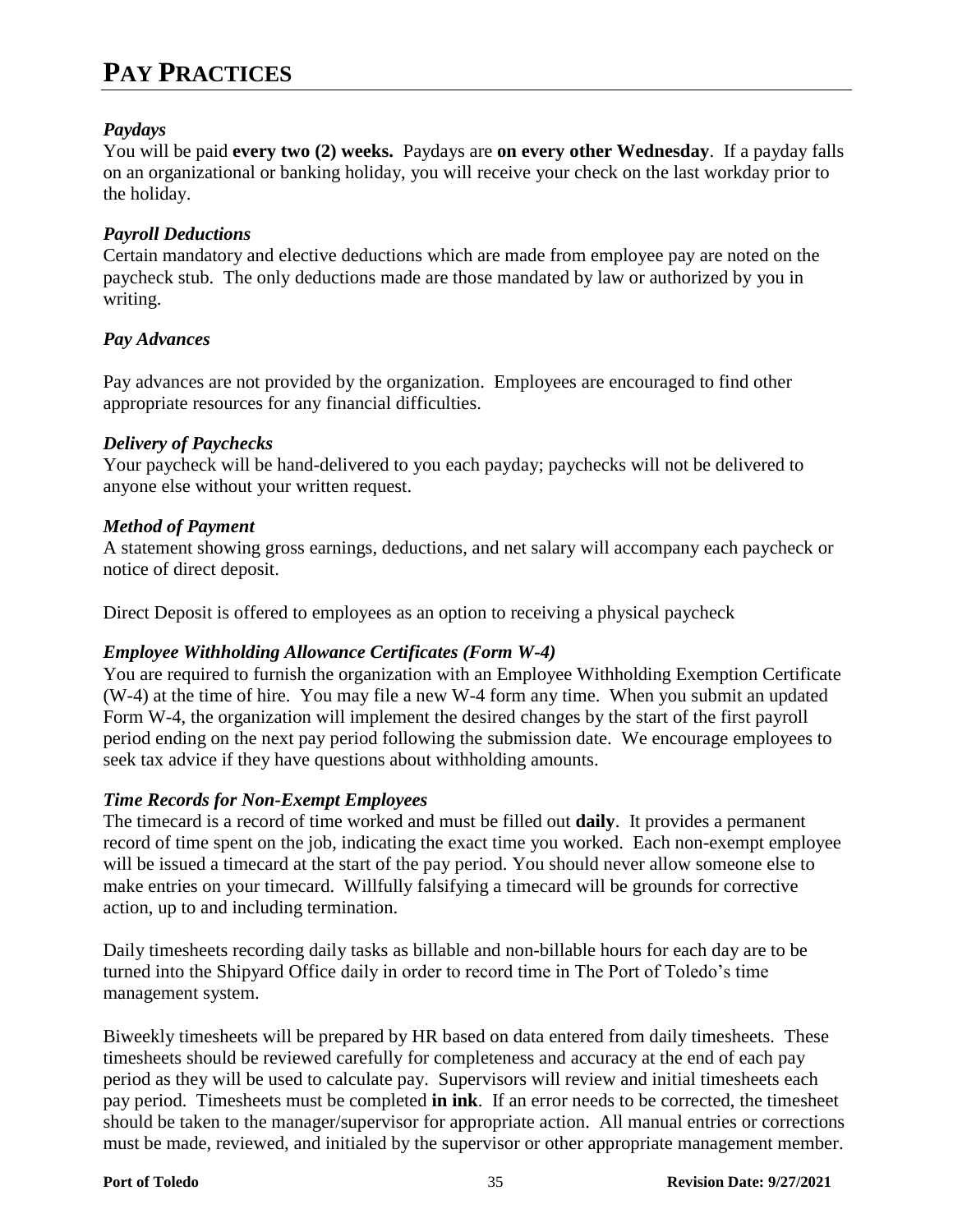Timesheets should be reviewed, signed, and turned in at the end of the pay period. Your signature on the time sheet each pay period verifies that the times and dates are true and accurate to the best of your knowledge.

#### *Time Records for Exempt Employees*

Employees classified as exempt will fill out timecards and no deduction of pay will be made for hours worked fewer than eight (8) hours per day, unless authorized by law. However, because The Port of Toledo does have **paid time off, vacation, and sick pay** benefits programs, if you have earned time in these bank(s), you must use this time first to cover any time off that is less than your normal work week.

#### *Dispute Resolution Process for Paycheck Errors*

If you have any questions regarding your pay or feel a manager or supervisor has made a change to your pay that you do not believe is accurate, please contact the Human Resources Specialist.

### *Final Paycheck*

While we request that you give us at least 10 working days' advance notice prior to departure when resigning or retiring from the organization, if you provide us with at least 48 hours' notice (excluding holidays and weekends) you will receive your final paycheck on the last day worked. If less notice is given, the final paycheck will be provided within five business days (excluding weekends and holidays) or on our next regularly scheduled payday, whichever occurs first. Final paychecks will include all wages earned through the last workday plus payment for any accrued and vested benefits that are due and payable at separation, minus any authorized deductions or financial obligations.

### **HOURS OF WORK AND WORK SCHEDULES**

#### *Organization Hours*

The general office hours at **Port of Toledo** are **8:30 a.m. to 5:00 p.m. at the Port Office and 8:00 am to 4:30 pm at the Shipyard and Maintenance shop, Monday through Friday**.

Specific workday and workweek schedules for each employee will be determined from time-totime by the appropriate manager based on the organization's needs. We will attempt to notify you of any changes in workdays or workweek schedules two weeks prior to the effective date of change. Management reserves the right to modify schedules consistent with the needs of the organization.

The normal workday is 8 hours. The total hours in a normal workweek are **40**, **Monday through Sunday**. If you are a non-exempt employee, you should not begin work before your normal starting time or continue working beyond the normal quitting time without explicit advance approval from your supervisor.

#### *Overtime*

You may occasionally be required to work overtime. Overtime hours will be paid to non-exempt employees at one and one-half times (1.5) the regular rate of pay for all hours worked in excess of 40 in a regular workweek, or as otherwise required by state and federal laws. **Paid time off will not be considered when computing overtime.** Your department supervisor must approve any overtime hours in advance or else you may face corrective action, up to termination.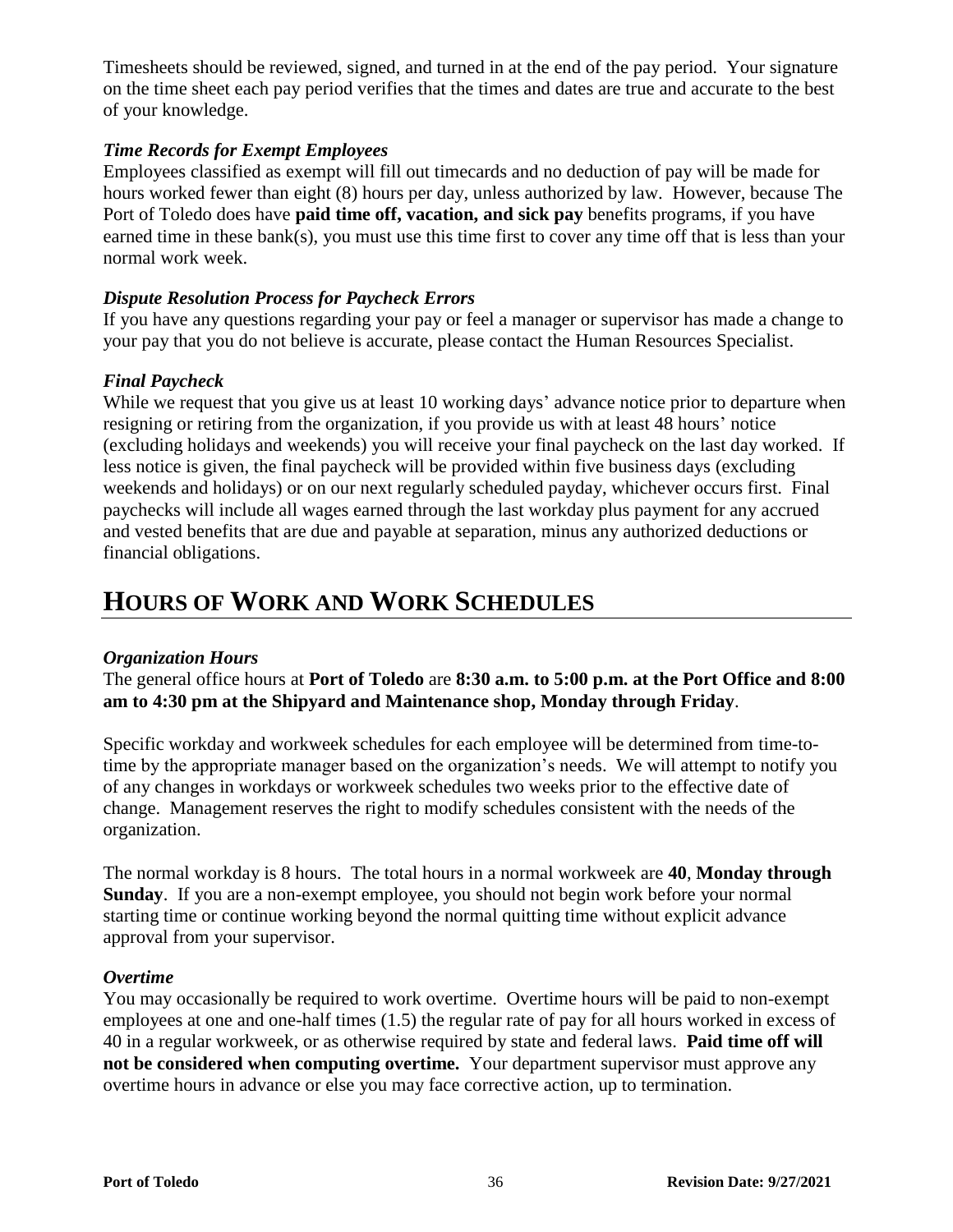Comp time may be taken in lieu of paid overtime with Supervisor's approval. Comp time is banked at 1.5 time the number of overtime hours worked. Upon separation employees are paid for any comp time hours they have on the books at the time of separation

#### *Meal and Rest Periods*

Meal and rest periods will be provided for you according to any applicable state regulations. Supervisors will review these and establish schedules. Non-exempt employees are not permitted to work through a meal period unless approval from a supervisor (in an emergency situation) is obtained before the scheduled meal break. In these situations, the meal period will be paid time.

#### *Lactation (Oregon Employers with 25 or More Employees)*

**The Port of Toledo** promotes and supports the practice and need for employees to express breast milk on its premises upon their return to work.

Until their babies are 18 months old, employees may take reasonable rest periods of no less than 30 minutes during every four-hour work period (or major part thereof) to express breast milk. Nursing breaks may be taken concurrently with regular meal and rest breaks, although additional reasonable break time will be made available, as required. Management and employees should work together to find mutually agreeable hours of work and breaks which support the continuation of expressing breast milk.

If an employee perceives or observes adverse treatment with respect to the expression of breast milk, a supervisor/manager should be informed immediately.

**The Port of Toledo** will provide a private space with an electrical outlet, within the office building, to express breast milk. This space may vary according to available empty rooms. Check with the employee's supervisor. Hand washing facilities and a refrigerator will also be available at all sites and appropriate signage for privacy will be supplied.

Employees will be responsible for the storage of the expressed milk. The milk, if stored in the refrigerator provided, must be clearly labeled with the employee's name. To ensure the safety of stored breast milk, it is recommended that the container used to store the milk be sealed in a plastic bag to prevent contamination.

#### *NOTE: Since breast milk is a bodily fluid, and as such, could harbor certain communicable diseases, it is important it be labeled with the employee's name.*

#### *Social and Recreational Activities*

Participation in off-duty social or recreational activities such as organization picnics and holiday parties is entirely voluntary. Participation or nonparticipation will not affect your wages, hours, working conditions, or present or future employment opportunities.

#### *Inclement Weather and Emergency Closures*

Emergencies such as severe weather, fires, power failures, earthquakes, and other natural disasters can disrupt organizational operations. In extreme cases, these circumstances may require the closing of our office.

In the event that The Port of Toledo makes the decision to close the office prior to the start of the business day, the closure will be announced via an organization-wide email from the Port Manager or Human Resources Specialist. It is the responsibility of each employee to check e-mail. message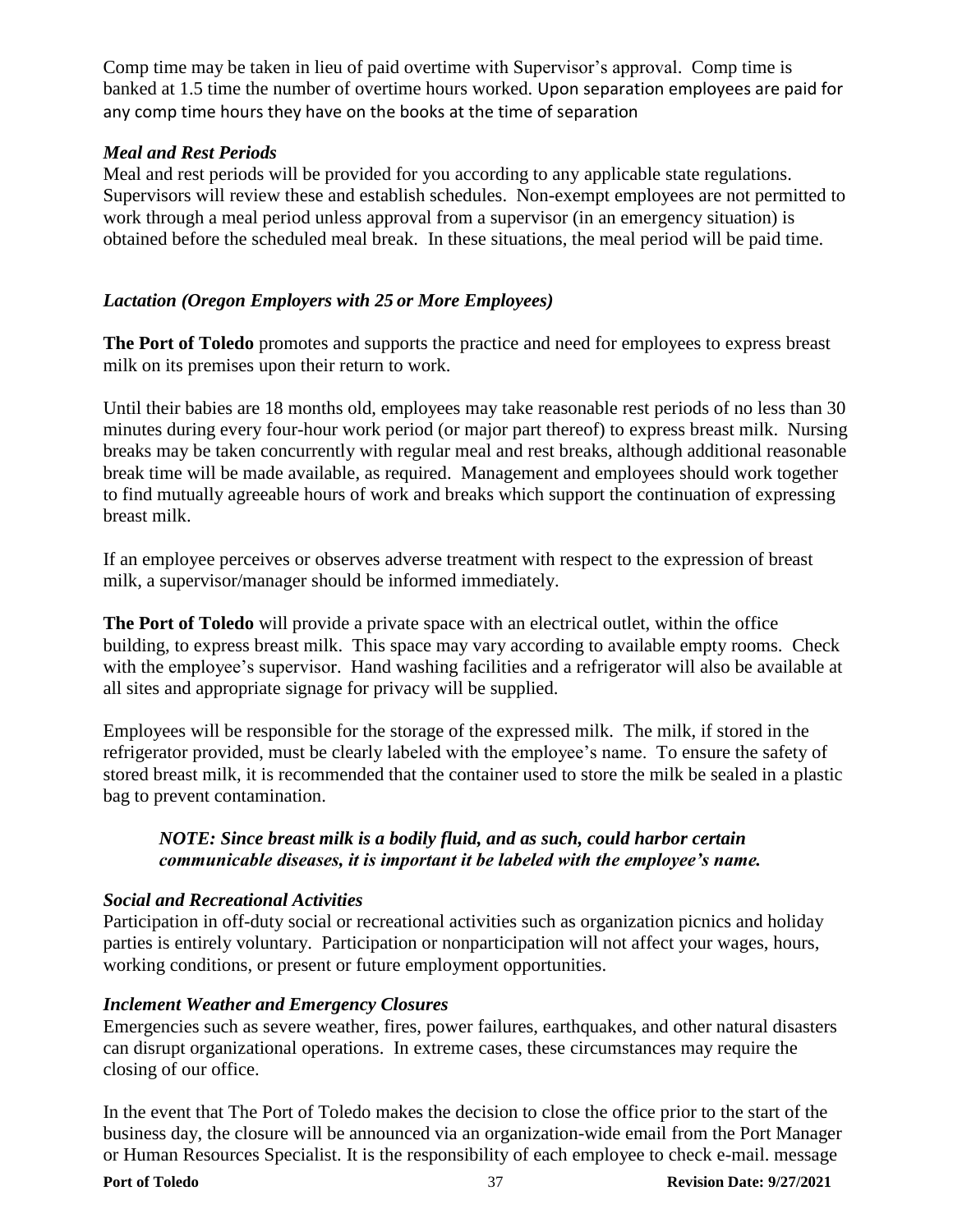line or call their supervisor, the Human Resources Specialist or the Port Manager if they have questions.

If a decision is made to close the office after the business day has already begun, the closure message will also be announced by your supervisor. You will be notified in person by your supervisor.

Exempt employees will be paid for all absences full-day or partial day related to emergency closures.

Non-exempt employees will not be paid for time away from work due to office closure; however, with supervisory approval, available vacation and comp time may be used. Non-exempt employees who have reported to work before the decision to close is made will be paid for time worked, or a minimum of two (2) hours, whichever is greater.

## **TELEWORK OR TELECOMMUTE**

Both telework and telecommute are a flexibility that may be available to some positions within the organization. These are two different arrangements. Telework is the planned practice of regularly working from a non-organization address. This is most typically the employee's residence. Telecommute is the planned practice of occasional or intermittent work from a non-organization address. This is most typically the employee's residence.

All telework and telecommute arrangement require the prior approval of the Port Manager and may be changed at the discretion of the Port Manager. Telework and telecommute may be permissible for some jobs and not all jobs.

Employees are responsible for ensuring a safe work environment when telecommuting or teleworking. Employees are also responsible to meet the expectation of their job regardless of where the job is done. Supervisors are responsible for monitoring compliance with these types of agreements, relevant policies, performance standards, expectations for work product and productivity, and time accountability.

Any employee who is teleworking or telecommuting must be available during established work hours and provide timely response to email, phone calls etc. Absences, including unavailability during work hours, must be pre-approved. Employees must account for all time worked. Supervisors may consider an employee's request to alter regular work hours in the same way they would evaluate these requests for a person working at an organization address.

An employees' salary, benefits and insurance coverage does not change as a result of teleworking or telecommute.

Employees are responsible for the utilization of Port of Toledo networks while working remotely in a safe and secure manner as directed by the Port Manager

As mentioned above these are planned arrangements. Employees and supervisors must work together to determine if an arrangement can be made and the details of the arrangement.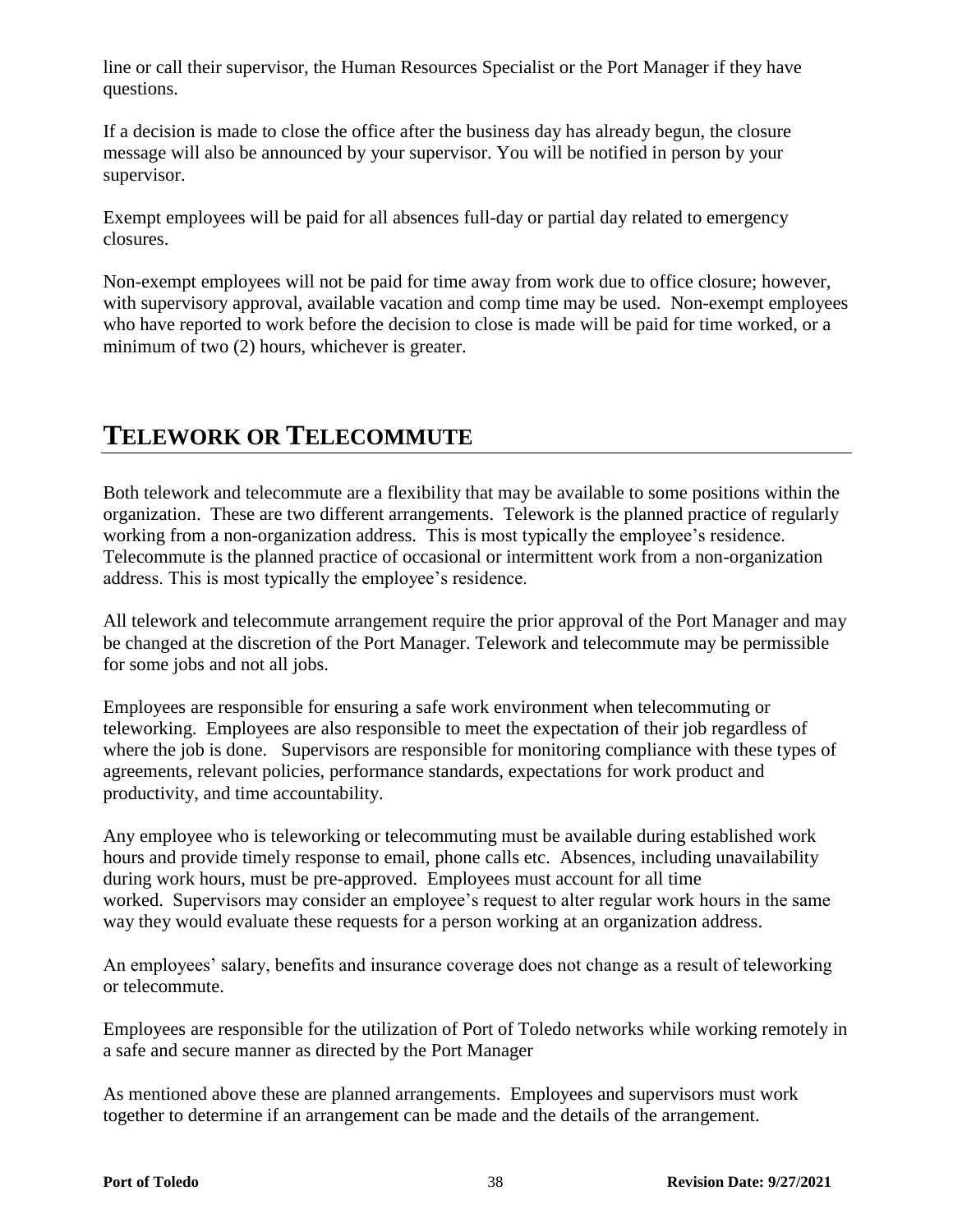#### **Information Technology**

Teleworking or telecommuting employees are expected to be able to set up a remote office and use both organization and their own equipment without direct physical help from organization. While any equipment supplied by the organization will be maintained by or at the direction of organization, employees are responsible for the safe and secure transportation of equipment to and from the office.

Employees are expected to have sufficient telephone arrangements to perform their work and to participate in telephone conferences during agreed-upon work hours.

Employees are expected to have sufficient Internet access if work assignments require use of Web resources in the performance of their duties while working at a remote worksite.

The organization will determine, with information supplied by the employee and the supervisor, what equipment will be supplied for each telecommuting situation. The employee must sign an inventory of organization property and agree in writing to take appropriate action to protect the inventoried items from damage or theft.

All equipment supplied by the organization will be maintained by or at the direction of organization. Equipment supplied by the employee, will be maintained by the employee. The organization accepts no responsibility for damage or repairs to employee-owned equipment.

All equipment and software supplied by the organization are only for organization business and must comply with the organization's security and maintenance policies and practices. Portable equipment must, at all times, have organization authorized security measures installed and running

If the teleworking employee provides equipment, the employee provided equipment must comply with organization's security and maintenance policies and practices, and any additional safeguards required by the organization.

Employees will notify the organization immediately in the event of a breakdown or other issue with supplied equipment, software or other materials. Employees will follow the organization's direction regarding any necessary repair, update, replacement, etc.

Upon separation of employment, or discontinuation of a planned arrangement, whichever comes first, all organization property issued to the teleworking employee must be returned.

Organization stored on any employee's personal electronic equipment is subject to public records requests and discovery, and to review by the organization at any time.

#### **Security**

Employees are expected to ensure the protection of organization and district information accessible from their home office.

Steps include making sure that:

- All devices have anti-virus software set up by the Port's IT specialists
- All Wi-Fi, cellular or similar access points are protected with strong passwords or passphrases.
- All Wi-Fi, cellular or similar access point passwords or passphrases are changed on a regular and scheduled basis.
- Login and password information is secure and protected, even from family members.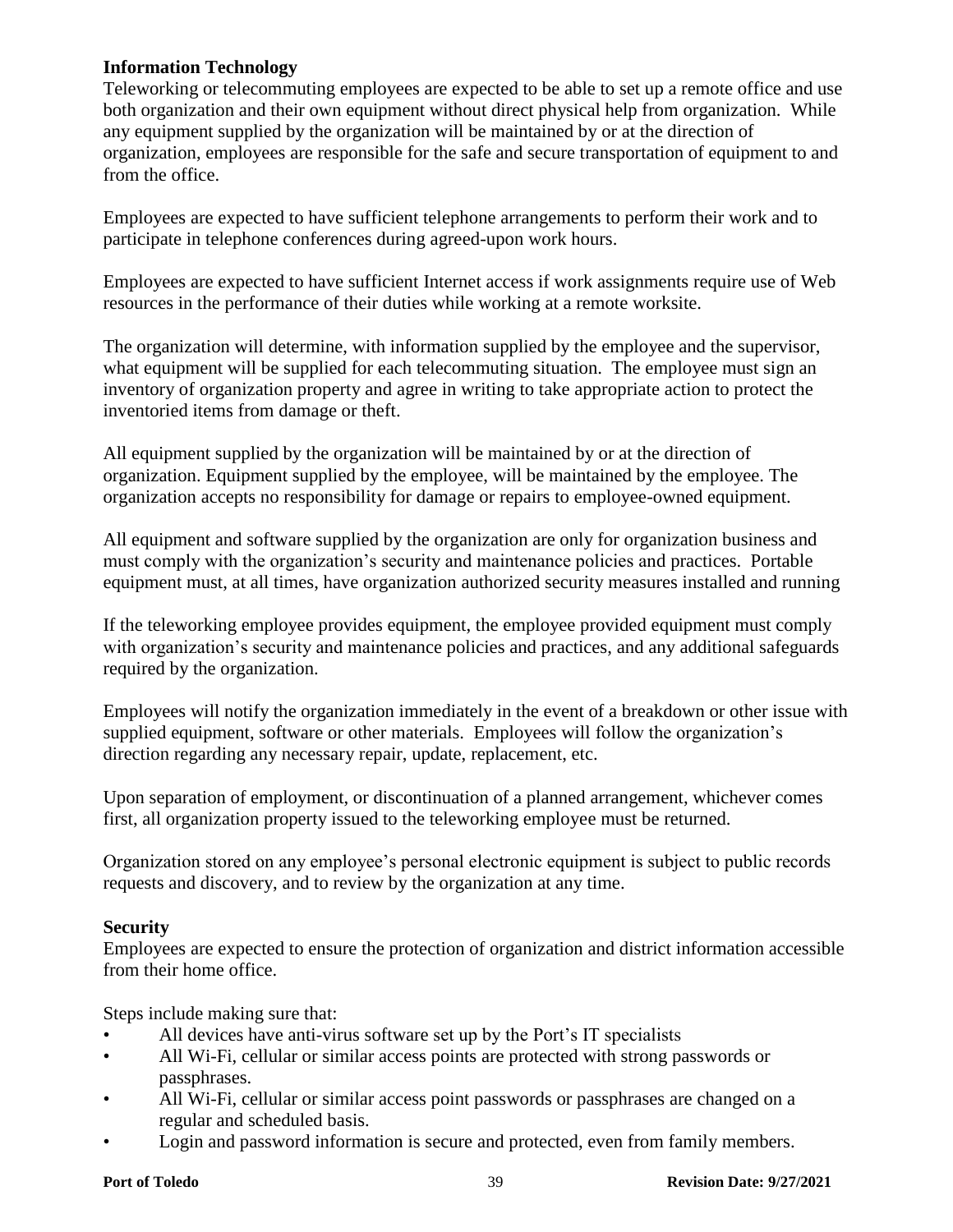- Basic network practices are being applied.
- Web-based systems are secure.
- Two factor authentication is enabled and being used **if available.**
- All data is saved to organization authorized shared network drives or cloud locations. Similarly, no data is saved or stored on portable machines.
- VPN access if available, is only via organization issued devices. No personal devices are connected via VPN.

#### **Physical Security**

Employees are expected to ensure physical office security by taking steps like keeping proprietary material in locked file cabinets and desks, securing doors, windows, hiding devices when not in use, and any other measures appropriate for the job and the environment.

Employees will follow all organization policies related to information and data security. Complying with these policies mitigates risk and ensures an appropriate level of security for confidential information, paper and electronic, in transit or at the alternate worksite.

When accessing the organization's network from a personal computer, employees are responsible for preventing access to any computer resources or data by non-authorized users. In addition, employees are expected to ensure the remote host is not connected to any other network at the same time, except for personal networks that are under their complete control or under the complete control of the employee.

Performance of illegal activities through the organization network or on organization time by any user is prohibited. The employee bears responsibility for and consequences of misuse of their access.

The IT Department will confirm that the user's device does not contain any traces of protected, sensitive, organization, or proprietary information and delete any protected, sensitive, organization and/or proprietary data, licensing, and information remaining on the device.

#### **Technology Support**

The IT Department will only provide device support that relates to organization devices and connection.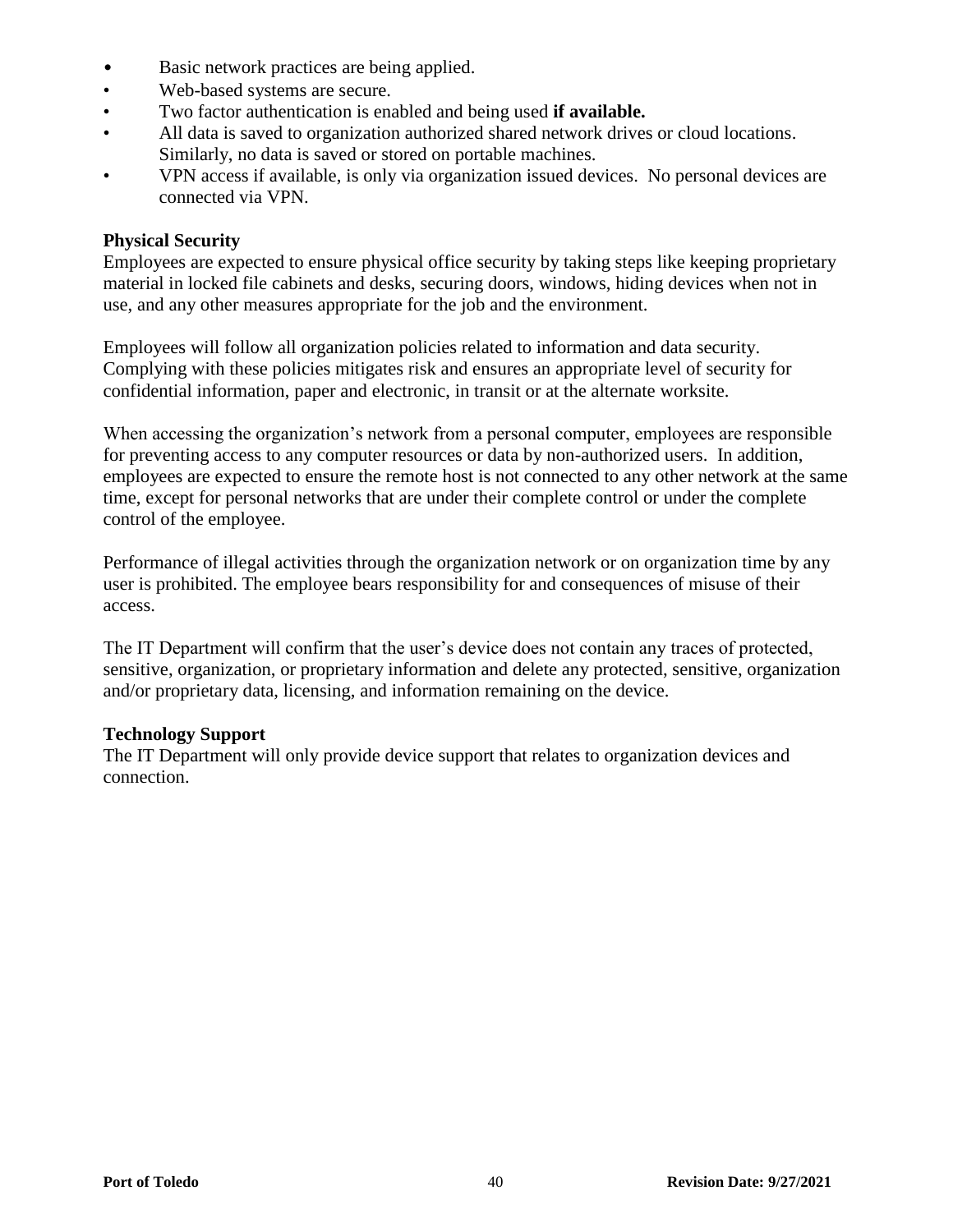## **EMPLOYEE-INCURRED EXPENSES AND REIMBURSEMENT**

The Port of Toledo will pay all actual and reasonable business-related expenses you incur while performing your job responsibilities. All such expenses must be pre-approved by your supervisor before payment will be made.

Expense reports must be supported with proofs of purchase, *e.g.*, receipts. Expense reports are due to the Accounting Department within **two (2)** days following the end of the month.

#### *Mileage Reimbursement*

When you use your own vehicle for organization business, you will be reimbursed for organization-related business travel at the current IRS determined rate per mile. In order to recover these costs, an expense report must be signed by you and dated, initialed by your supervisor/manager, and submitted to the **Accounting Department** for processing according to policy. If you have questions about expense reports and mileage allowances, ask your supervisor.

While driving on behalf of the Port of Toledo and in the course and scope of duties assigned, liability would accrue to the Port of Toledo for negligent actions. As such, employees are encouraged to follow all rules of the road and drive courteously. Coverage provided by the Port of Toledo for damages to the employee's own vehicle is secondary to any other collectible coverage. Employees are encouraged to have comprehensive and collision coverage on vehicles used for the Port of Toledo business.

Overnight Travel and Meal Expense Reimbursement

If an employee is traveling overnight on a work-related activity, the employee may expense lodging, food, beverage, and any incidental expenses that are necessary and business related.

#### **Credit Card Payment**

If a credit card is provided to you, the employee, all receipts must be provided monthly to the HR Specialist for the credit card reconciliation process. You must follow the protocol for reconciliation of your statement and submission of documentation as required by the HR Specialist. This may include the utilization of an electronic system provide by the financial institution that the credit card is tied to.

Employees may expense and/or use a company provided credit card, for business related activities or incidental supplies following IRS guidelines.

#### Alcoholic Beverages

The Port of Toledo will not pay for alcoholic beverages and such costs should not be submitted for reimbursement.

#### Transportation Expense Reimbursement

Transportation costs may only be expensed upon prior approval. Transportation costs include such items as airfare, airport parking, hotel shuttles, automobile rental and fuel for such rental.

The Port of Toledo will not pay for meals or entertainment of spouses/guest/significant others.

The Port of Toledo expects its employees to use good judgment and reserves the right to deny an expense if, in management's belief, it is unreasonable.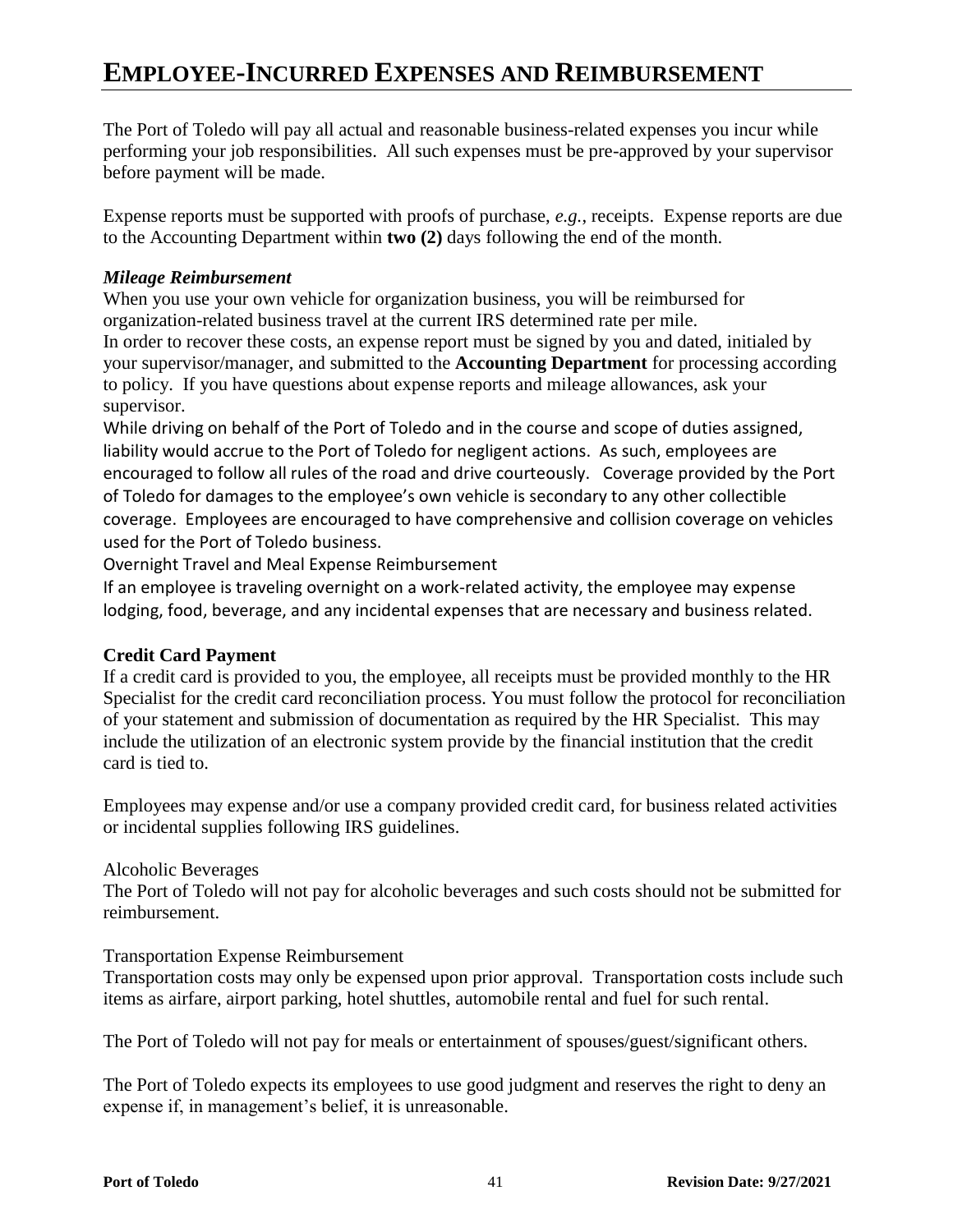## **PAY EQUITY STATEMENT**

The Port of Toledo strives to ensure all employees receive an equitable total compensation package based on a variety of factors relating to their position, job performance, education, and experience. From time-to-time, employees performing work of comparable character may have different compensation levels. Any such differences will be based on The Port of Toledo's objective processes for evaluating an employee's work and one or more of the following factors: seniority, merit, quantity or quality of work, workplace location, regular and necessary travel, education, training, experience, or any combination of those factors. Employees who believe they are not being compensated fairly are encouraged to discuss the matter with The Port Manager or Human Resource Specialist to obtain clarification.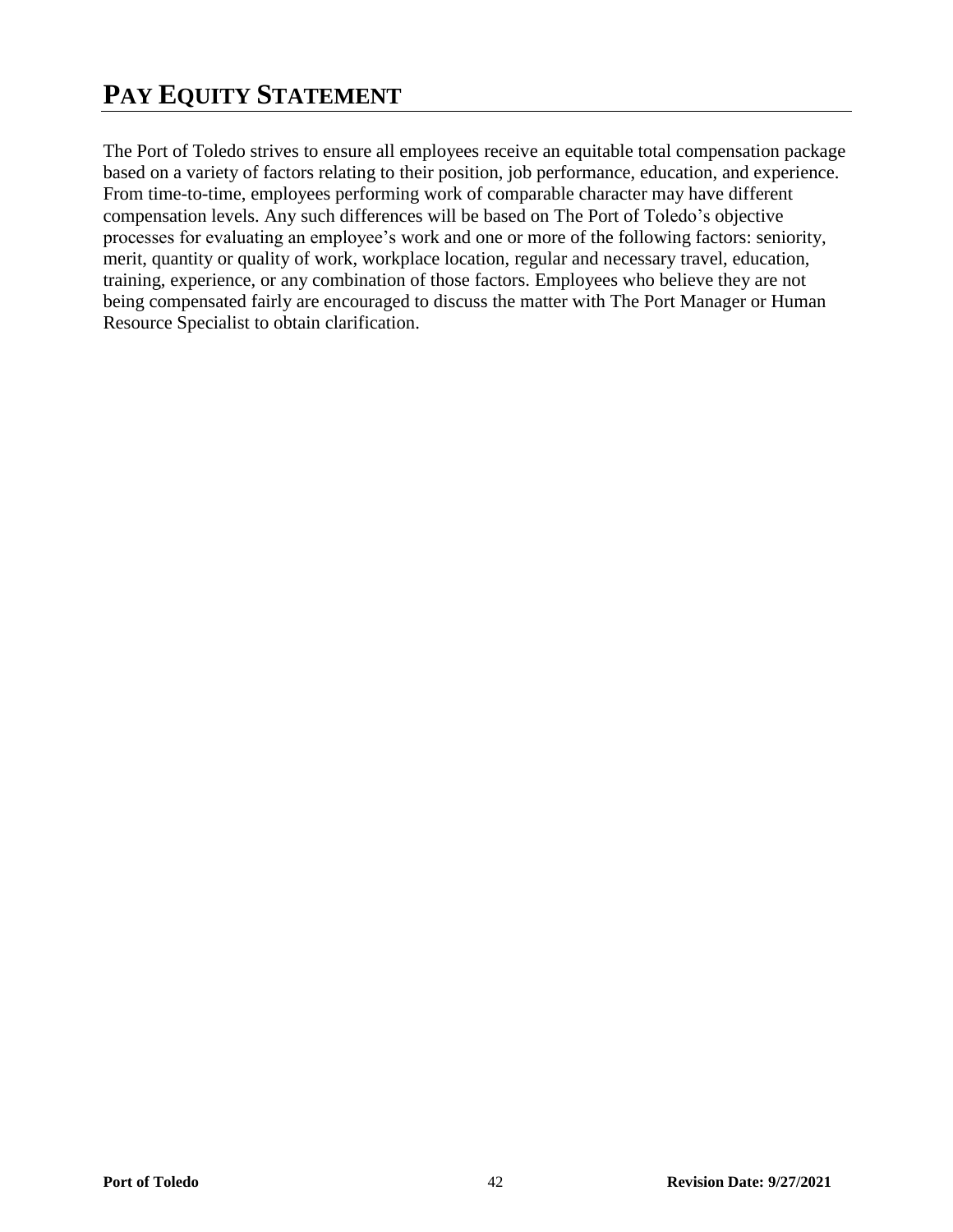## **BENEFITS**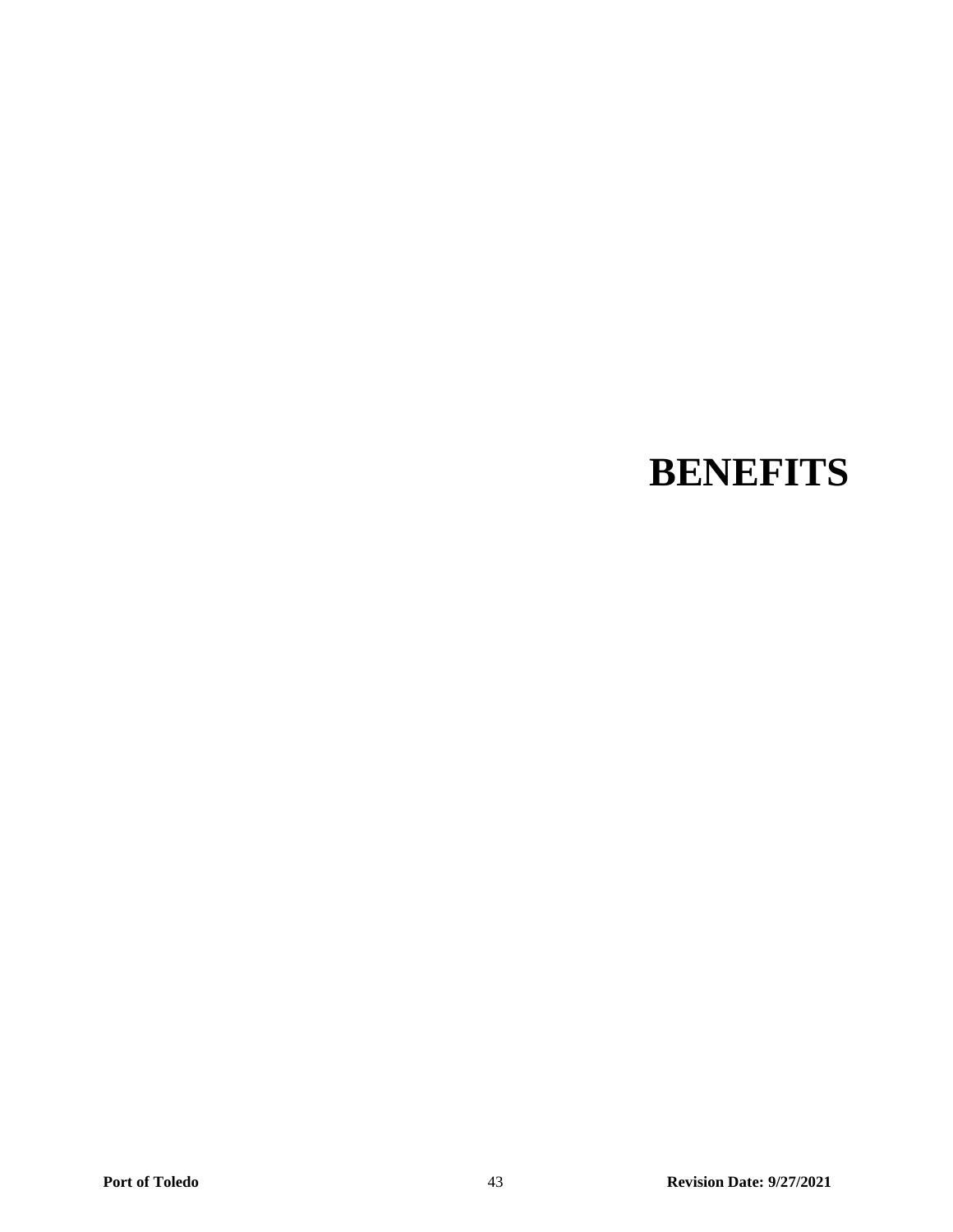The Port of Toledo strives to provide the most equitable and cost-effective benefits for employees in recognition of the influence benefits have on employees' economic and personal welfare. Paid in various benefit forms on your behalf, the total cost of providing the benefit program is a significant supplement to your pay and should be viewed as additional compensation.

Policies, provisions, and procedures that govern the organization's benefit program apply to all regular full-time and part-time employees, whether exempt or non-exempt, unless otherwise stated in a particular benefit plan. Benefits do not apply to temporary or on-call employees.

Some benefits may accrue during your new-hire introductory period, but in most cases eligibility to use these benefits will not occur until you obtain regular employee status or meet other conditions of employment specified in the Handbook or contained in the benefit policy/plan booklets.

Full-time employees receive the following benefits based on working a 40 hour week**. Employees are required to use available paid time off accruals when less than 40 hours are worked.** If employee regularly does not work or have paid time off for 40 hours a week, full-time employment and benefit eligibility could be affected.

#### *Benefit Pro-ration and Employee Cost Sharing*

If you are a regular part-time employee, your benefits are prorated based upon the number of hours you work. Essentially, you accrue vacation and sick leave benefits at a lower rate than a full-time employee because your accrual rate is based on fewer hours.

Discretionary employee benefits not mandated by state or federal law are selected and controlled by The Port of Toledo. Decisions to provide these benefits are based on such considerations as cost, composition of our workforce, operational efficiency, and desirability of benefit provisions. When costs of discretionary insurance benefit plans exceed the organization's interest in or ability to pay the full premium, we will require you to share in the cost of your coverage.

#### *Benefit Design and Modification*

The Port of Toledo reserves the right to design plan provisions and to add, eliminate, or otherwise modify the benefits described in this Handbook or elsewhere in plan documents when it is in the organization's best interest. Consider that changes to benefits may occur at management's discretion prior to making a serious, long-term decision based solely on current benefit offerings.

#### *Benefit Plan Documents*

You'll receive summary plan descriptions upon eligibility and enrollment. The benefit programs are explicitly defined in legal documents, including insurance contracts, official plan texts, and trust agreements. In the event of a conflict between these documents and this policy, the plan documents govern. These official documents are available from Human Resources for your review. We ask that you refer any questions about this information to the Human Resources Specialist.

Individual benefits may be modified, become more expensive, or may even be eliminated in the future because of cost increases or as a result of changes in our business situation or economic conditions. We encourage you to be thoughtful about relying solely on these benefits, given that they are subject to change. Upon separation from employment, employees may be eligible for the continuation of benefits consistent with state and federal law. Any benefits described in this Handbook apply only so long as the Handbook is current; employees do not have vested rights.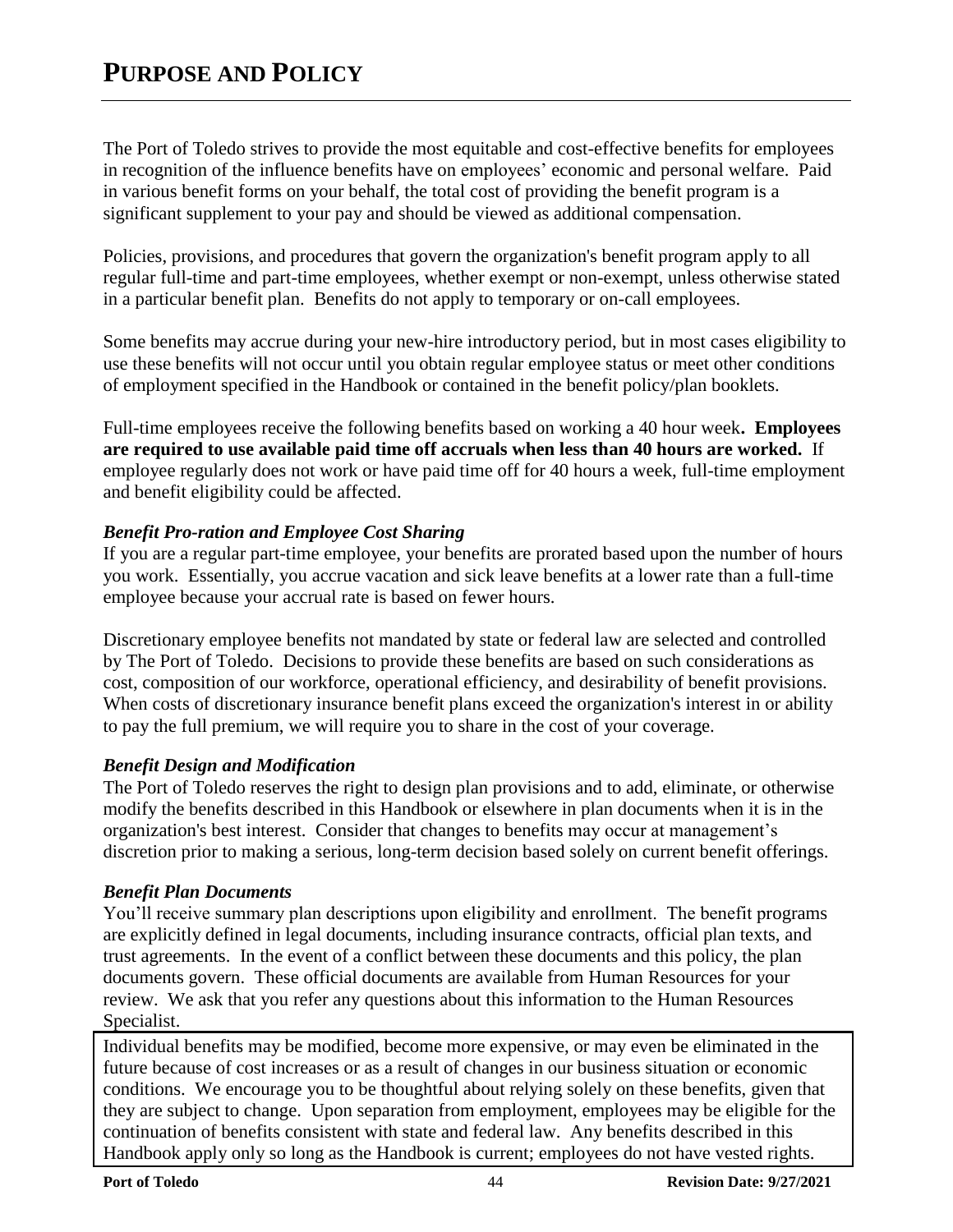## **HEALTH INSURANCE BENEFIT**

The Port of Toledo currently provides health insurance coverage for all full-time employees. Dependents are eligible to be added to the plan at the employee's expense. You will be provided with information about the plan at the time you become eligible to participate. You are asked to review the summary plan description for answers to questions you may have. Any need for further information should be referred to the Human Resources Specialist.

#### *Eligibility*

This benefit is provided for all regular full-time employees. If otherwise eligible, you may begin to participate in the plan after you have completed 60 days of continuous employment. Insurance plan coverage begins on the first day of the month following completion of 60 days of employment. Part-time, temporary, and on-call employees are generally not eligible to participate in the health insurance plan.

#### *Plan Enrollment*

Once you are eligible, you may complete enrollment forms available through the Human Resource Specialist. If you don't want to enroll at the time of eligibility and later decide to request enrollment, you will only be allowed to enroll if you can demonstrate that a qualifying event has occurred which qualifies you for a special enrollment period.

The organization pays the full monthly premium for enrolled employees.

Coverage for dependents of employees is also available; however, you are responsible for the full cost of the monthly premium associated with this coverage.

Medical information is covered by HIPAA regulations. The Port of Toledo realizes the responsibility we must treat your private health information with great care and discretion. We have implemented safeguards to protect this information.

#### *Premium Cost*

Specific types of coverage and benefit payment schedules are described in the organization's health care plan booklet that is available to all eligible employees. At the time of eligibility and during open enrollment each year, you will be informed of how much the organization will contribute toward your monthly premiums if you are eligible to participate in the plan. Premium rates are established by the insurance carrier and are subject to change, usually based on increased costs to provide medical services and the number of services our employees require.

Any premium co-payment and dependent coverage you are required to pay is funded through a monthly payroll deduction. The Port of Toledo determines the payroll deduction schedule.

#### *Termination of Coverage*

If you or your dependents lose eligibility to participate in the health plan, you may have the health plan coverage extended for a period of time. Eligibility can be lost due to a prolonged absence from work or if certain "qualifying events" occur that would otherwise cause your or a dependent's group health coverage to terminate. Examples of qualifying events are termination of employment, a reduction in hours, divorce or legal separation, entitlement to benefits under Medicare, a dependent child reaching the age of 26, or a leave of absence. You must notify us or the plan when a dependent child loses eligibility or in the event of divorce or legal separation.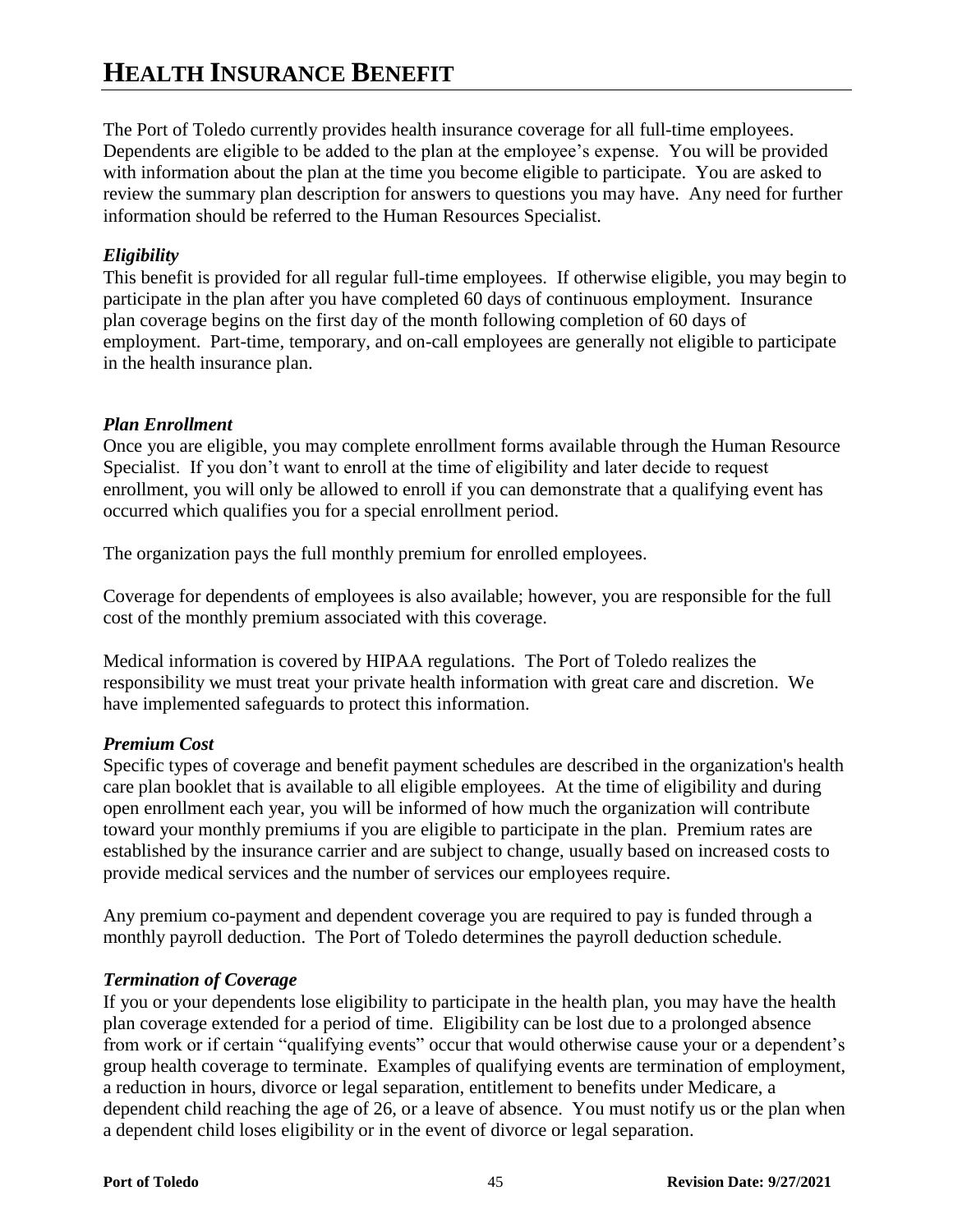You, your spouse, and dependents may continue group health insurance for a certain period at your own expense under COBRA. However, continuation does not occur automatically. You and any dependents have 60 days to enroll in the plan, which starts on the later of a) the date the election notice is received or b) the date you and any dependent would otherwise lose coverage; you have 45 days to pay the initial premium. Coverage will be retroactive to the date of the qualifying event. You and any covered dependent will receive information about the provisions of the law when you first enroll in benefits and again if a qualifying event occurs.

#### *Portability/Conversion of Health Plan*

If you've been continuously covered under our group medical insurance policy for at least 180 days and your employment with us ends, you may be eligible to convert to an individual policy with our insurance carrier. You may request this portability coverage before, during, or at the end of the benefit extension period described above. However, you must apply for portability coverage from our insurance carrier within 60 days after your group coverage ends. Please contact the insurance carrier for more information about this coverage.

## **DENTAL INSURANCE BENEFIT**

**The Port of Toledo** provides a Dental Insurance plan for employees.

#### *Eligibility*

Employees regularly scheduled to work 40 hours or more per week are eligible for dental insurance coverage on the **first day of the month after 60 days of continuous employment. Part-time, temporary, and on-call** employees are not eligible to participate in dental insurance.

#### *Cost*

At the time of eligibility and during open enrollment each year, you will be notified of how much the organization will contribute towards monthly premiums.

Employees may enroll dependents in the dental care plan but must pay **all** the premium costs associated with this coverage, which will be deducted from the employee's paycheck.

## **OTHER INSURANCE BENEFITS**

### *Group Life Insurance*

We provide group life insurance coverage for eligible employees. Employees who are regularly scheduled to work 40 hours per week or more become eligible for this coverage the first of the month following hire date. The amount of insurance coverage is \$10,000. Port of Toledo pays the full premium.

#### *Premium Only 125 Plan*

The Port of Toledo provides a Premium Only 125 Plan that allows employees to have any group medical, dental, or vision premium contributions deducted from their checks on a pre-tax basis. Details will be provided to employees at the time of eligibility, commences the 1<sup>st</sup> day after 60 days of employment.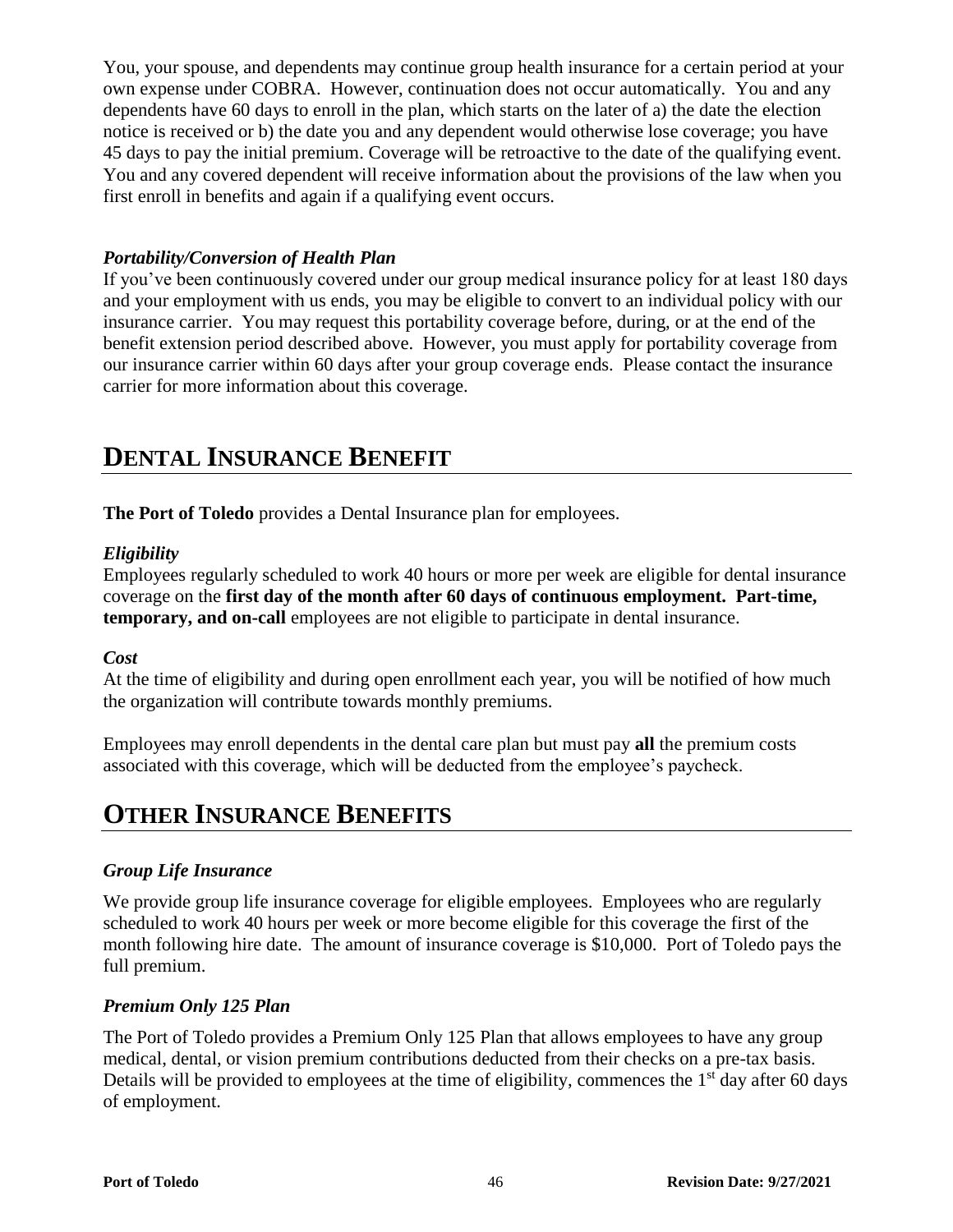#### *Health Reimbursement Arrangement*

The Port of Toledo provides a Health Reimbursement Arrangement (HRA) to reimburse employees covered by the Port's insurance up to \$1,750 for out-of-pocket expenses not covered by the medical, vision dental insurance each fiscal year. There is no carry-over or pay out on any unused HRA amount from the previous fiscal year. The benefit renews each July  $1<sup>st</sup>$ .

#### *Aflac*

Aflac supplemental policies are available at the employee's expense. Ask the Human Resource Specialist for more information.

## **VACATION BENEFIT**

All full-time and regularly scheduled part-time employees are eligible for vacation based on the schedule below. All accruals begin after the completion of the introductory period, or 90 days of employment. At the end of the specified initial employment period, credit is given from the first day of employment. No vacation time may be taken or paid during the introductory period unless specific arrangements have been made at the time of hire.

You will earn vacation benefits according to the following schedule:

| Number of continuous years of service   | Benefit per year |  |
|-----------------------------------------|------------------|--|
| Earned during $1st$ through $5th$ years | 10 days          |  |
| $6th$ through 10 years                  | 15 days          |  |
| 11 years or more                        | 20 days          |  |

Accrual for part-time employees is on a pro-rated basis calculated on the established work schedule. Continuous service will be calculated from the first of the month nearest your date of hire.

We provide vacation and personal time so you can enjoy periods of time away from work. Vacation is intended for rest and recreation and vacation pay may not be taken instead of time off. Vacation accrual will be paid out at separation in accordance with this policy and any applicable law.

Time is not to be banked and never used; therefore, accrual cannot exceed 240 hours. Vacation benefits will stop accruing when the maximum allowed has been reached. The benefit will begin accruing again when you reduce the total to less than the allowed maximum.

Employees who want to use vacation time should request time off as early as possible so that arrangements for coverage can be made. Requests for vacation time are to be made in writing and submitted to your supervisor. Generally, employees won't be allowed more than **two (2) weeks** off at a time. We'll try to grant each request, but we cannot guarantee your request will be approved. In the event of competing requests for times submitted concurrently, approval will be given to the employee with the longest tenure.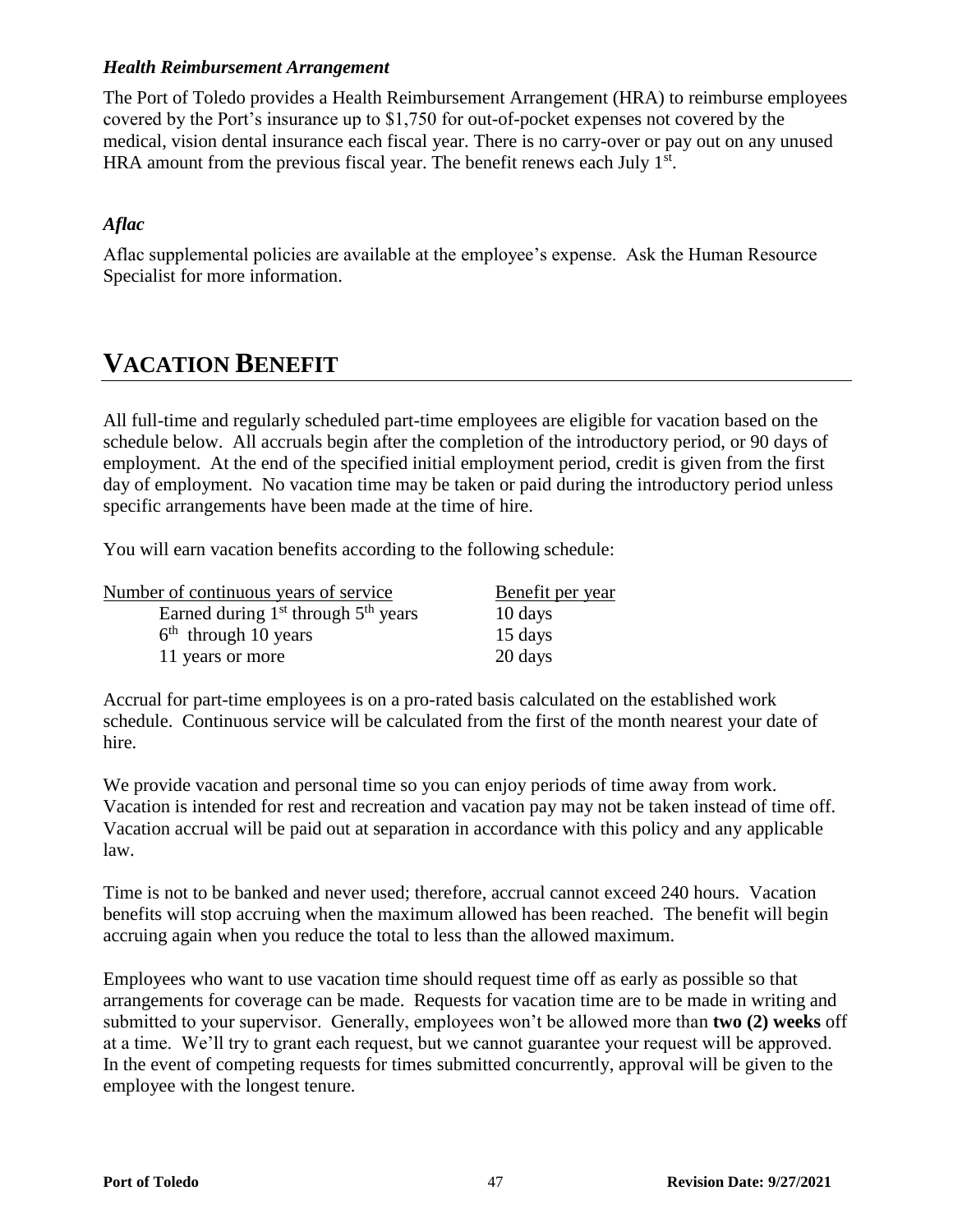The Port of Toledo provides paid sick leave to all employees in accordance with state law. For any questions about sick leave, please contact the Human Resources Specialist.

The accrual of sick time begins on the first day of employment at the rate of 8 (eight) hours per month, up to a maximum of 96 hours in one year. Employees may use accrued sick time beginning on the 30th calendar day of employment. Sick time may be used as it is accrued moving forward.

Employees may carry over up to 240 hours of unused sick time from one leave year to the next, but sick leave balances may never exceed 240 hours at a time.

Sick time may be used for an employee's own serious or non-serious illness, for preventative care appointments, or to care for an immediate family member with an illness. The Port of Toledo does allow employees to donate sick time to other employees in need. Unused sick time is not paid out upon separation from employment.

## **COMP TIME**

Comp time is offered in lieu of being paid overtime. Employees have the option, with supervisor approval, to bank comp time at one and one-half times the overtime hours worked. Employees should schedule with their supervisor in advance of using comp time off to minimize impacts to duties. Requests for comp time are to be made in writing and submitted to your supervisor. We'll try to grant each request, but we cannot guarantee your request will be approved. In the event of competing requests for times submitted concurrently, approval will be given to the employee with the longest tenure. The comp time bank cannot exceed 100 hours. Comp time may be rolled over from year to year. Unused comp time is earned time and is paid out upon separation from employment at the employee's regular hourly rate.

## **PAID HOLIDAY BENEFIT**

The Port of Toledo observes the following holidays each year and our offices are officially closed on these days:

> New Year's Day Martin Luther King Jr.'s Day Presidents' Day Memorial Day Independence Day Labor Day Veterans' Day Thanksgiving Day Day After Thanksgiving Christmas Day 1 Personal Floating Holiday (must be preapproved by supervisor)

When a scheduled holiday falls on Sunday, it will be observed on the following Monday. When a scheduled holiday falls on a Saturday, it will be observed on the preceding Friday.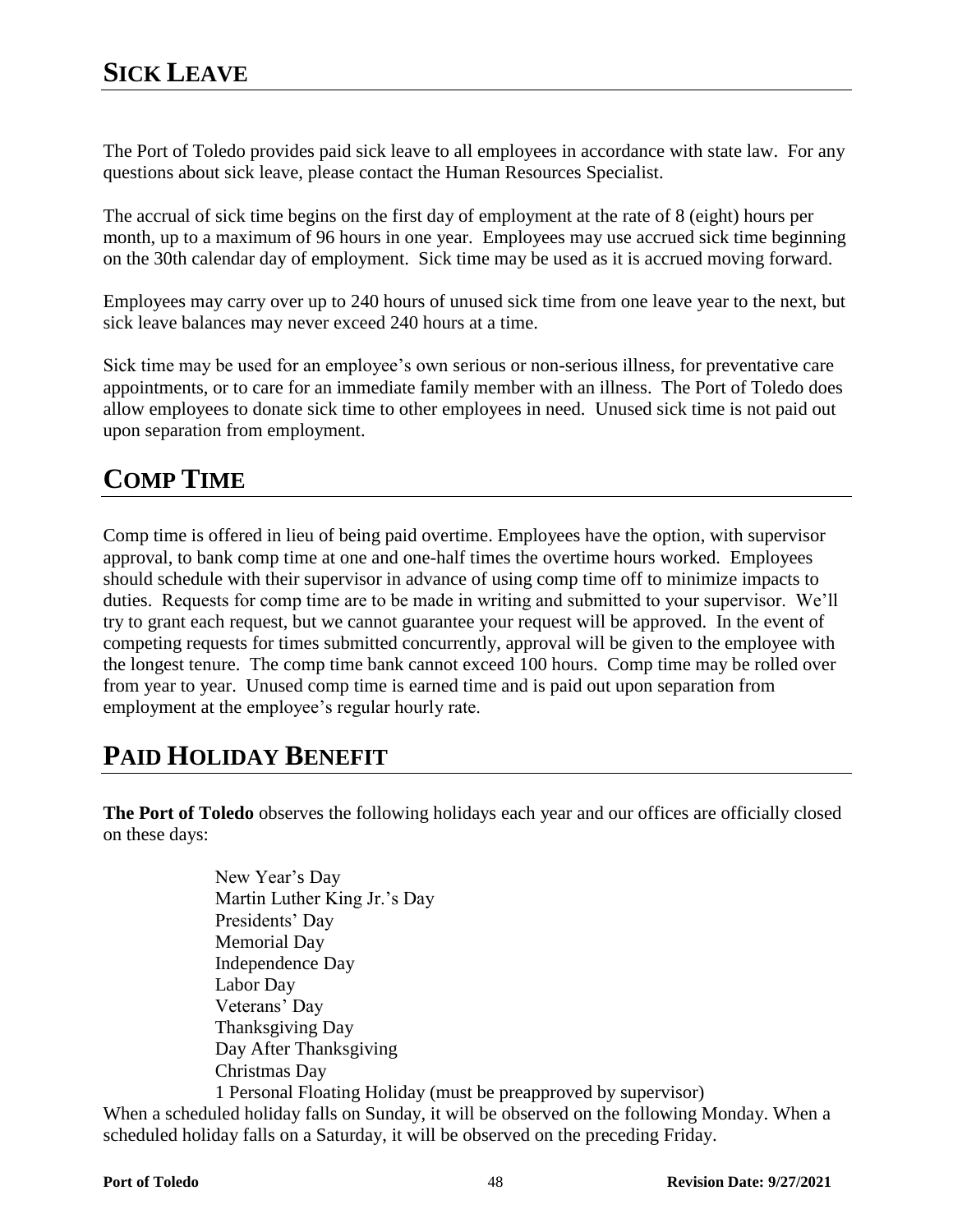### *Eligibility*

Employees regularly scheduled to work full-time will be paid for the above holidays. Part-time employees between 20 and 40 hours will receive a prorated amount of paid time based on their regularly scheduled time. For instance, a part-time employee working 20 hours per week would receive four (4) hours of holiday pay because 50% of a full-time schedule is worked.

If an employee works on any holiday observed by the District, the employee shall choose with the approval of the Port Manager to either be paid or given compensatory time for all hours worked at the rate of one and one-half times the regular rate of pay.

Employees who are off work on a leave of absence shall not receive holiday pay. Employees who are off work due to sickness or vacation shall be paid for the holiday in lieu of using sick leave

## **457B DEFERRED COMPENSATION RETIREMENT PLAN**

#### *457(b) Deferred Compensation Retirement Plan*

Full-time benefit-eligible employees may participate in the 457(b) Deferred Compensation Retirement Plan after completing the introductory period and obtaining regular full-time status. Contributions are made through voluntary pre-tax salary deduction. In order to be eligible for any employer contribution to the plan, you must have been employed with us for **six (6) months** and have worked more than **1,000** hours. Employees may elect and adjust their contribution amounts as desired, not to exceed the maximums allowed by applicable law.

The Port of Toledo will contribute 3% of your base salary (not including overtime) and will additionally match the employee's contribution up to 3% of base salary (not including overtime) All contributions to the plan are 100% vested. You will be provided more detailed information upon eligibility.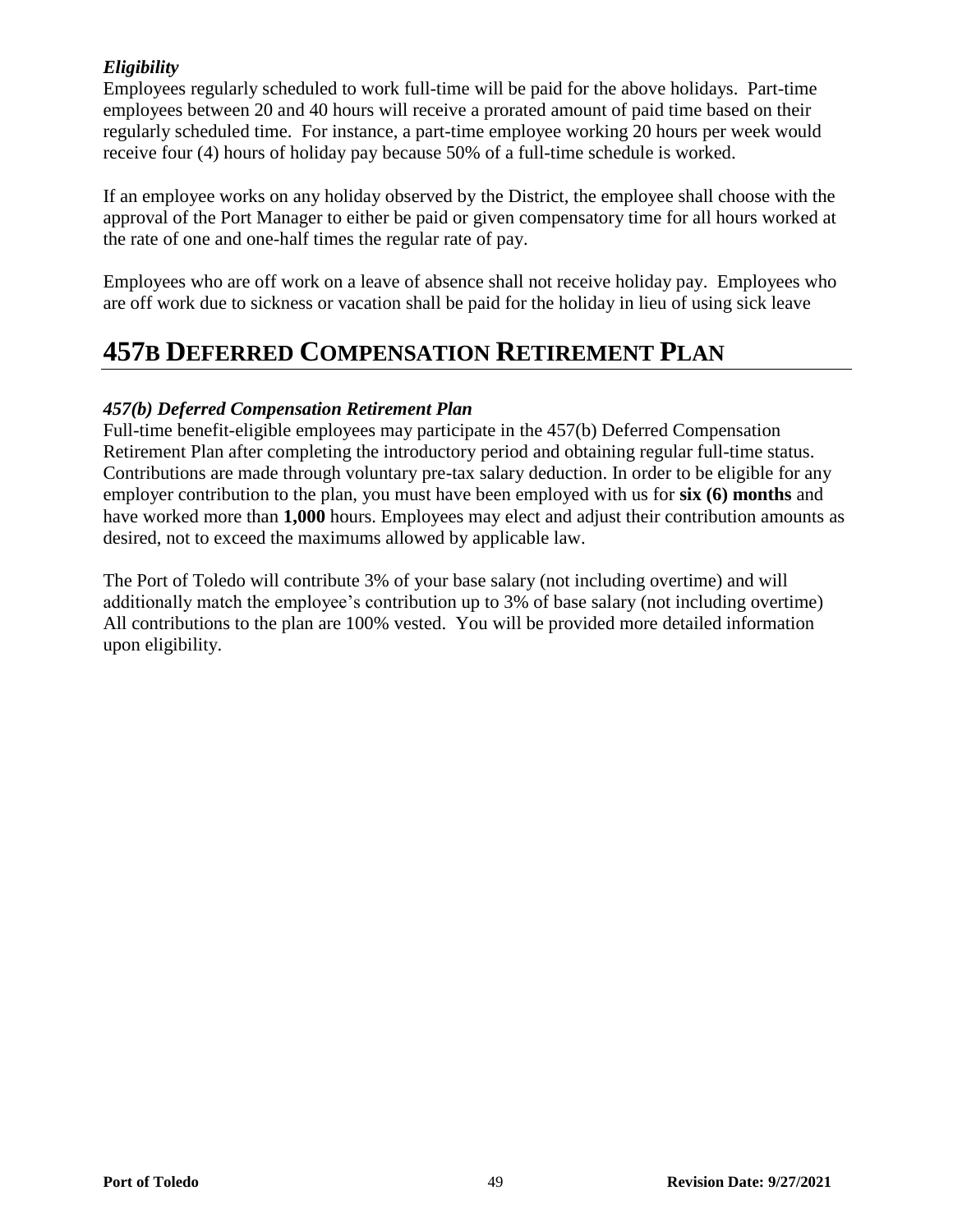# **LEAVES OF ABSENCE**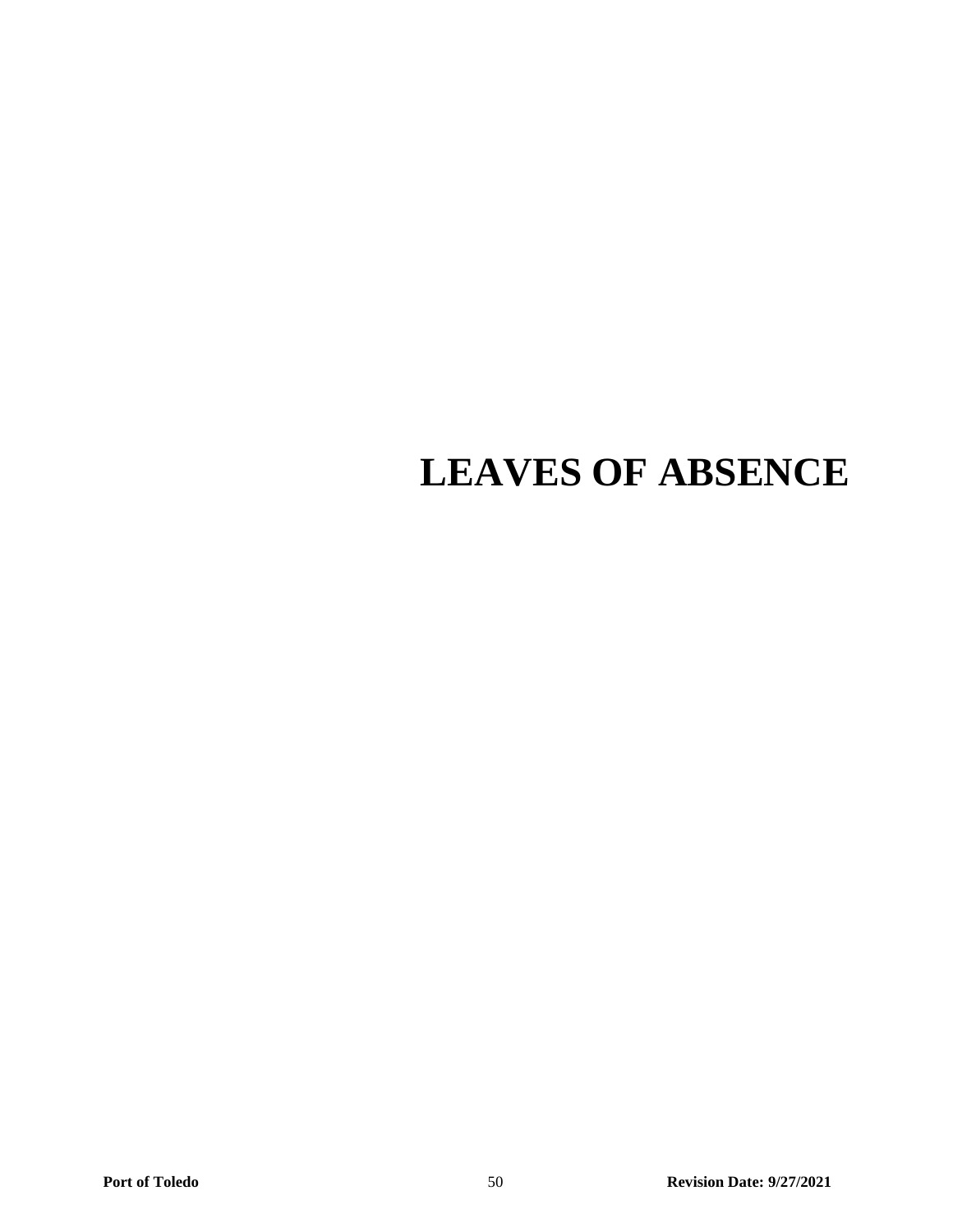## **LEAVE OF ABSENCE POLICY**

We realize that our employees may encounter situations that require a temporary short-term or extended absence from work. We offer several different types of leaves of absence for the following purposes:

| Bereavement Leave | Disability Leave (Non-FMLA) | Family and Medical Leave           |
|-------------------|-----------------------------|------------------------------------|
| Civic Duty        | Military Leave              | <b>Leave to Donate Bone Marrow</b> |
| Personal Leave    | Crime Victims' Leave        | Domestic Violence Leave            |

The type of leave requested may determine which employees are eligible and what procedure should be followed in requesting and obtaining the leave. The effect of the leave on benefit accruals, benefits, and reinstatement rights also varies according to the type of leave you are requesting. Each of these leaves is discussed on the following pages. If you have any questions about your potential eligibility for a leave or your benefits and rights while on a leave, please contact the Human Resources Specialist.

## **BEREAVEMENT LEAVE**

You are eligible to take a Bereavement Leave in the event of the death of the following immediate family members:

- Spouse/Domestic Partner
- Biological, Adoptive, Foster, or Stepchild
- Parent
- Grandparent/Grandchild
- Parent-in-law
- Another Person of "In Loco Parentis" Relation

Leave to attend the funeral of a non-immediate family member with whom you had an especially close relationship may also be granted at the discretion of management.

This leave may be taken to attend the funeral (or alternative) of the family member, to make arrangements necessitated by the death of a family member, or to grieve the death of a family member. The leave must be completed within 60 days after the date on which you received notice of the death of your family member.

#### Length of Leave

The total length of leave you may be granted for bereavement is situational and may be decided based upon the unique circumstances of your need and applicable law. If you qualify for OFLA, at a minimum, you are allowed to take up to two weeks off per death of an immediate family member. If you need additional time off for any bereavement-related purpose, you may ask for more time which may be granted according to applicable law or at the discretion of management.

#### Request Procedure

If possible, you should provide notice of the need for leave 10 days in advance. You are required to at least provide oral notice within 24 hours of taking leave, but someone else can do this on your behalf, if necessary. You must provide written notice of the request for time off within three (3) days of returning to work.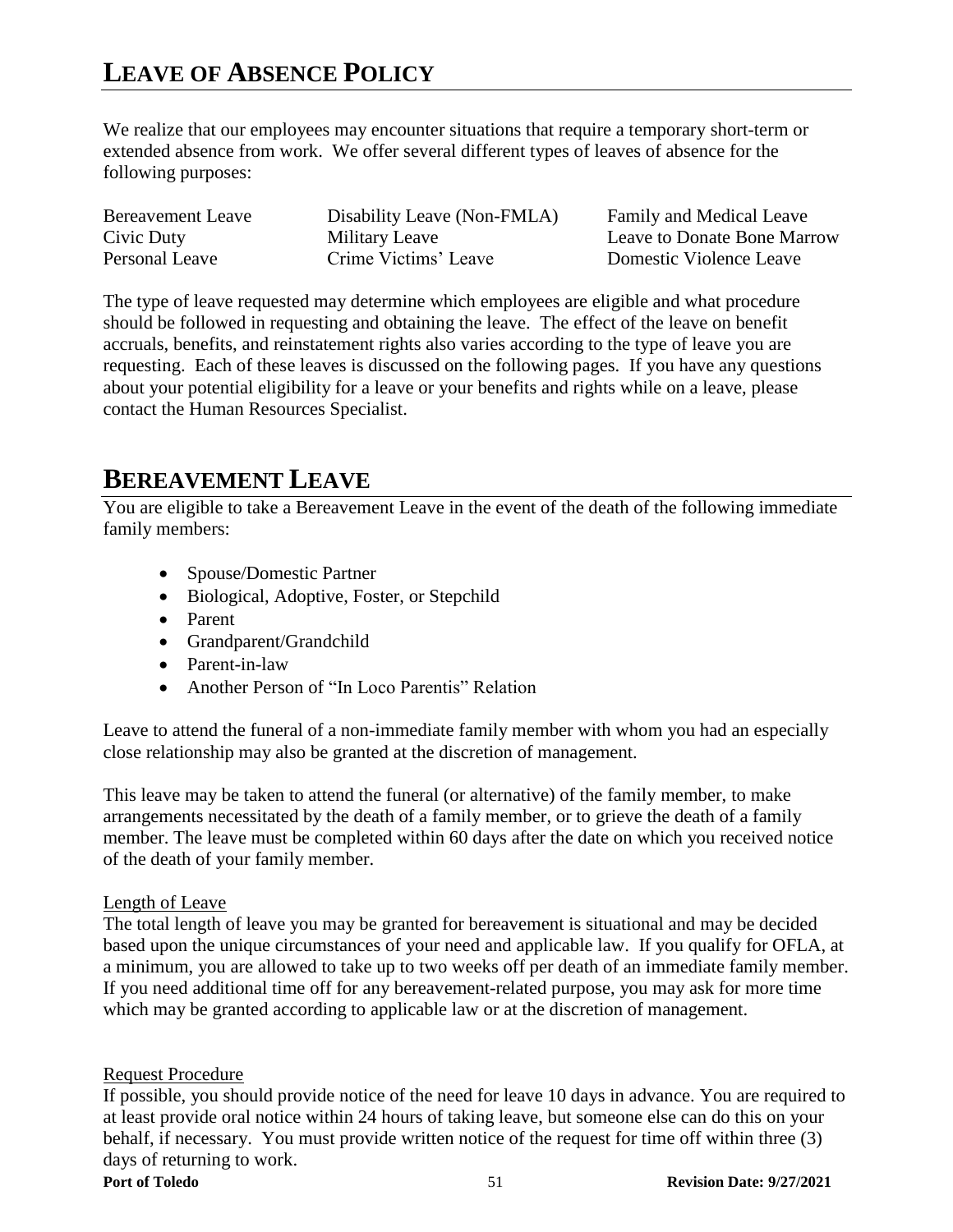#### Pay While on Leave

You will continue to receive regular pay based on straight-time work hours missed up to eight (8) hours a day for up to three (3), days, which is the maximum Port-paid absence allowed. Employees may choose to cover an additional period of absence with any available sick time, vacation or comp time.

#### Status of Benefits

Port-paid bereavement leave won't affect your eligibility for benefits or the continuation of benefit accruals. If you are granted additional time off, the effect of the additional leave on your benefits will be determined by our Sick Time, OFLA policy.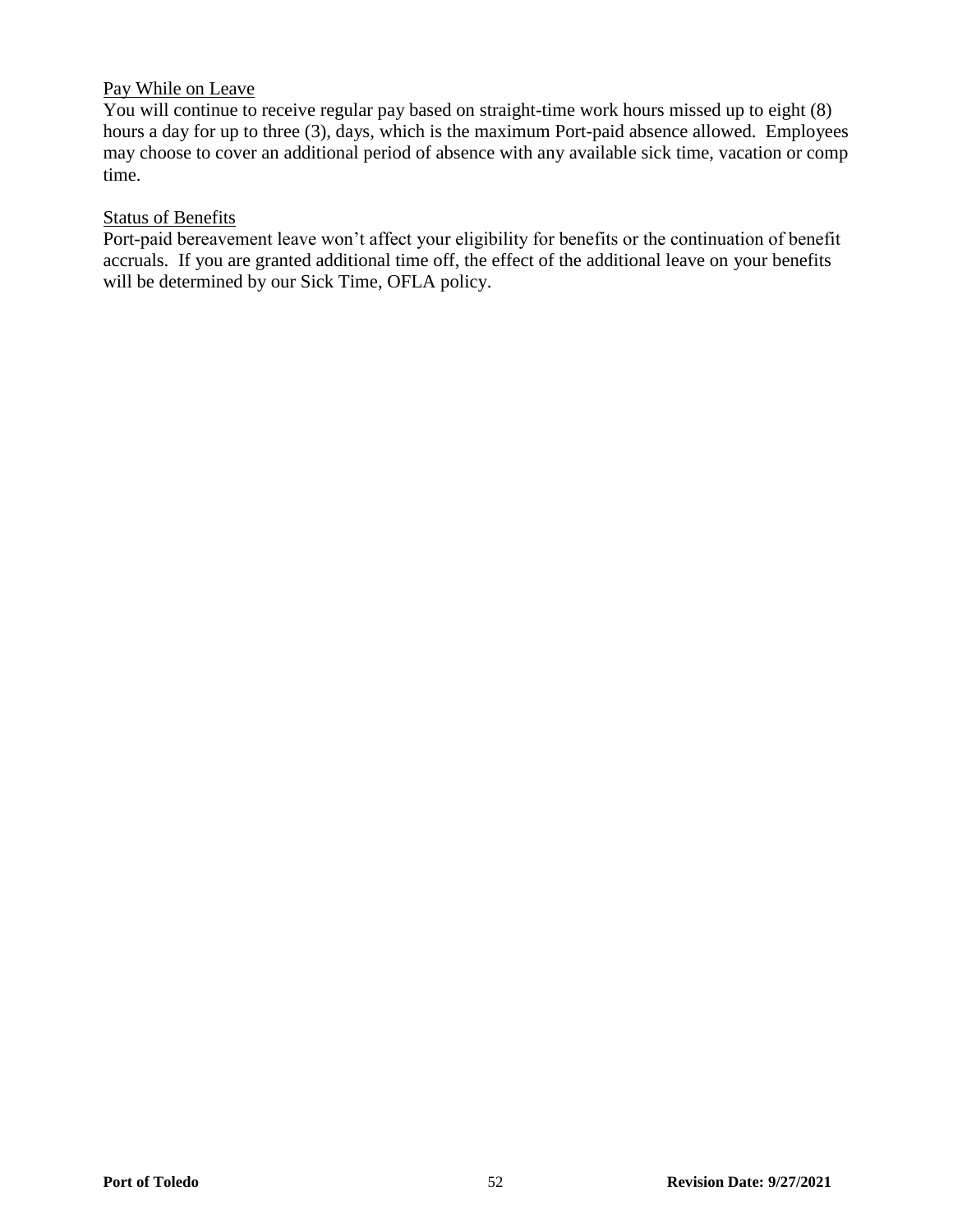## **CIVIC DUTY LEAVE**

#### *Jury or Witness Duty Leave*

Employees subpoenaed to serve as witnesses or for jury duty may obtain a protected leave of absence. If we feel that your absence would cause an undue hardship to you or the organization, we may instead request, with your agreement, that jury duty be postponed. You may choose to use your accrued paid **vacation/comp** time available for **voluntary service** as a witness or for court appearances you must make as part of your own legal proceedings or lawsuit.

#### Length of Leave

Jury or witness duty leave is available for the period of time covered by the initial subpoena or court order and any involuntary extensions.

#### Request Procedure

You must notify your manager or supervisor as soon as is practicable after you receive notice asking you to serve as a witness or on a jury so that arrangements can be made to cover your position. You are expected to provide us with a copy of the subpoena or notice within five (5) days after you received it.

#### Pay While on Leave

You will be compensated for your rate of pay minus payment you receive for serving, for the duration of your time **served on a trial** should you be selected to serve on a jury.

Employees are expected to report for work when not selected for a jury on any day, or when jury duty requires only part of a day.

#### Status of Benefits

Benefits are not affected by jury or witness duty leaves.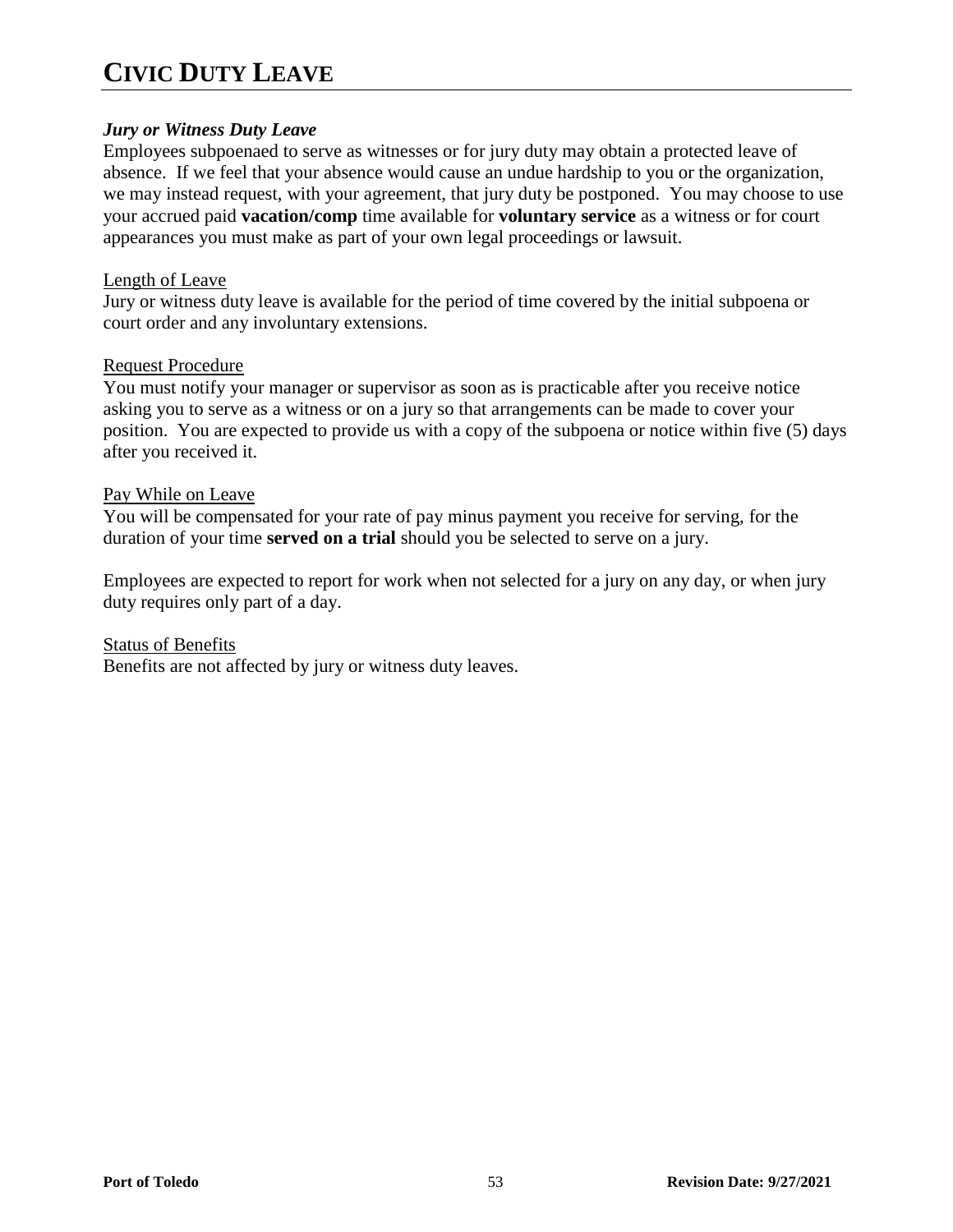## **CRIME VICTIMS' LEAVE**

If you or a member of your immediate family suffers financial, social, psychological, or physical harm as a result of a personal felony or an employee is a victim of harassment (under the public offenses statutes), you may be entitled to take protected leave from work to attend criminal proceedings.

#### Safety Measures

The Port of Toledo will provide reasonable safety measures if you are the victim of harassment or a threat of harm that would be expected to cause concern.

#### Eligibility

You will be eligible to take crime victims' leave if you have worked an average of more than 25 hours per week for the organization for at least 180 days immediately before the leave would begin.

#### Length of Leave

The amount and length of leave time you may take is limited to that which does not create significant difficulty and expense (undue hardship) to the organization. If the organization must limit your leave due to undue hardship, we will notify the prosecuting attorney in the criminal proceeding, who is required by law to notify the court. The court will then take your work schedule into consideration when scheduling the criminal proceedings.

#### Request Procedure

You must provide your manager or supervisor with reasonable notice of your intention to take crime victims' leave and provide copies of any notices of scheduled criminal proceedings that you receive from a law enforcement agency. We will treat such documentation as confidential information.

#### Pay While on Leave

Crime victims' leave is unpaid; however, eligible employees who take this type of leave (may/are required to) use any accrued paid (vacation/sick/personal) time available to them. Exempt employees working partial days, or a partial week will be paid in full for the entire week, although accrued time **must be** used first.

#### Status of Benefits

Benefits are not affected by crime victims' leave.

## **DOMESTIC VIOLENCE LEAVE**

An employee who is a victim of domestic violence, harassment (under the public offenses statutes), sexual assault, or stalking or whose minor child or dependent is a victim may be entitled to take unpaid protected leave from work.

#### Eligibility

All **Port of Toledo** employees are eligible to take domestic violence leave.

#### Types of Services/Treatment

An employee may take leave to seek legal or law enforcement assistance, to secure medical treatment, to obtain counseling or victim services, to relocate, or to take other reasonable steps to ensure one's own health and well-being or that of a child or legal dependent.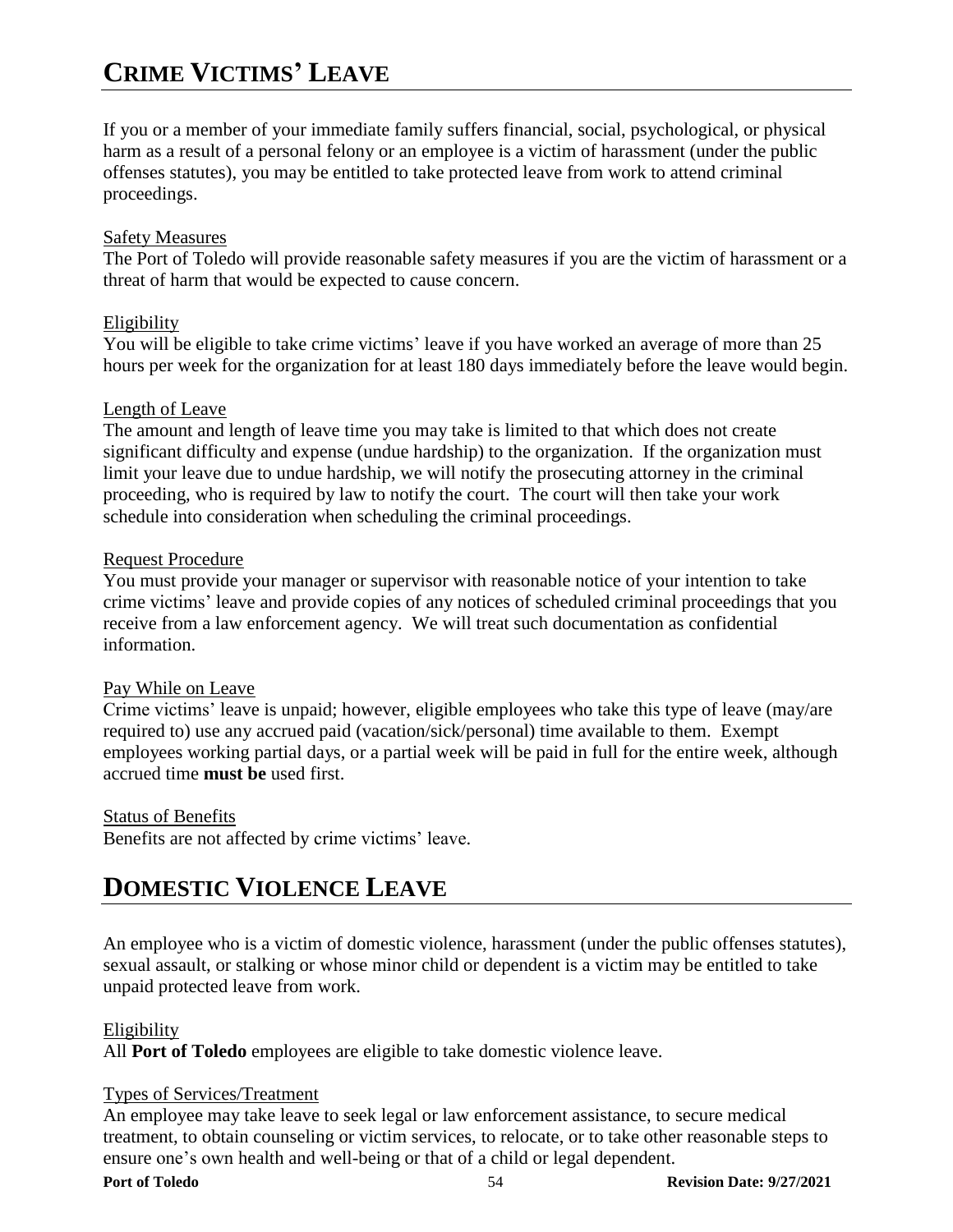#### Length of Leave

The amount of leave taken will be reasonable and that which does not create a significant difficulty and expense (undue hardship) for the organization.

#### Request Procedure

An employee accessing this leave provision needs to request time off from a manager or supervisor as much in advance as possible to aid in scheduling. We understand that instances of violence are usually not predictable, and these requests may be made with little forewarning. We will treat any information you share as confidentially as possible.

#### Safety Measures

The Port will provide reasonable safety measures, if you are the victim of domestic violence, harassment, sexual assault, or stalking.

#### Pay While on Leave

Domestic violence leave is unpaid; however, eligible employees who take this type of leave are required to use any accrued paid (vacation/sick/comp) time available to them. Exempt employees working partial days, or a partial week will be paid in full for the entire week, although accrued time **must be** used first.

#### Status of Benefits

Benefits are not affected by domestic violence leave

## **FAMILY AND MEDICAL LEAVE**

We are covered by the Oregon Family Leave Act (OFLA) which allows you to take a leave of absence for your own serious health condition. Leave is also granted for the birth or adoption of a child, for the placement of a foster child, for the care of a child, grandchild, spouse or registered same-gender domestic partner, parent, parent-in-law, or grandparent with a serious health condition, and for the care of a sick child, a spouse's or registered same-gender domestic partner's call to active duty in the military or leave from deployment, and bereavement due to the death of a family member. This handbook material is intended to outline our practice regarding this leave.

#### Eligibility

You are eligible for family and medical leave if the following requirements are met:

- You have been employed for at least 180 consecutive days (26 weeks) or more before the first day of the family and medical leave.
- You have worked an average of 25 or more hours per week as of the day before the request for family and medical leave is made. This average is calculated based upon the 180 days immediately preceding the request for leave. Some exceptions exist, including leave taken for the birth, adoption, or placement of a child (parental leave).

#### Reasons for Family and Medical Leave

The following situations qualify for family and medical leave:

• To care for an infant or a newly placed adopted or foster child under the age of 18, or older than 18 if incapable of self-care due to mental or physical disability, within 12 months of the event (parental leave).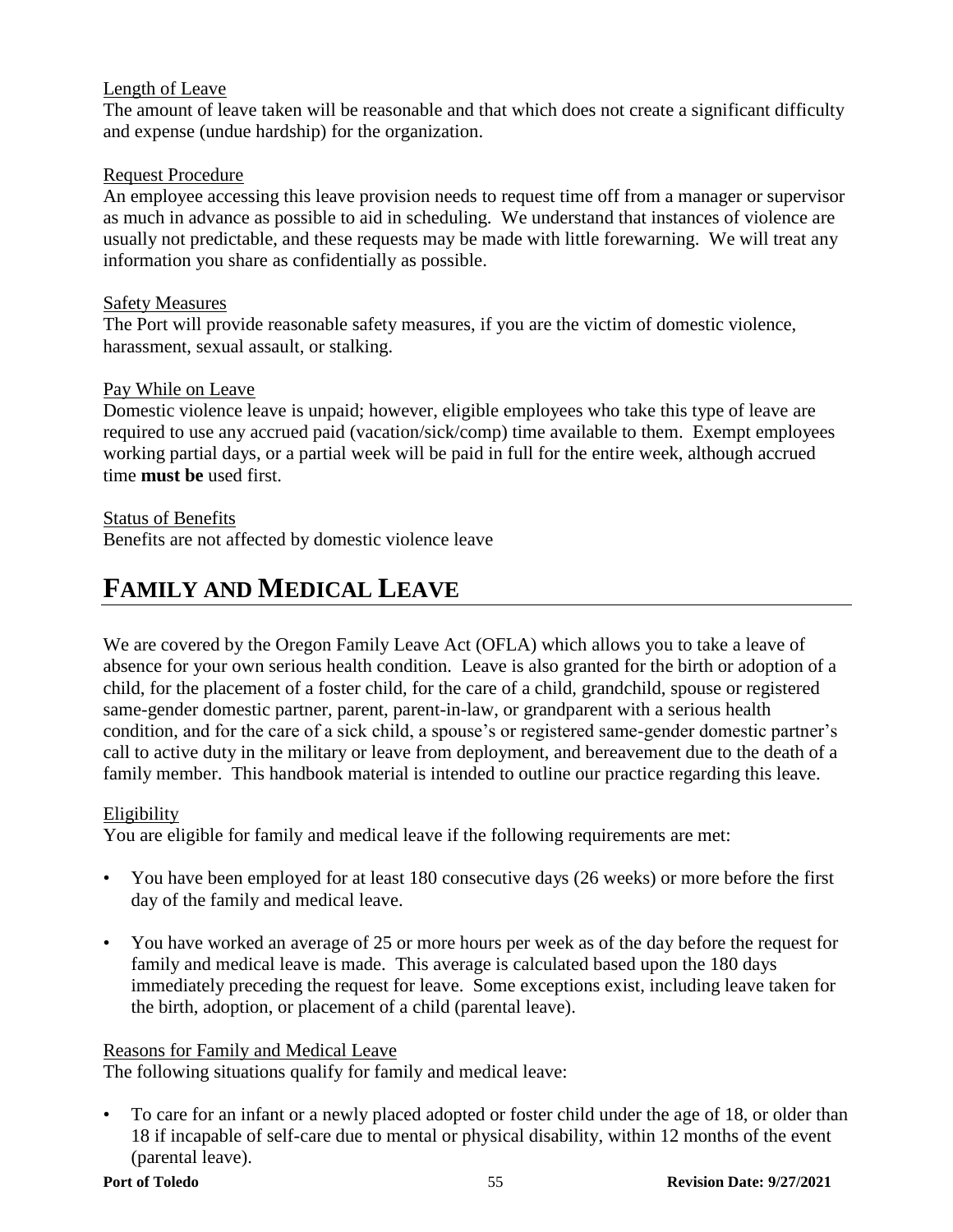- To care for a family member with a serious health condition or your own serious health condition (serious health condition leave).
- For a pregnancy-related disability or prenatal care (pregnancy disability leave) [Note: employees who have used up their original 12 weeks for a serious health condition related to pregnancy are entitled to an additional 12 weeks of parental leave].
- To care for a sick child who does not have a serious health condition but requires home care (sick child leave). Medical certification of sick child leave will be required after the third leave occurrence in each leave year. [Note: Employees who use up their original 12 weeks for parental leave are entitled to an additional 12 weeks of sick child leave. If only part of the 12 weeks is used for parental leave, the employee will only be eligible for the balance remaining on the 12 weeks for sick child leave or any other OFLA qualifying leave].
- To attend the funeral (or alternative) of a family member; make arrangements necessitated by the death of a family member; or to grieve the death of a family member; up to two (2) weeks of leave is available in each such case (not to exceed 12 weeks per leave year). The leave must be completed within 60 days after the date on which you receive notice of the death of your family member.

#### Length of Leave

You may take up to 12 weeks of family and medical leave during a 12-month period. A week is defined as your normal work week schedule. The 12-month period will be measured forward from the date of leave. If medically necessary, family, and medical leave may be taken on a reduced or intermittent schedule. Details of the proposed schedule should be attached to the Request for Family Leave form and should be verified by the certifying health care professional on the Health Care Provider Certification form, if applicable.

Under OFLA, an employee who takes leave for a disability related to pregnancy may qualify for up to 12 additional weeks of leave for any OFLA qualifying event in the same leave year; an employee who takes a full 12 weeks of parental leave may be eligible to take up to an additional 12 weeks of sick child leave in the same year.

#### Request and Certification Procedure

In situations where the need for medical leave is known, you must give thirty (30) days' written notice to take family and medical leave by filling out and turning in the Request for Family and Medical Leave form.

We recognize that many times the need for family and medical leave can be caused by serious or emergency situations. We will make every attempt to work with you to ensure that you receive all benefits to which you are entitled; however, you are expected to call us as required by our call-in policy and make every effort to communicate your situation to us immediately.

Most requests for family and medical leave require verification by a third party. Requests for leave related to a serious health condition (not parental leave) must be verified by a health care professional using the "Health Care Provider Certification" form, which needs to be returned within 15 days of our request for it. Bereavement leave may require a verification of the death in your family. You may also be asked to provide proof of your relationship to a person associated with your leave, as applicable. Please check with the Human Resources Specialist to discuss how best to provide this proof.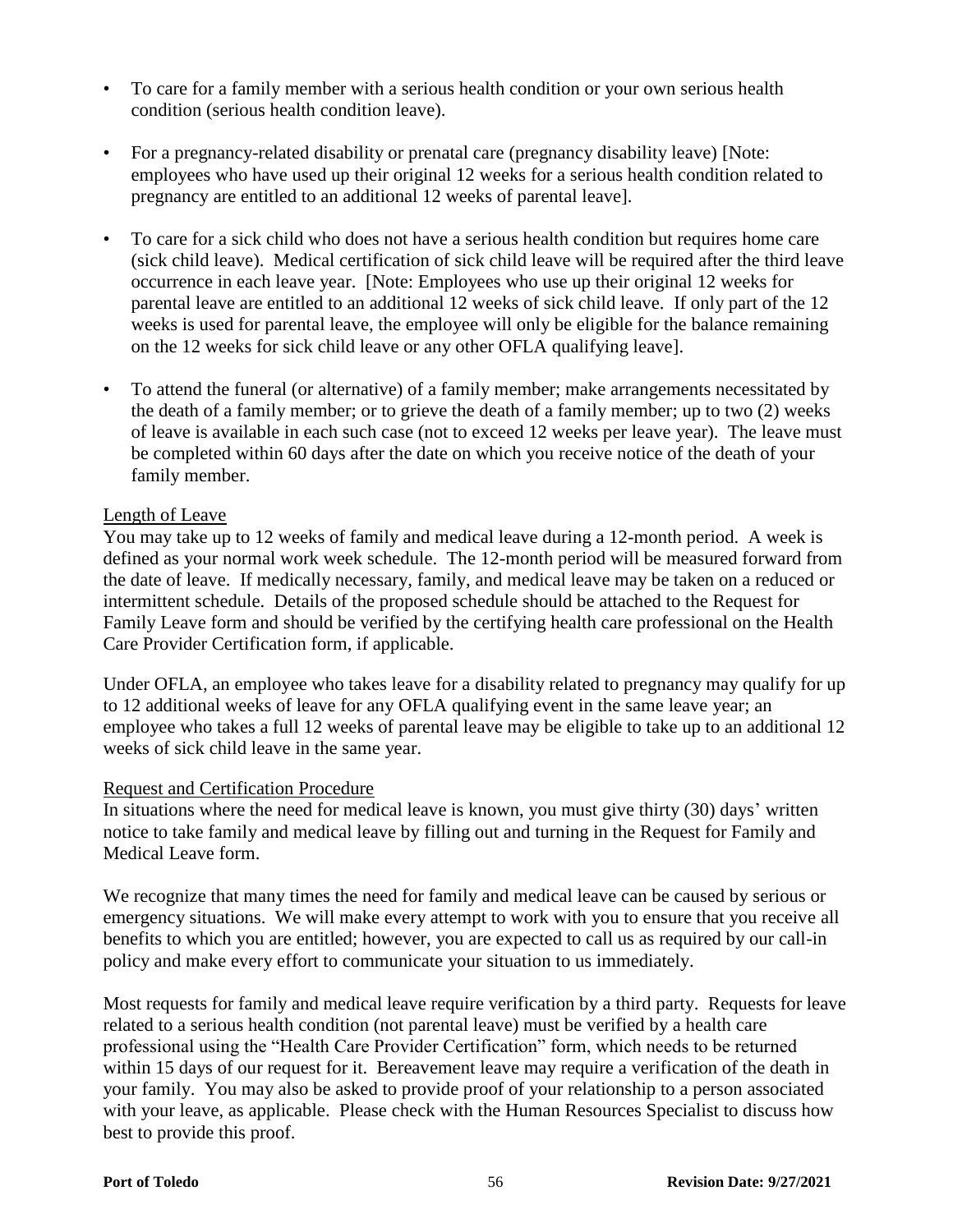In the case of adoption, a legal representative who can attest to the validity of the adoption must verify the request for family and medical leave. In the case of placement of a foster child, a representative of the agency making the placement can verify the request.

Any medical information provided on either a personal health condition or the health condition of a family member is kept confidential and only those with a valid business-related reason for knowing any details will have access to any of this information. If you have any questions about how this information will be handled, please contact Human Resources Specialist.

Subsequent medical verification may be requested in connection with an ongoing absence but not more often than every 30 days. Exceptions exist, however, in situations where:

- Circumstances change significantly from the current certification, for example, the pattern of necessary absences changes.
- Information is received casting doubt on the employee's stated reason for the leave or the continuing validity of the certification.

Lastly, the Genetic Information Nondiscrimination Act of 2008 (GINA) prohibits employers and other entities covered by GINA Title II from requesting or requiring genetic information of employees or their family members. In order to comply with this law, we are asking that you not provide any genetic information when responding to this request for medical information. "Genetic information," as defined by GINA, includes an individual's family medical history, the results of an individual's or family member's genetic tests, the fact that an individual or an individual's family member sought or received genetic services, and genetic information of a fetus carried by an individual or an individual's family member or an embryo lawfully held by an individual or family member receiving assistive reproductive services.

#### General Provisions

You are required to use any accrued vacation, sick leave, or other paid leave available to you during the family and medical leave. When this is exhausted, the balance of the leave will be unpaid. You may be required to provide periodic status reports to the organization while on a family and medical leave. The organization will continue to pay our share of your medical benefits during family and medical leave. You are responsible for paying your share of medical insurance premiums (for instance any part of your premium not covered by the Port for dependents, etc.) prior to the due date of the premium payment. Premium payments must be received by the due date or coverage will be discontinued.

#### Reinstatement

You are entitled to return to the same or an equivalent job with equivalent benefits, pay, and other terms and conditions of employment at the end of a family and medical leave. You may be required to present a fitness-for-duty certificate before being reinstated.

Other details regarding family and medical leave are available from Human Resources Specialist.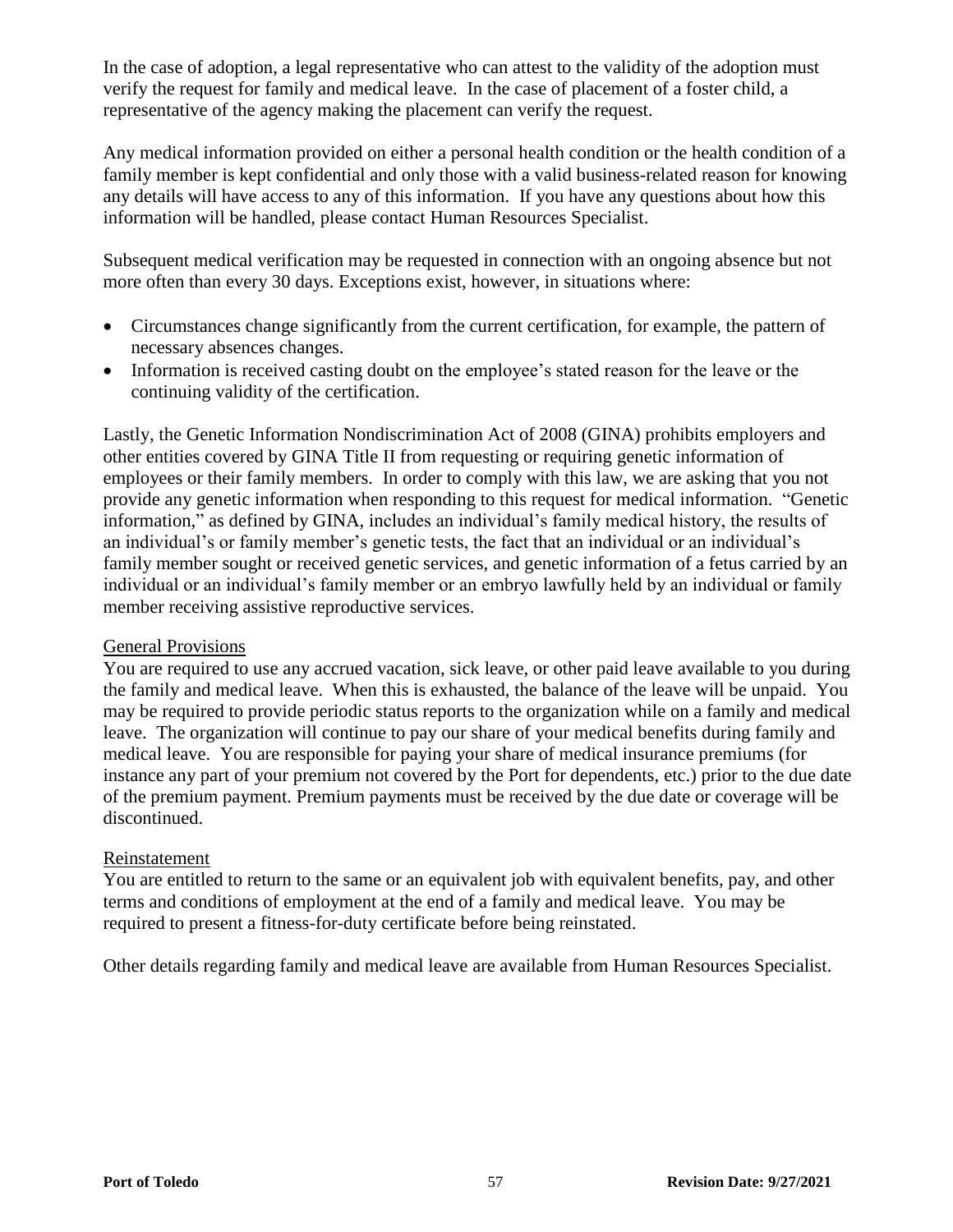## **LEAVE TO DONATE BONE MARROW**

#### Eligibility

Employees working 20 or more hours per week are eligible for this leave.

#### Length of Leave

An employee may use up to 40 hours of leave which may be taken as paid (sick, vacation or comp) or unpaid time. In extenuating circumstances, approval to take more time off (paid or unpaid) may be granted by a supervisor or manager.

#### Request Procedure

You must notify your manager or supervisor as soon as is practicable after you become aware that you will be donating bone marrow. You are expected to provide a copy of the doctor's verification for bone marrow donation. If there is a medical determination that you do not qualify as a bone marrow donor, the paid leave of absence used before that determination was made will not be affected.

**Status of Benefits** Benefits are not affected by this leave.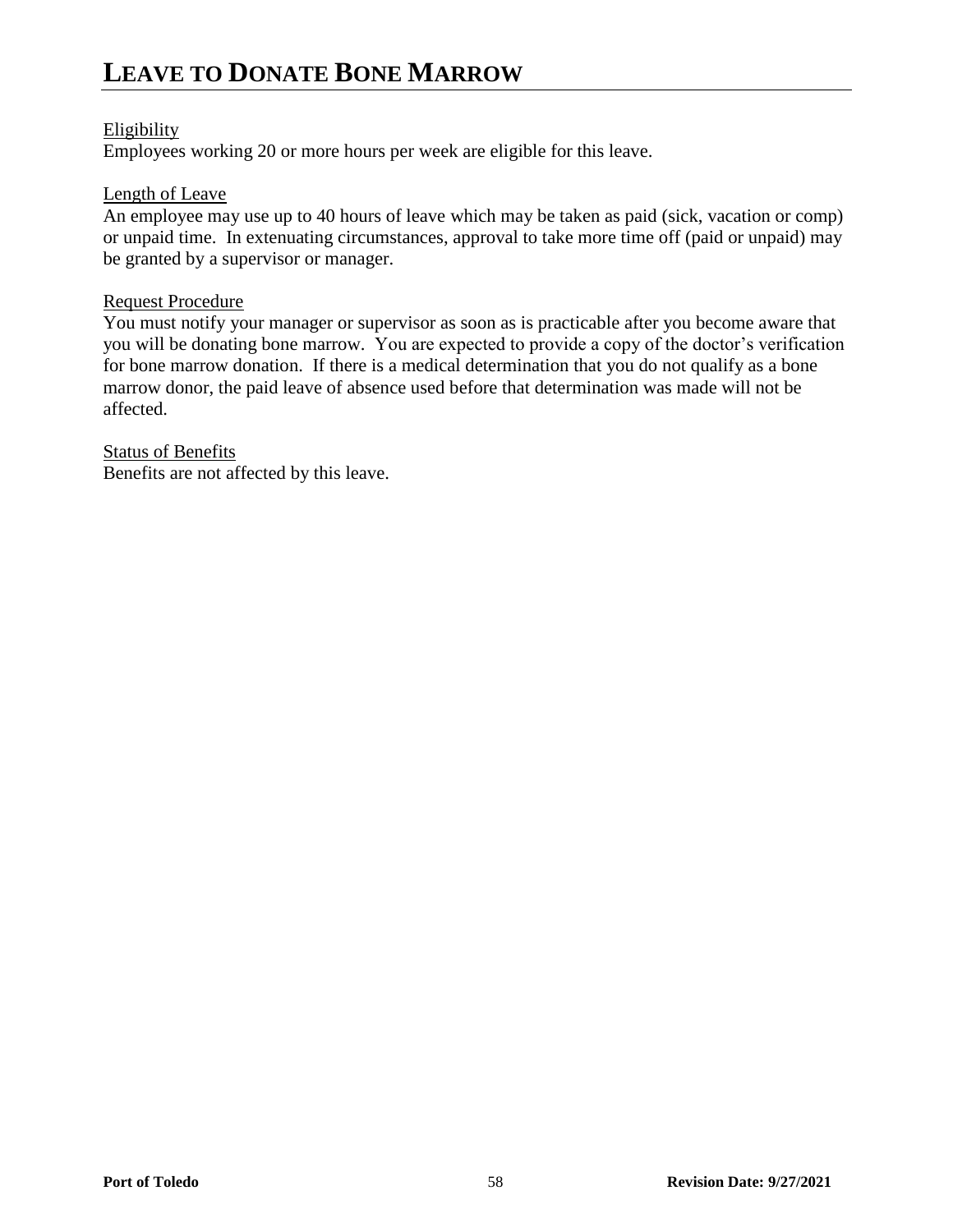## **PERSONAL LEAVE OF ABSENCE**

Full-time, regular employees may be granted an unpaid personal leave of absence under certain circumstances. A personal leave of absence is an approved period of time away from work for personal reasons that do not fall under the guidelines of the Family and Medical Leave Policy or any other leave policy. A personal leave of absence is granted at our discretion and is normally granted to protect the length of service and benefit rights of an employee whose service might otherwise be terminated.

#### Eligibility

You become eligible for a personal leave of absence after **12** months of service; all earned paid leave must be exhausted first. If you want to take a personal leave of absence, you must make arrangements with your supervisor.

#### Length of Leave

The leave may be requested for any time over **10** consecutive days. A personal leave of absence starts on the first regular workday following the last day worked. The maximum leave allowed under this policy is **90 days**.

#### Request Procedure

A written request, using the Leave of Absence Request Form, should be submitted at least oneweek (five (5) working days) before time off that will exceed 10 days, except in emergencies. Leave requests must include an expected date of return. If you do not return after three (3) days of that date and no extension has been requested, we'll assume you have resigned.

#### Pay While on Leave

Personal leaves of absence are without pay, any available accrued time (vacation, comp, or sick) must be used for a personal leave of absence.

#### Status of Benefits

Insurance coverage will **not** be maintained for you while on a personal leave of absence of more than 30 days per year; leaves longer than 30 days per year may require continuation of benefits through **COBRA**. You may continue insurance coverage by paying the full premium by the first of each month. Benefits do not accrue during this type of leave of absence but are instead retained at the same level.

#### Reinstatement

The Port of Toledo will attempt to arrange employment for individuals returning from a personal leave of absence, but no guarantees are made. While you are on a personal leave of absence, you are required to check in with your supervisor on a regular basis as agreed upon to inform us of your status and to notify us of any change in personal data. You may be required to present a doctor's release before being reinstated if the leave was medically related.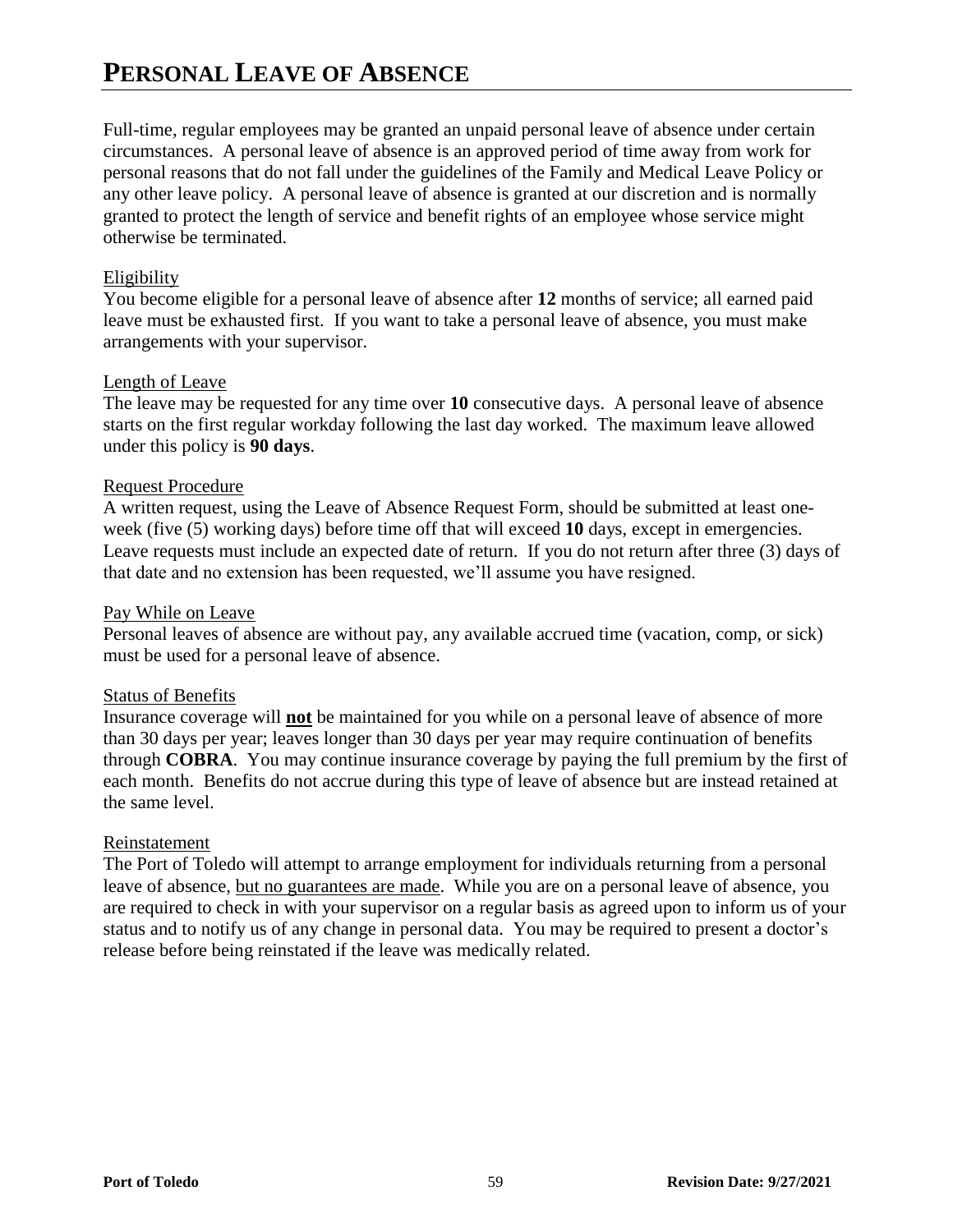## **UNIFORMED SERVICES LEAVE AND RE-EMPLOYMENT**

Regular employees requiring a leave of absence for service in the uniformed services are provided leave and will be re-employed at the end of the leave. Policies governing this leave are designed according to the Uniformed Services Employment and Re-employment Rights Act and applicable state regulations. The policy covers employees who enter active military duty voluntarily and extends to Reservists or National Guard members who are called to limited active duty or extended training duty, including regularly scheduled annual training and military summer camp training. These military members, and those with previous or current military service, are protected from discrimination and harassment.

#### Eligibility

All employees of the organization except those hired on a brief, non-recurrent basis are eligible for leave.

#### Length of Leave

Given that the requirements regarding this type of leave are subject to change, the length of this leave will be administered under the current provisions of all applicable laws at the time of occurrence.

#### Request Procedure

You must provide oral or written notice, using the Leave of Absence Request Form, of your obligation or intention to perform service in the uniformed services, unless notice is precluded by military necessity or is otherwise unreasonable or impossible. Failure to do so may result in loss of re-employment rights.

#### Pay While on Leave

Military leaves are without pay unless you elect to utilize vacation benefits earned before the commencement of the leave.

#### Status of Benefits

Reservists, National Guard members, and veterans returning from military service in the Armed Forces have and retain rights with respect to seniority, vacation, compensation, and length of service pay increases, as may be provided by applicable statutes of the United States and the State of **Oregon**. For any leave extending beyond 30 days, you may maintain health care insurance benefits for up to 24 months while on leave by paying the full insurance premiums.

#### Reinstatement

If you are returning from a USERRA leave, you generally must report to work or request reemployment within prescribed time limits, which are based on the length of the leave as follows:

- 1 to 30 days: You are expected to report to work on the first regularly scheduled workday following the completion of your service and an eight-hour rest period. You will most likely be reinstated to a position you would have held had you not taken leave or to the same position you held prior to the leave.
- 31 to 180 days: You should apply for reemployment no later than 14 days after an honorable release from service unless it is impossible or unreasonable through no fault of your own. You will generally be reinstated to the position you would have attained if continuously employed, so long as you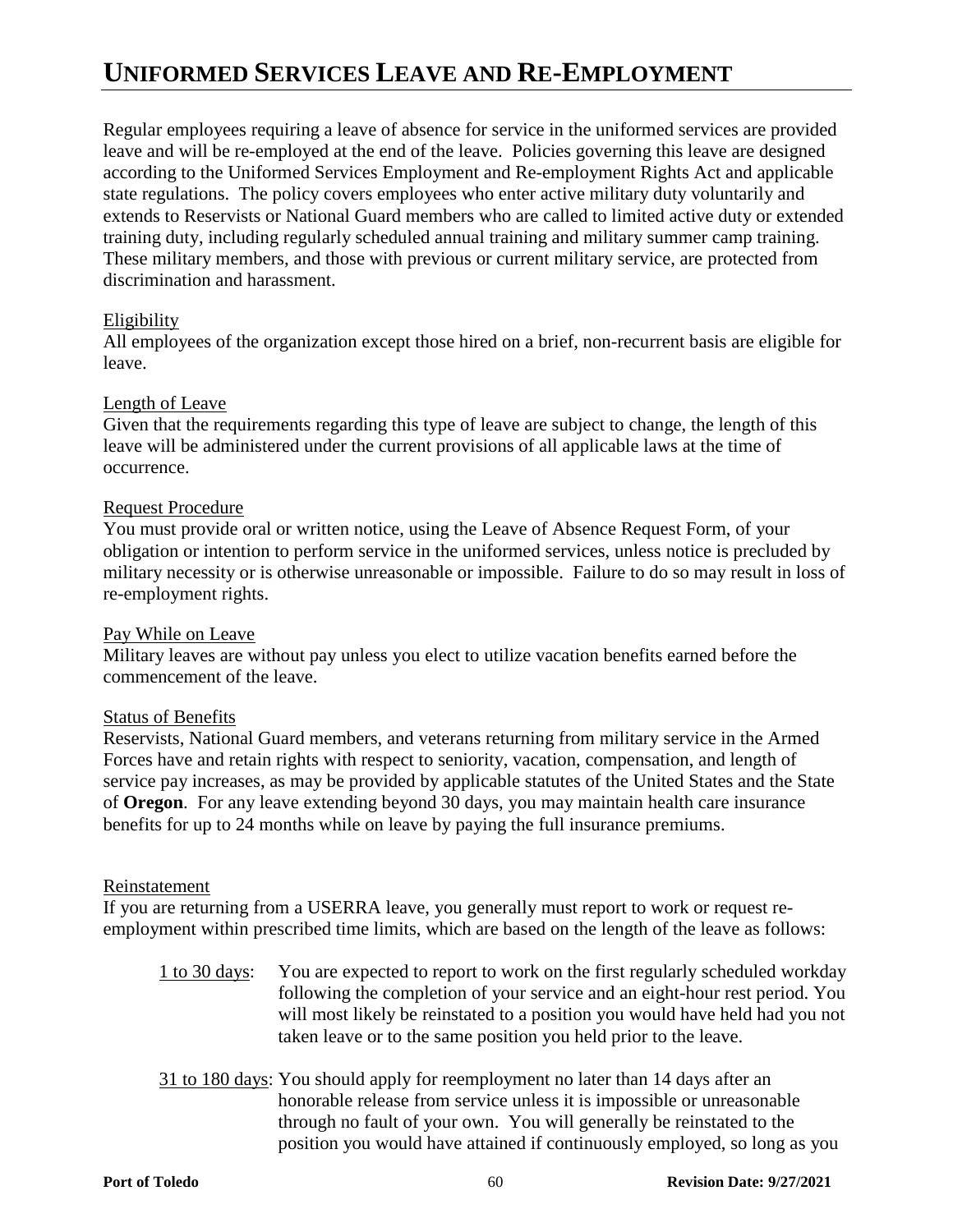are qualified for the job or can become qualified after reasonable efforts by Port of Toledo, or to the same position you held prior to leave. In some cases, reinstatement may be made to a position of like seniority, status, and pay to either of the aforementioned positions or to their nearest approximation.

181 days or You must apply for re-employment no later than 90 days after the longer: completion of satisfactory service, absent extenuating circumstances. You will generally be reinstated to the position you would have attained if continuously employed, so long as you are qualified for the job or can become qualified after reasonable efforts by The Port of Toledo, or to the same position you held prior to leave. In some cases, reinstatement may be made to a position of like seniority, status, and pay to either of the aforementioned positions or to their nearest approximation.

For service of 31 days or more, The Port of Toledo will request that you provide documentation to verify your rights to re-employment, including your separation papers.

Time limits for applications for re-employment are extended for up to two years for disabled veterans unless extenuating circumstances beyond a veteran's control may warrant another minimal extension beyond that period. Failure to file an application within the required time periods may otherwise result in a loss of the right to re-employment.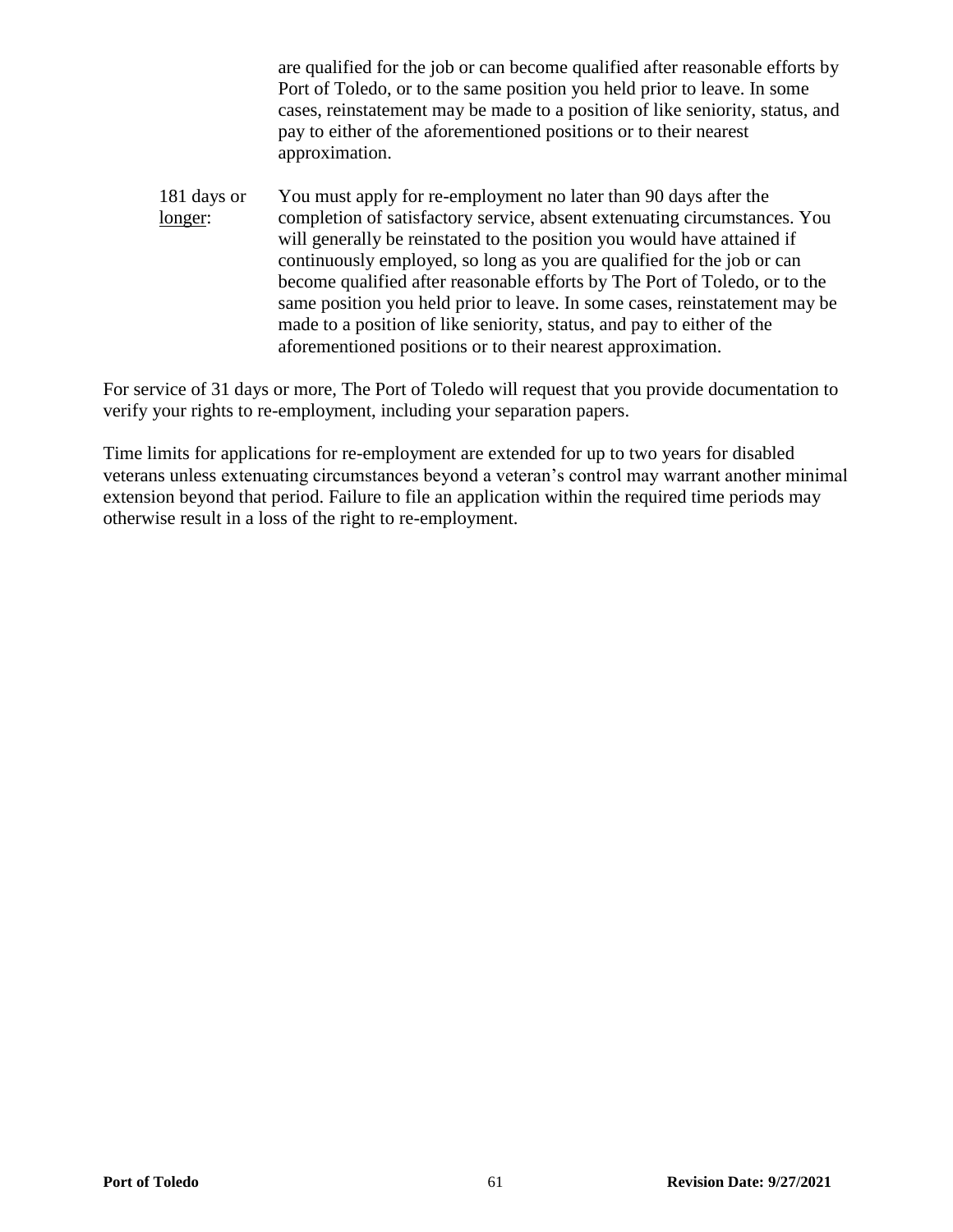## **OREGON MILITARY FAMILY LEAVE**

An employee may be eligible to take leave beginning on the first day of employment, if the employee's spouse/registered domestic partner is notified of an impending call to active duty and when the spouse/registered domestic partner is on leave from deployment.

#### Eligibility

You will be eligible to take military family leave if you work an average of at least 20 hours per week for the organization.

#### Length of Leave

The amount of leave time available is up to 14 days of unpaid leave per deployment.

#### Leave Interaction with the Oregon Family Leave Act (OFLA)

If an employee is also eligible for OFLA (generally at least 6 months on the job and working at least 25 hours per week), this time will run concurrently with OFLA leave, reducing the 12 weeks of leave available in any leave year.

#### Request Procedure

An employee accessing this leave provision needs to request time off from the designated manager or supervisor within five (5) days of receiving official notice of an impending call or order to active duty or of a leave from deployment, or as soon as is practicable. Obviously, the more advance notice given, the easier it is to handle scheduling issues. These types of leave situations, however, arise with little forewarning at times.

#### Pay While on Leave

Oregon military family leave is unpaid; however, eligible employees who take this type of leave may use any accrued paid (vacation/sick/personal) time available to them. Exempt employees working partial days, or a partial week will be paid in full for the entire week.

#### Status of Benefits

Benefits are not affected by Oregon military family leave.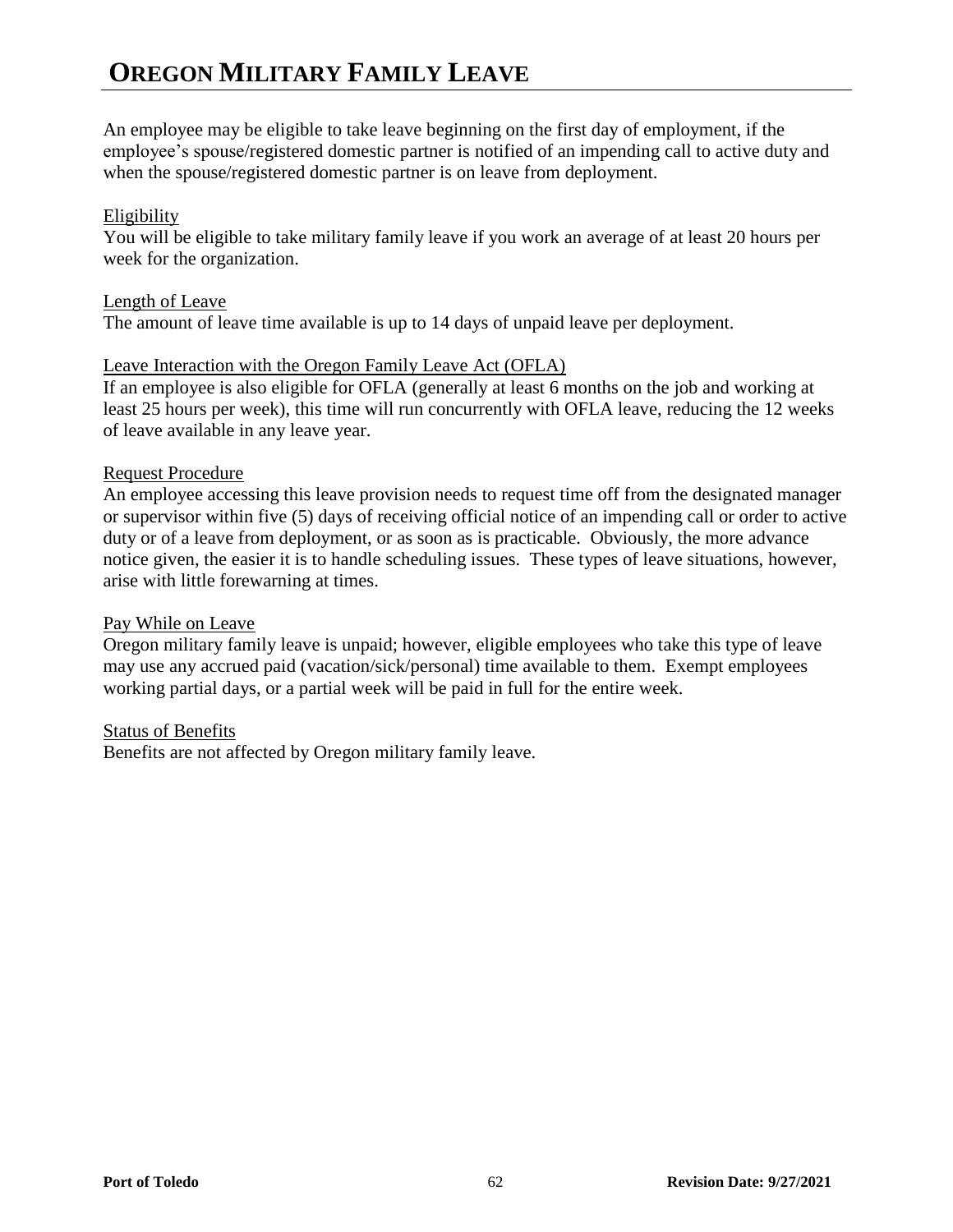# **HEALTH AND SAFETY**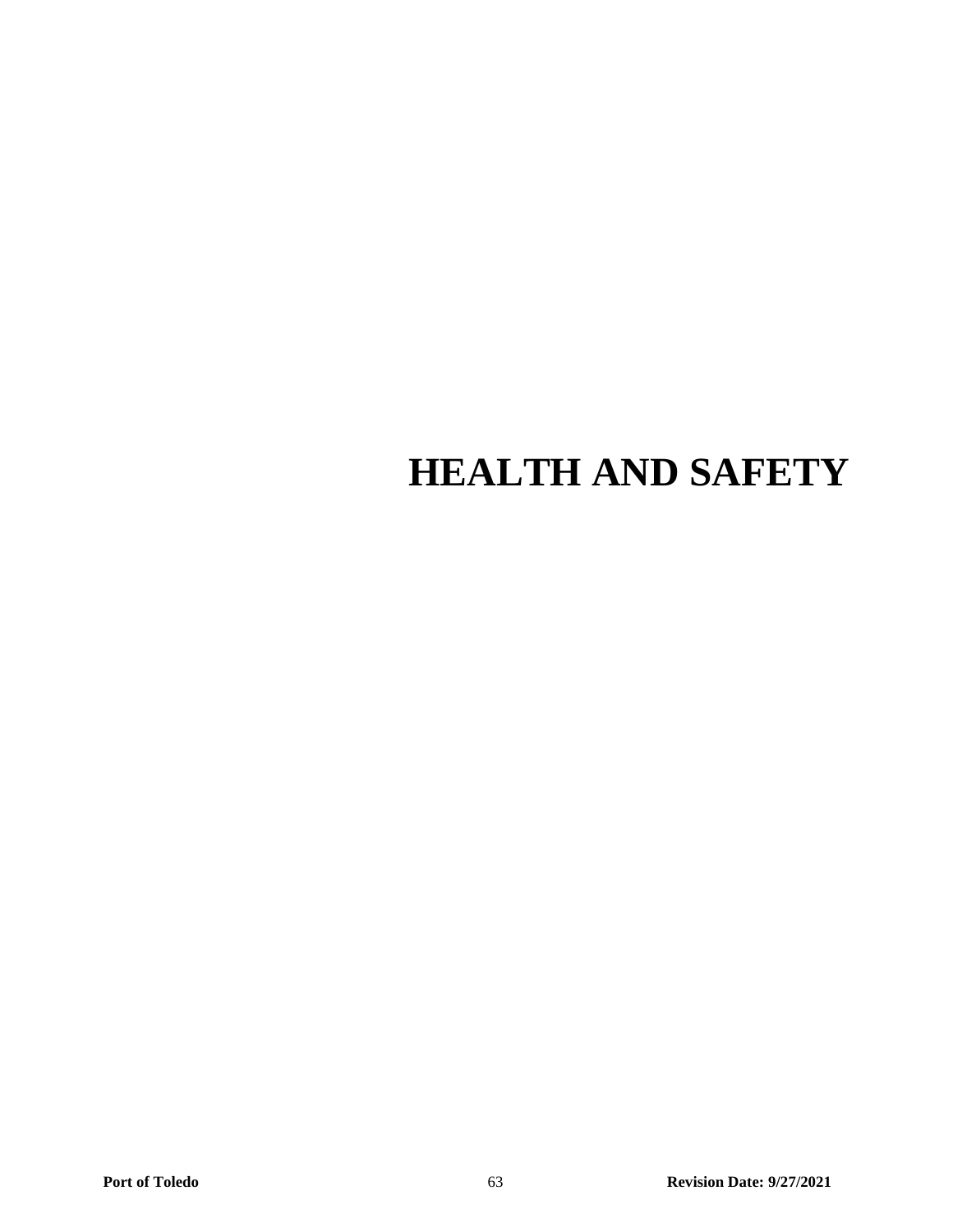## **DRUGS AND ALCOHOL**

The objective of this policy is to provide a workplace and environment that are free from the effects of substance abuse. Furthermore, The Port of Toledo believes that we have a responsibility to our employees, to those who use or come into contact with our products and services, and to the general public to ensure safe operating and working conditions. To satisfy our drug free workplace objective and meet these responsibilities, we must establish a work environment where employees are free from the effects of drugs, alcohol, or other impairing substances. Accordingly, we have adopted this drug and alcohol policy.

The following conditions and activities are expressly prohibited on our premises or property or during work time or while representing us in any work-related fashion and will lead to corrective action, up to and including termination:

- Manufacturing, selling, attempting to sell, using, distributing, or possessing alcohol or other controlled or illegal substances that impair job performance or pose a hazard when use or possession occurs.
- Reporting for or being at work with the presence of alcohol, illegal drugs, or controlled substances in your system.

If your doctor prescribes over the counter or pharmaceutical drugs, you are responsible for ensuring that your ability to maintain work performance standards, including safety, will not be affected by the medication. If you are in doubt, please discuss this with the Human Resource Specialist before beginning work. Any medical issues discussed will be kept confidential.

If you have a problem with drugs or alcohol and wish to undertake rehabilitation, you may be granted an unpaid leave of absence for this purpose, as long as your work performance warrants and there have been no violations of this policy. It is your responsibility to seek help before the problem adversely affects your work performance or results in a violation of this policy. If you need assistance in seeking this help, you may talk to the Human Resource Specialist. No one will be discriminated against for undertaking rehabilitation. The request for assistance will not jeopardize your employment as long as this assistance is sought before work performance has deteriorated or disciplinary problems have begun. Other treatment programs for drug and alcohol problems may be available through our health insurance coverage.

For purposes of this policy, having any detectable level of alcohol or drugs in one's system while covered by this policy will be considered to be a violation. Where we have a reasonable basis to believe that an employee is in violation of this policy, the employee will be required to submit to testing to determine presence of, use of, or involvement with alcohol or drugs. We reserve the right to determine whether reasonable basis exists.

The following definitions apply:

Reasonable suspicion is defined as specific, describable observations concerning such circumstances as the work performance, appearance (including, for example, noticeable odor of an alcohol), behavior, or speech of the employee, or as being involved in an accident on organization premises that results in physical injury or property damage.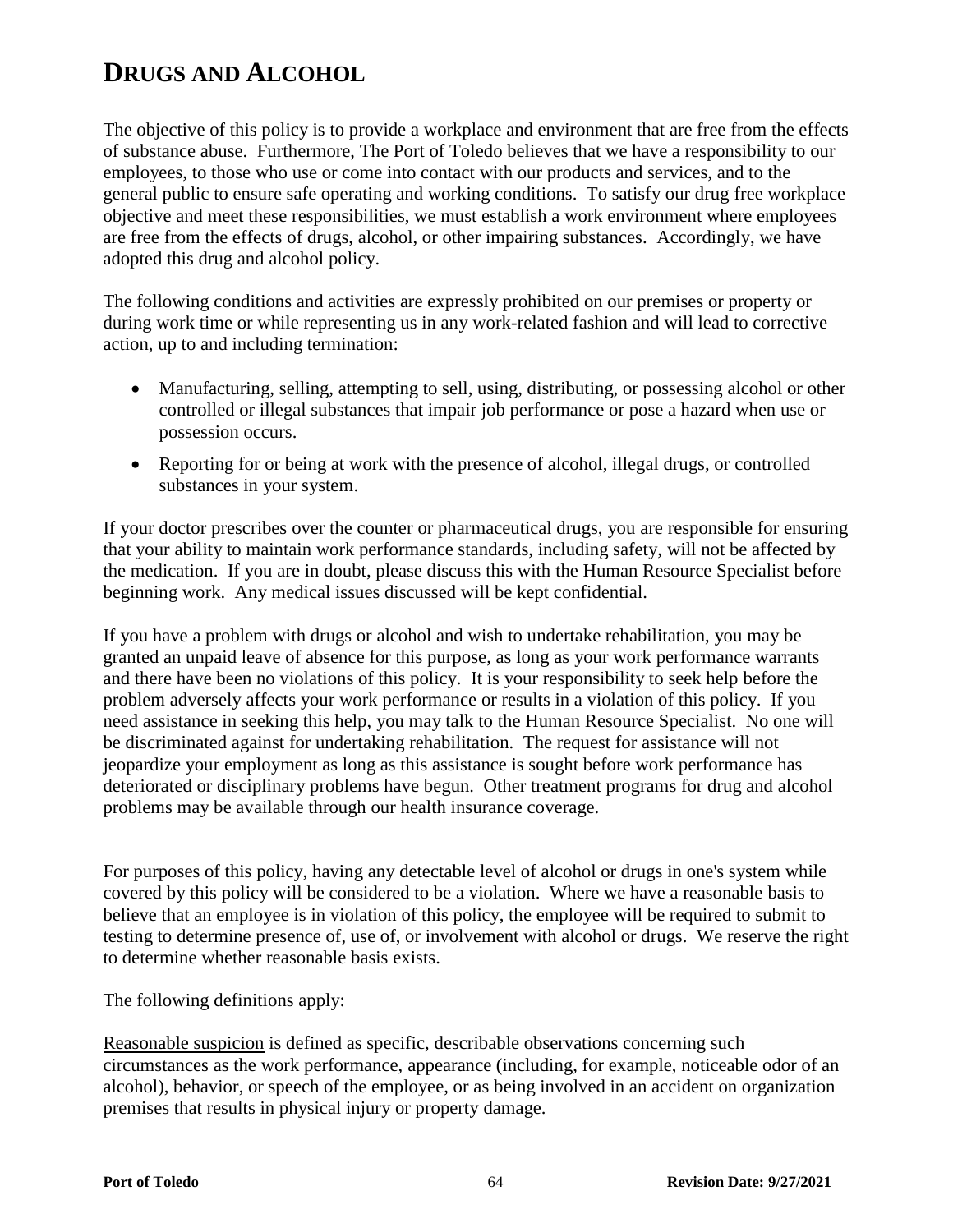Presence of is defined as any detectable level of alcohol or drugs in an employee's blood or urine, or any noticeable or perceptible impairment of the employee's mental or physical faculties.

Controlled Substances are defined as any product causing potential impairment of an employees' mental or physical faculties and whose availability is restricted by law.

Over-the-counter drugs are defined as those that are generally available without a prescription from a medical doctor.

Prescription drugs are defined as those drugs that are used in the course of medical treatment and have been prescribed and authorized for use by a licensed practitioner/physician or dentist.

Any employee who is found to be in violation of this policy and who refuses to submit to testing, or refuses to cooperate, or attempts to subvert the testing process will be subject to corrective action, up to and including termination. We also reserve the right to involve law enforcement officials for any conduct that we believe might be in violation of state or federal law.

If a professional assessment is made that you have a problem with alcohol or drugs, your continued employment may be conditioned upon your entering into and completing a treatment program (including follow-up recommendations) approved by the organization. You also may be required to sign and live up to the terms of a performance agreement in order to demonstrate your commitment to rehabilitation and staying alcohol- and drug-free. This course of action is likely if you come forward on your own and ask for help in overcoming your problem. If you are caught selling, distributing, using, or having the presence of drugs or alcohol in your system while at work, we may terminate your employment without offering you the opportunity to participate in a treatment program.

#### Testing

As a result of corrective action arising from a drug or alcohol problem, you may be required to participate in a drug or alcohol treatment program. If so required, you will regularly be evaluated for drug and alcohol use by a professional. When such an evaluation is scheduled, we will pay the cost. You may also be required to participate in follow-up care as part of a comprehensive alcohol and drug treatment program. Depending upon the nature of the conduct that led to your mandated participation in an alcohol and drug treatment program, you may be required to submit to random or unannounced screening for alcohol or drugs for a specified period of time. You may also be required to meet various performance standards that are imposed as a condition of continuing employment.

If you are involved in a job-related accident resulting in property damage in excess of \$1,000, or physical injury requiring off-site medical attention, you will be required to submit to testing to determine the presence or absence of a controlled substance. We may waive the requirement if we do not have a reasonable basis to conduct drug or alcohol testing or, if we determine, at our discretion, that the accident could not have been caused by the use of a controlled substance.

When being tested, you may request that any sample be split into two parts, with one part tested and the other retained by the testing laboratory for future re-testing in the event of a positive test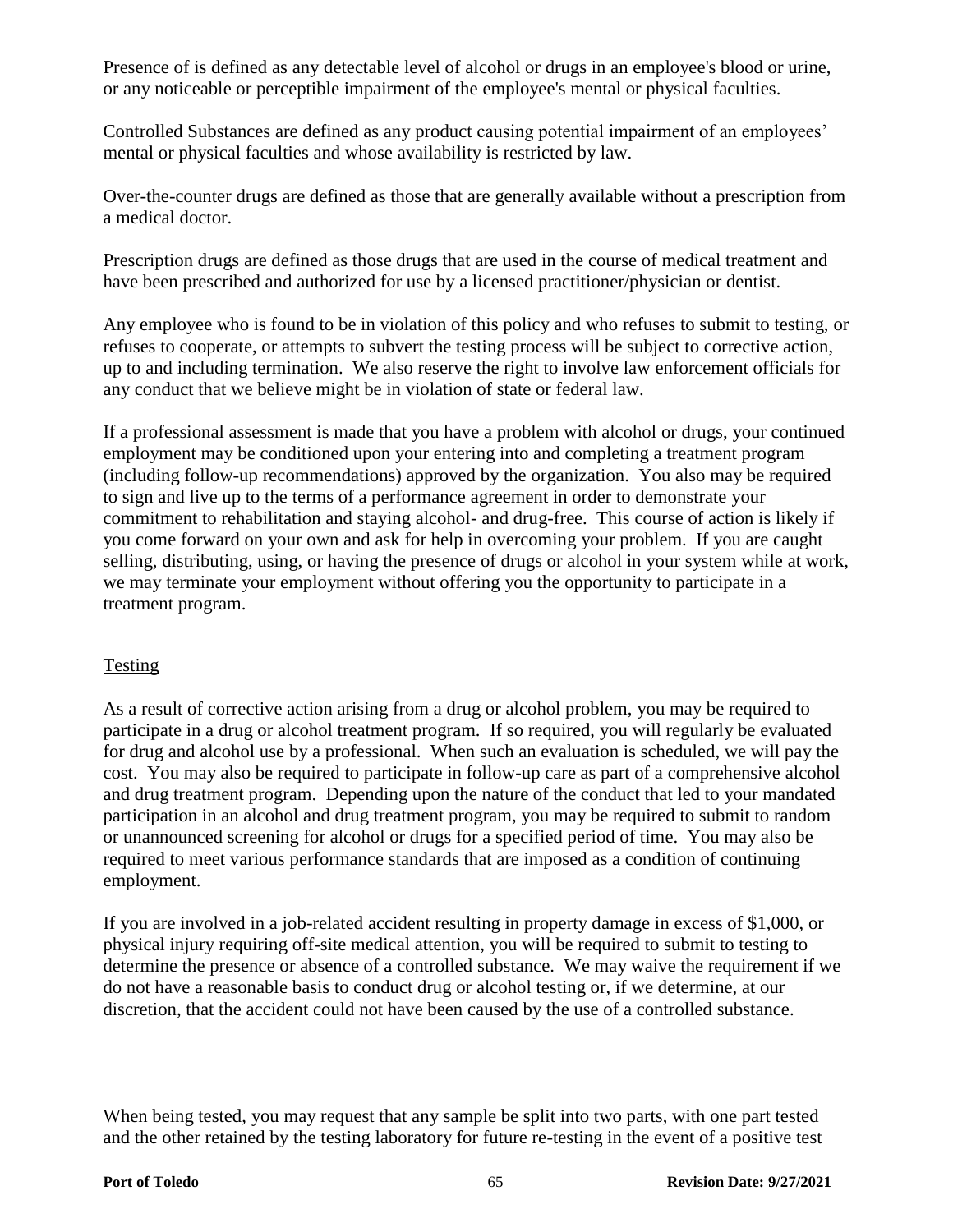result. If you request a re-test, it will be at your expense and must be conducted by a laboratory that is acceptable to us. A list of approved laboratories will be provided upon request.

If you believe that your specimen was not collected in accordance with established procedures, you must report any deficiencies within 24 hours of the collection. Deficiencies reported after 24 hours have expired and will not be considered.

## **WORKPLACE VIOLENCE**

**The Port of Toledo** recognizes the importance of a safe workplace for employees. A work environment that is safe and comfortable enhances employee satisfaction with work as well as employee productivity.

To foster a safe workplace, this organization specifically prohibits any employee, customer, or vendor from bringing any kind of weapon, knife (other than folding pocket-knife), or firearm on premises. If you have a question whether something may be considered a weapon in violation of this policy, you must ask your supervisor prior to bringing the item onto our premises. Our premises include areas such as personal vehicles parked in our designated parking area.

Situations may occur, despite our best efforts to prevent them, which present a risk of harm to employees and others. All employees have an obligation to report any incidents that pose a risk of harm to employees or others associated with the organization or that threaten the safety, security, or financial interests of the organization. Employees should make such reports directly to the **Port Manager**.

All information related to the reports, including the name of the reporting employees, will be kept as confidential as possible under the circumstances. We will generally notify the reporting employee of action taken in response to the report.

We may, out of business necessity, conduct an investigation of a current employee when the employee's behavior raises concerns about work performance, reliability, honesty, or potential threat to the safety of co-workers or others. An employee investigation may include investigation of criminal records and a search of the organization's property such as desks, work areas, lockers, file cabinets, voice mail systems, and computer systems.

If an employee is found to have violated any part of this policy, corrective action up to and including termination may occur.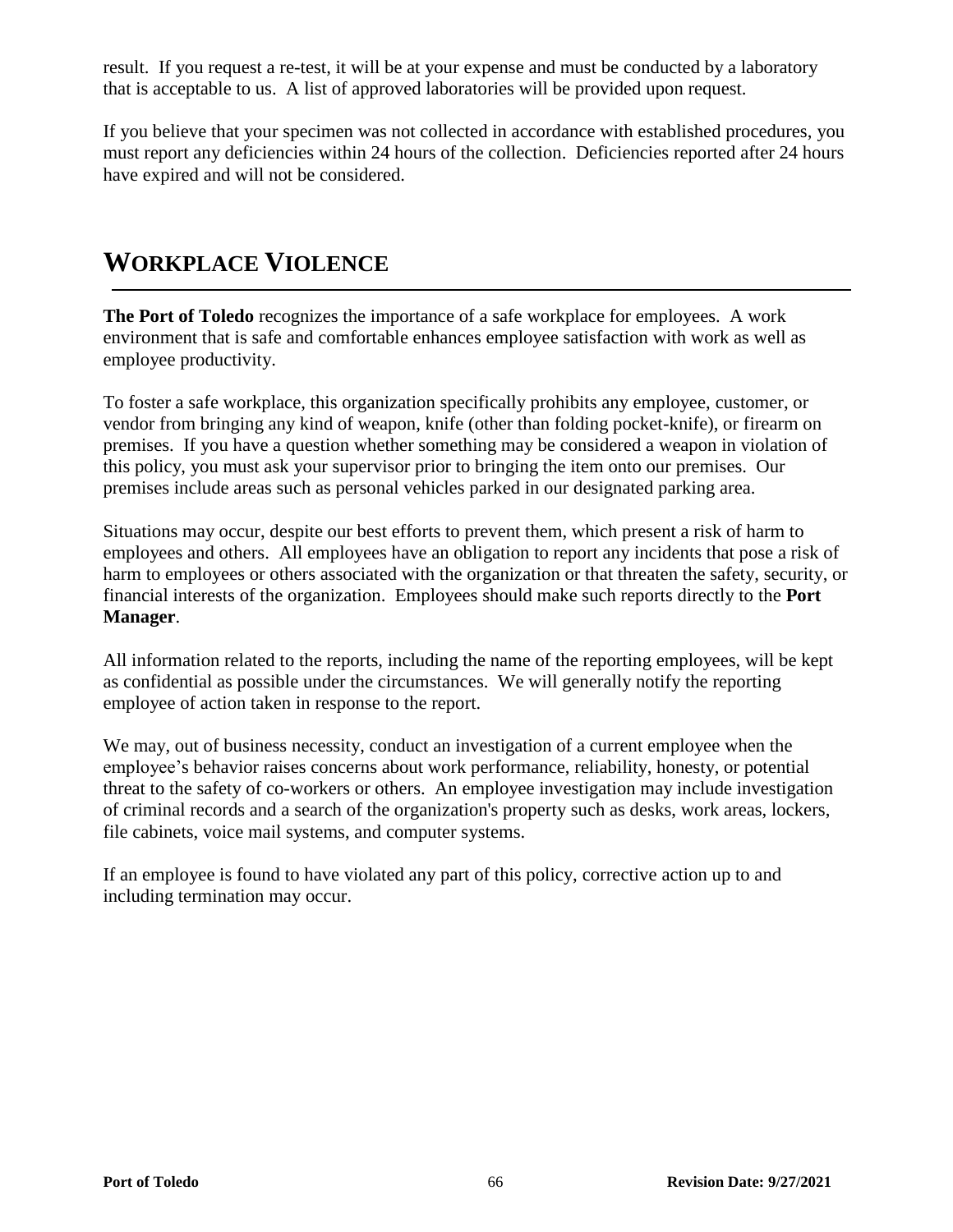## **EMPLOYEE HEALTH AND SAFETY**

**The Port of Toledo** is committed to providing our employees with a safe and healthful work environment. To accomplish this goal, both management and employees must make diligent efforts to promote safety within applicable laws and standards.

We develop and implement safety rules and regulations through our managers and supervisors. This process is ongoing and requires periodic safety audits. Safety audits are undertaken to determine the necessity and feasibility of providing devices or safeguards to make the workplace safe and healthful. We also educate employees about workplace hazards and the proper and safe methods to use in performing job tasks.

You are expected to give your full skill and attention to the performance of your duties, using the highest standard of care and good judgment. You are also expected to always follow safety rules and regulations, including using appropriate protective clothing, shoes, and equipment, attending all training sessions offered, and following directions of warning signs, signals, and supervisory personnel.

While we respect personal taste in clothing, jewelry, and body modification, when any of these areas have the potential to make an employee more vulnerable to injury, we reserve the right to prohibit the attire or behavior or ask the employee to take some steps for safety. As an example, for those who have gauged or stretched earlobes, we request that you always wear ear tapers (plugs, ear lets, tunnels, etc.) while at work to prevent accidental tearing or catching of the earlobe.

All job-related injuries or illnesses are to be reported to your supervisor immediately, regardless of severity. In the case of serious injury, your reporting obligation will be deferred until circumstances reasonably permit a report to be made. Failure to report an injury or illness may preclude or delay the payment of any benefits to you and could subject the Port of Toledo to fines and penalties. No one will be retaliated against for filing a workers' compensation claim in good faith.

Safety rules and regulations will be issued or modified from time-to-time and will be effective immediately upon communication. Rules and regulations will be distributed to you and posted on the employee bulletin board.

If an injury occurs, you are required to:

- 1. Take remedial first aid actions; seek emergency care if necessary.
- 2. Report the injury as soon as possible.
- 3. Fill out the accident and injury report form and workers' compensation form.
- 4. Provide your supervisor with a medical release from a doctor.
- 5. Review the incident with our **Compliance Specialist or designee**.

#### *Early Return to Work Program*

Our Return-to-Work program provides guidelines for returning you to work as early as possible after you have suffered an on-the-job-injury. The program is not intended to be a substitute for a reasonable accommodation when an injured employee also qualifies as an individual with a disability.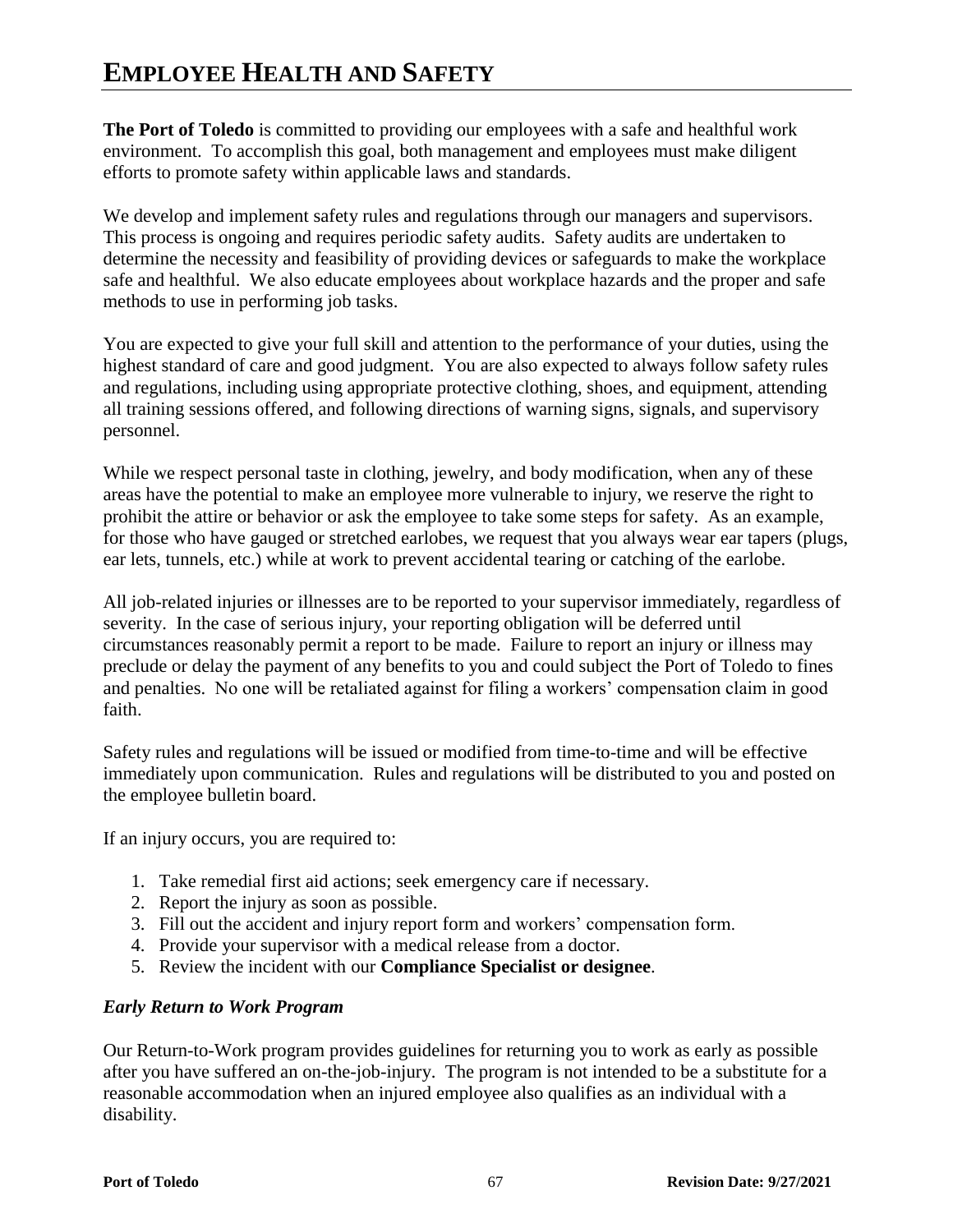The Return-to-Work program consists of a team effort by supervisors, injured employees and their treating physicians, management, and our workers' compensation insurance carrier. All team members will take an active role in returning injured employees to productive work. Through this team effort, we hope to help our employees recover and return to full employment as soon as their medical condition permits.

If you are injured on the job and your doctor determines that you are able to perform modified work, the organization will attempt to provide such a job until you are able to resume your regular duties, except where provided as an accommodation for a permanent disability. All modified work is temporary and may be offered at any location or on any shift. If you are offered a modified position that has been medically approved, failure to report at the designated time and place may affect time loss compensation.

A return to work from non-work-related injuries is covered in the Family and Medical Leave section.

#### *Smoking in the Workplace*

**The Port of Toledo** is a non-smoking facility. This includes the use of electronic cigarettes and vaping devices. Places outside the office may be designated as smoking areas; smoking is limited to these areas. Please do not smoke or vape within 10 feet of any entrance, exit, window, dock, pier, or air intake device. If any employee has a concern about the areas designated, that individual should speak with the appropriate supervisor.

### *Employee Right to Know/Hazard Communication Program*

**The Port of Toledo** provides a Hazard Communication Program so that all employees are aware of chemical hazards in the workplace. By becoming familiar with this information, you can help prevent injuries and illnesses from chemical exposure. If you have any questions regarding chemical hazards, do not delay in asking your supervisor or the Compliance Specialist or designee.

The following safety precautions have been taken to prevent injuries and illnesses from chemical exposure:

#### Container Labeling

The **Port of Toledo** will verify that all containers received for use will:

- Be clearly labeled as to the contents with a product identifier.
- Note the appropriate hazard warning with a precautionary statement, pictogram, hazard statement, and supplemental information.
- List the manufacturer/supplier's name, address, and emergency phone number.

It is our policy that no container will be released for use until the above data is verified. The supervisor in each section will ensure that all secondary containers have either an extra copy of the original manufacturer's label or a generic label that has identification and hazard warning blocks. For help with labeling, see the Compliance Specialist or designee.

#### Safety Data Sheets (SDS)

Copies of safety data sheets for all hazardous chemicals that employees of this organization may be exposed to will be kept in the crew area of the main warehouse. Safety data sheets will be available to all employees in their work areas for review during each work shift. Never use a chemical or associated machinery if its safety data sheet is not available; you should immediately contact the Compliance Specialist or designee before using the chemical or the machine containing it.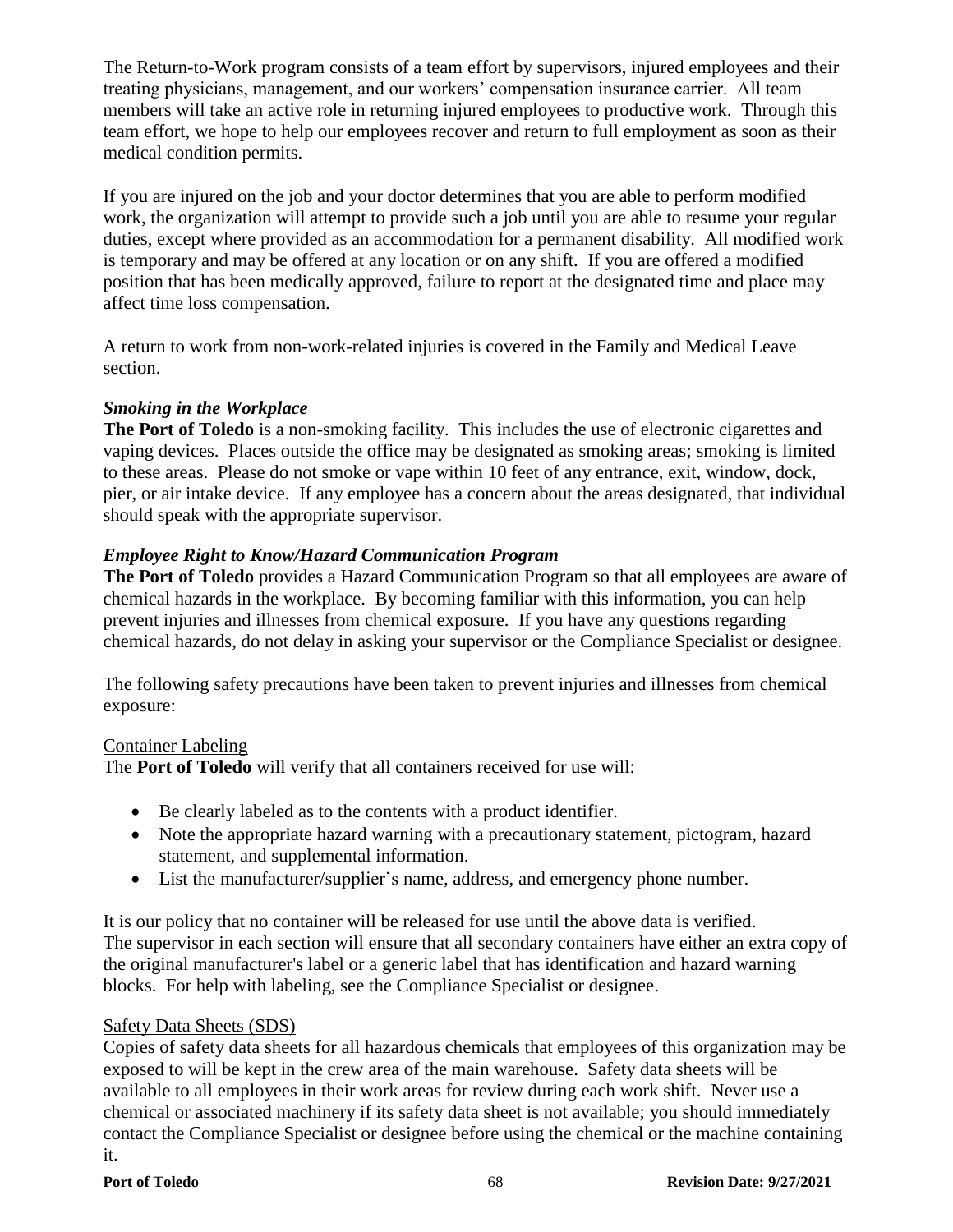## **EMERGENCY PREPAREDNESS**

**The Port of Toledo** may be subject to major disruptions as a result of occurrences beyond the control of the organization. All employees should exercise good judgment in responding to these events as the situation necessitates. The Port of Toledo will try to provide emergency and limited services during periods of disruptions. The Port Manager shall make the determination to close the organization, suspend activities, or make the organization available for community support.

In the event of potential or actual disruptions that may be weather-related or a result of a catastrophic event such as an earthquake, fire, explosion, or public health emergency, contact your supervisor, or the Human Resource Specialist**.** 

Compensation of employees will be determined in accordance with all applicable regulations when individual facilities or activities are closed as a result of emergency conditions. Employees not compensated during an emergency-related closure may be able to use available vacation and comp time.

Should a threat to the Port's property or an employee be received, it should be reported immediately to the Port Manager.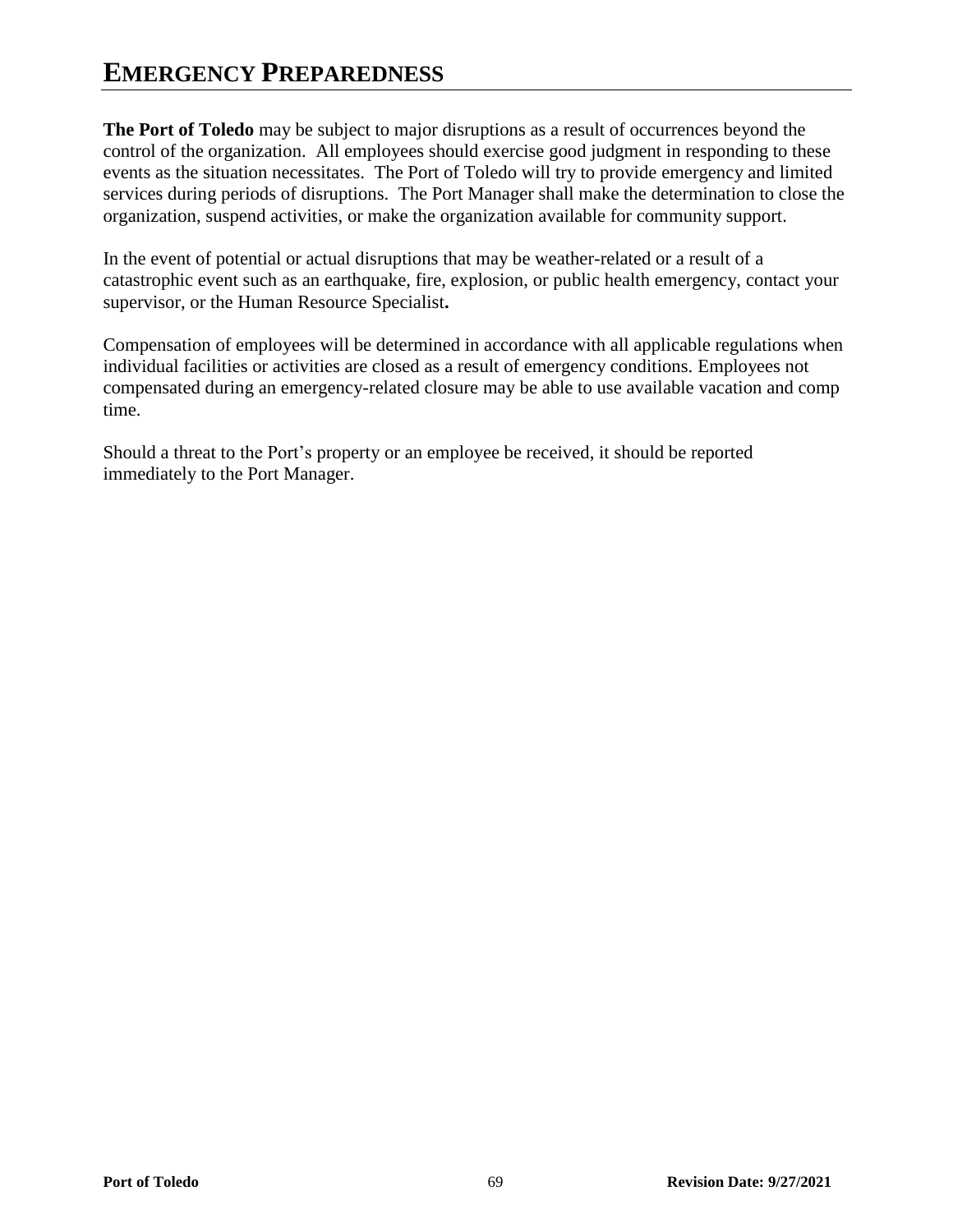# **EMPLOYMENT SEPARATION**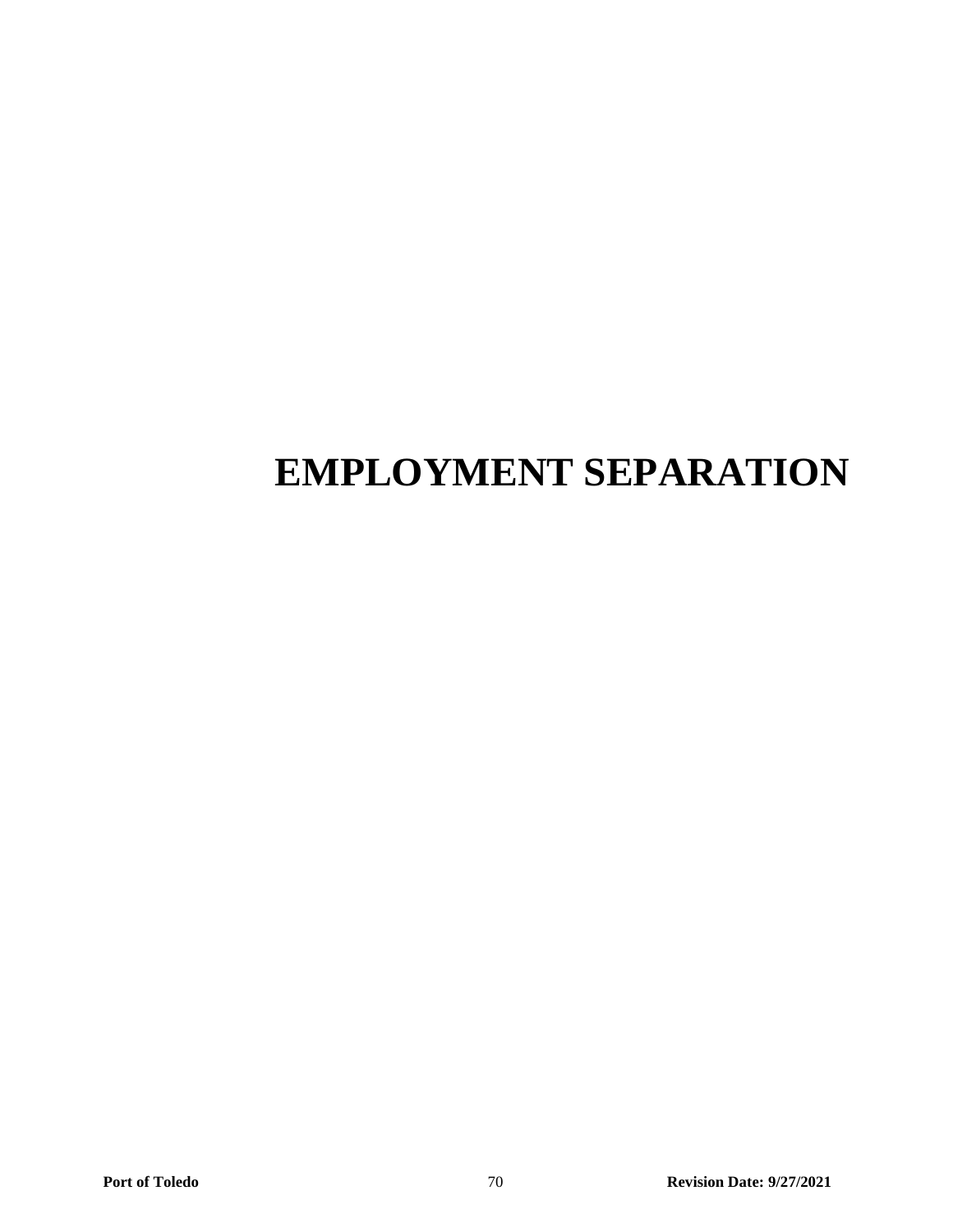Separation from employment with the Port of Toledo occurs when you voluntarily resign, are laid off, or are discharged by the organization.

#### *Resignation*

Employment with us is "at-will," which means you are free to resign at any time, with or without cause or notice. However, in order to achieve an orderly transition, we would appreciate receiving notification of your resignation at least **(10)** working days before the intended date of departure. For supervisors and management-level personnel, at least **(30)** days' notice of a resignation is required.

#### *Job Abandonment*

To maintain a safe and productive work environment, employees are expected to be reliable in reporting for scheduled work. Absenteeism and tardiness place a burden on other employees and on the organization; poor attendance and excessive tardiness are disruptive. Either may lead to corrective action, up to and including termination of employment. **If an employee fails to call in or show up for work, job abandonment and voluntary resignation will be assumed after the third day of absence.**

#### *Job Elimination, Reduction in Work Hours*

Our desire is to avoid circumstances that require a reduction in hours or staff, but we also recognize that situations may arise where such reductions are necessary. Depending upon the circumstances, we may respond in a variety of ways, including offering a voluntary reduction in hours or days of work, reducing your work hours or days of work, reducing the workforce, or reducing expenses by other means. Among the factors we will consider in selecting employees for any reduced hours or reduction in force are:

- Your department, location, or job;
- Your job knowledge, skills, and ability to do the required work;
- Your performance, attendance, and safety and corrective action history and records;
- Your possession of licenses, registrations, and certifications required by the job;
- Your creativity and teamwork skills, if required for the job;
- Your demonstrated willingness to go the extra mile for the organization, co-workers, and customers; and,
- The efficiency of our operation.

Evaluation of these factors is at our discretion. When we conclude that all the factors are substantially equal, we will reduce the hours of or lay off the employee with the shortest term of service. An immediate supervisor/manager will personally notify employees of a layoff. After explaining the layoff procedure, you will be given a letter describing the conditions of the layoff, such as the effects on benefits, the possibility of reemployment, procedures, and any outplacement services.

If practicable at the time of layoff or upon an employee being placed in an inactive status, we may provide limited re-employment rights for a period of **eight (8) weeks**. The order of recall will be determined using the above factors. An offer of re-employment may be made orally or in writing to the last address reflected in your personnel records. It is your obligation to keep us informed of any changes to your telephone number, email address, and physical address. The offer will identify the available job and the date you are to report to work. If you are not rehired during the period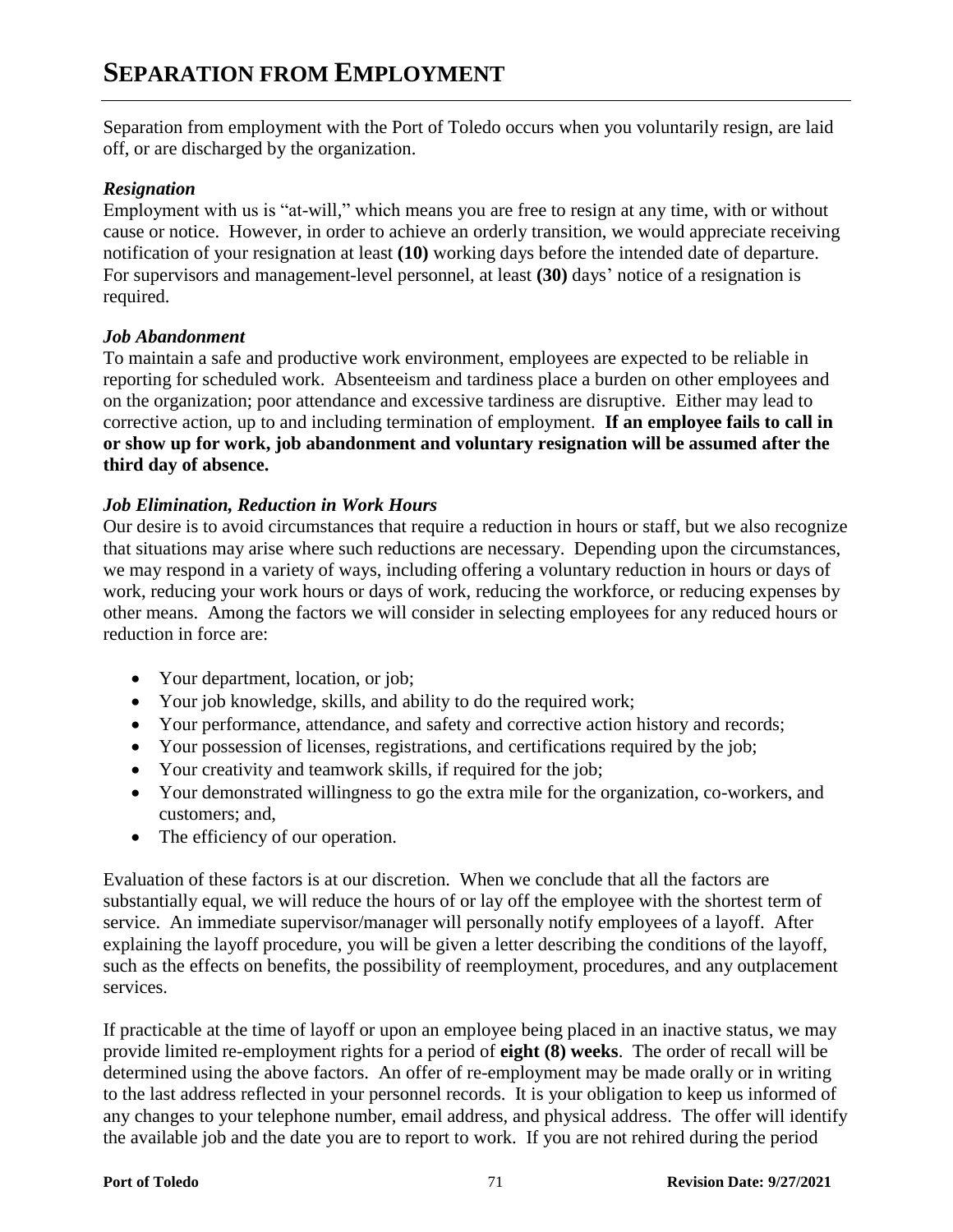specified, your re-employment rights end; if you decline re-employment or fail to report on the date specified in an offer, you generally waive any re-employment privileges.

#### *Discharge*

Our philosophy and general practice is to provide employees who have completed the initial introductory period of employment with an opportunity to correct minor performance and conduct problems before discharge is implemented.

The organization has a corrective action policy (appeal process) found on page 12of this Handbook that describes action management may take, at its discretion, to correct performance infractions prior to discharging employees. The decision to discharge employees is based not only on the seriousness of the current performance infraction, but also on the individual's overall performance record and length of service.

We also believe that our employees should be given an opportunity to be heard in matters involving corrective action, including discharge, and we have provided a formal dispute resolution procedure (appeal process) found on page 12 of this Handbook for that purpose. You are encouraged to use this procedure to resolve any issues you may have that cannot be resolved by consulting with your supervisor.

#### *Exit Interview*

An exit interview may be arranged to give you an opportunity to address unresolved issues before leaving the organization. It also allows us to solicit your opinions about our organization and any suggestions you may have for its improvement. We encourage all employees invited to participate in an exit interview when they separate from employment to do so, and we value all opinions and suggestions we receive in the process.

At the exit interview session, you will be given information regarding your benefit continuation rights and responsibilities and how you will receive your final paycheck.

#### *Return of Organization Property*

Upon separation from employment, either voluntarily or otherwise, you must return all organizational property in your possession. Such property may include credit cards, organization vehicles, keys, ID cards, pagers, tools, software, electronic devices, uniforms, this Handbook, and any other items in your possession that belong to the organization.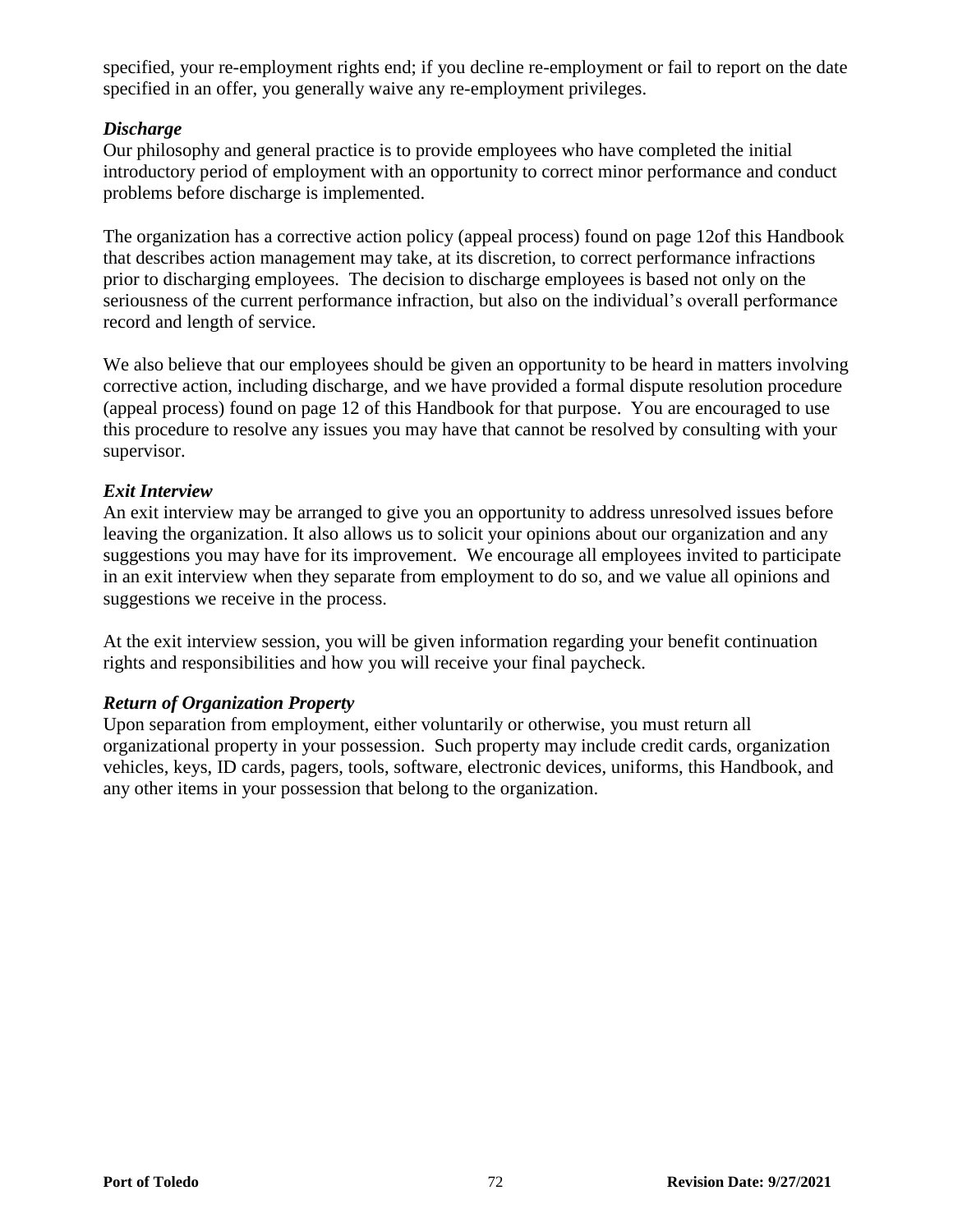Employee's Notes